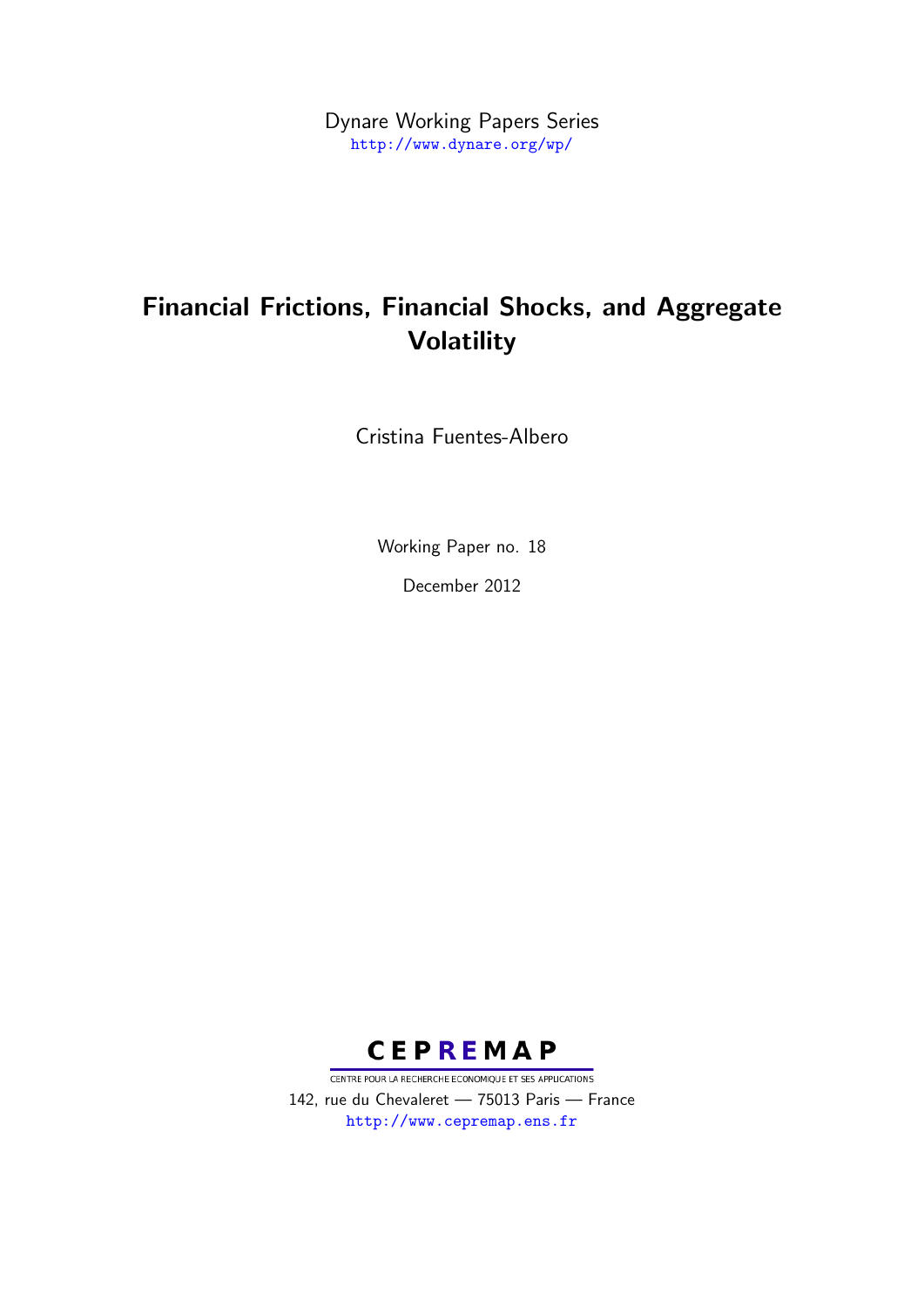## Financial Frictions, Financial Shocks, and Aggregate **Volatility**

By CRISTINA FUENTES-ALBERO<sup>\*</sup>

I revisit the Great Inflation and the Great Moderation for nominal and real variables. I document that while financial price variables follow such a pattern; financial quantity variables experience a continuous immoderation. A model with financial frictions and financial shocks allowing for structural breaks in the size of shocks and the institutional framework is estimated. The paper shows that while the Great Inflation was driven by bad luck, the Great Moderation is mostly due to better financial institutions. Financial shocks arise as relevant drivers of US business cycle fluctuations. JEL: E32, E44, C11, C13

Keywords: Great Inflation, Great Moderation, immoderation, financial frictions, financial shocks, structural breaks, Bayesian methods

Recent economic events suggest a strong interaction between the financial sector and aggregate business cycle fluctuations. Traditionally, the literature has neglected this linkage by assuming that the capital structure irrelevance theorem by Modigliani and Miller (1958) holds. Recently, researchers have focused on understanding the role played by the financial sector in propagating economic shocks originated in other sectors, but little progress has been made in assessing the importance of financial shocks as drivers of business cycle fluctuations. Moreover, while determining the source of business cycle fluctuations in the real sector is a long-standing question in macroeconomics, understanding the driving forces of financial aggregates has just started to receive some attention. When analyzing the interaction of the financial and real sectors and the relative importance of financial shocks, researchers face an additional challenge: the immoderation in financial quantity aggregates contemporary with the Great Moderation in real and nominal variables. I aim at evaluating the ability of a state-of-the-art DSGE model with financial rigidities and financial shocks to account for the divergent patterns in volatility.

I start by revisiting the evidence on the two main empirical regularities characterizing recent US economic history: the Great Inflation and the Great Moderation. The Great Inflation refers to the decade of high levels of and large

<sup>∗</sup> Fuentes-Albero: Rutgers University, 75 Hamilton St, New Brunswick, NJ, 08901, cfuentes@econ.rutgers.edu. I thank Frank Schorfheide, Jesús Fernández-Villaverde, Maxym Kryshko, Leonardo Melosi, and Raf Wouters for their comments and suggestions. The author acknowledges financial support from the Bank of Spain for part of this project. Usual disclaimers apply. This paper was previously circulated under the title Financial Frictions, the Financial Immoderation, and the Great Moderation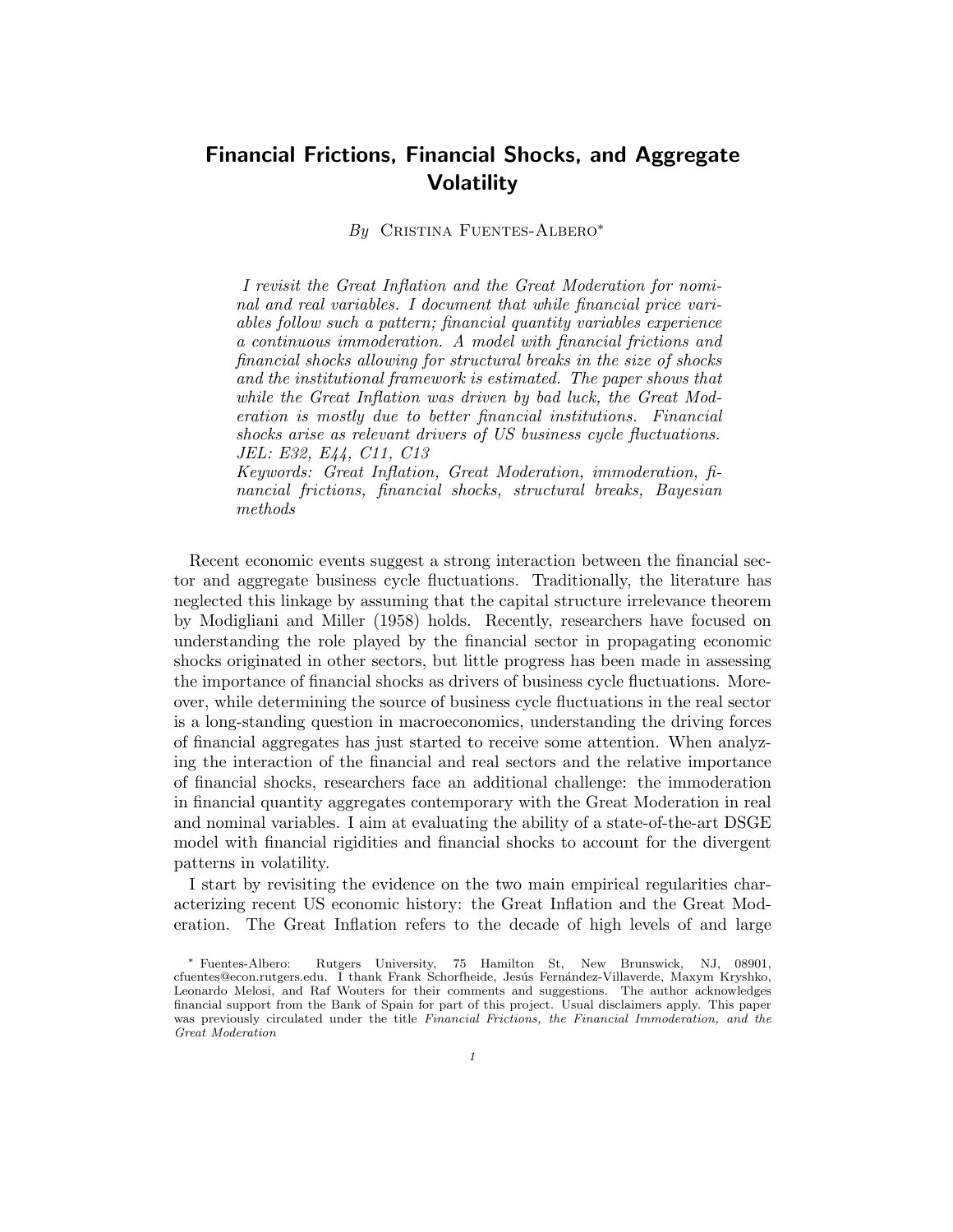volatility in inflation and nominal interest rates that started in  $1970<sup>1</sup>$ . The Great Moderation stands for the observed slowdown in the volatility of real and nominal variables since the mid-1980s. I show that while the Great Inflation can be described homogeneously for all aggregate variables under analysis, the Great Moderation is a more complex regularity. In particular, I document a dichotomy in the evolution of the volatility in quantities and prices for the financial sector. While financial price variables, such as credit spreads, are less volatile in the recent decades; financial quantity variables, such as business and household wealth, show a continuous immoderation.

To address these patterns in aggregate volatility, I build a dynamic stochastic general equilibrium model with an explicit financial sector. In particular, following Christiano, Motto and Rostagno (2003), I integrate the financial accelerator model of Bernanke, Gertler, and Gilchrist (1999, BGG hereafter) into a version of the standard Smets and Wouters (2007) paradigm. I quantify the relative role played by financial factors, economic shocks, and monetary policy in shaping the evolution of aggregate volatility. To do so, I estimate the model economy using Bayesian methods and allowing for structural breaks in a subset of the parameter space. Given that I aim at establishing the role played by the financial sector in aggregate volatility, I not only include financial variables in the observable set; but also proceed to the estimation of the deep parameters of the financial accelerator. My estimation exercise is, to the best of my knowledge, the most complete estimation of the financial accelerator model to date. From posterior predictive checks, I conclude that while the Great Inflation was mostly due to bad luck, the smoother business cycle fluctuations since the mid-1980s are the result of higher flexibility in the financial system. The immoderation in financial quantities is accounted for by larger financial shocks hitting the US economy.

I explore the role of financial shocks as sources of business cycle fluctuations by introducing two financial shocks in the model economy. In the financial accelerator model, the asymmetric information between borrowers and lenders implies that loans are extended at a premium over the risk-free rate. This external finance premium is driven by two channels: the balance-sheet channel and the information channel. The balance-sheet channel captures the dependence of external financing opportunities on the composition of firms' balance sheets. The information channel implies that the external finance premium is a positive function of the severity of the agency problem. I include financial shocks affecting those two channels. Exogenous shocks to the balance-sheet channel are introduced in the form of wealth shocks. Shocks to the information channel are modeled as innovations affecting the parameter governing agency costs. While wealth shocks are included in many studies of the financial accelerator model, time variation in marginal bankruptcy costs has not been explored in the literature. I find that, in

<sup>&</sup>lt;sup>1</sup>The *Great Inflation* has traditionally been dated from 1965 to 1982. In my data set, however, the structural breaks in volatility for inflation are in 1970 and 1981. Therefore, I use the term Great Inflation to refer to that decade.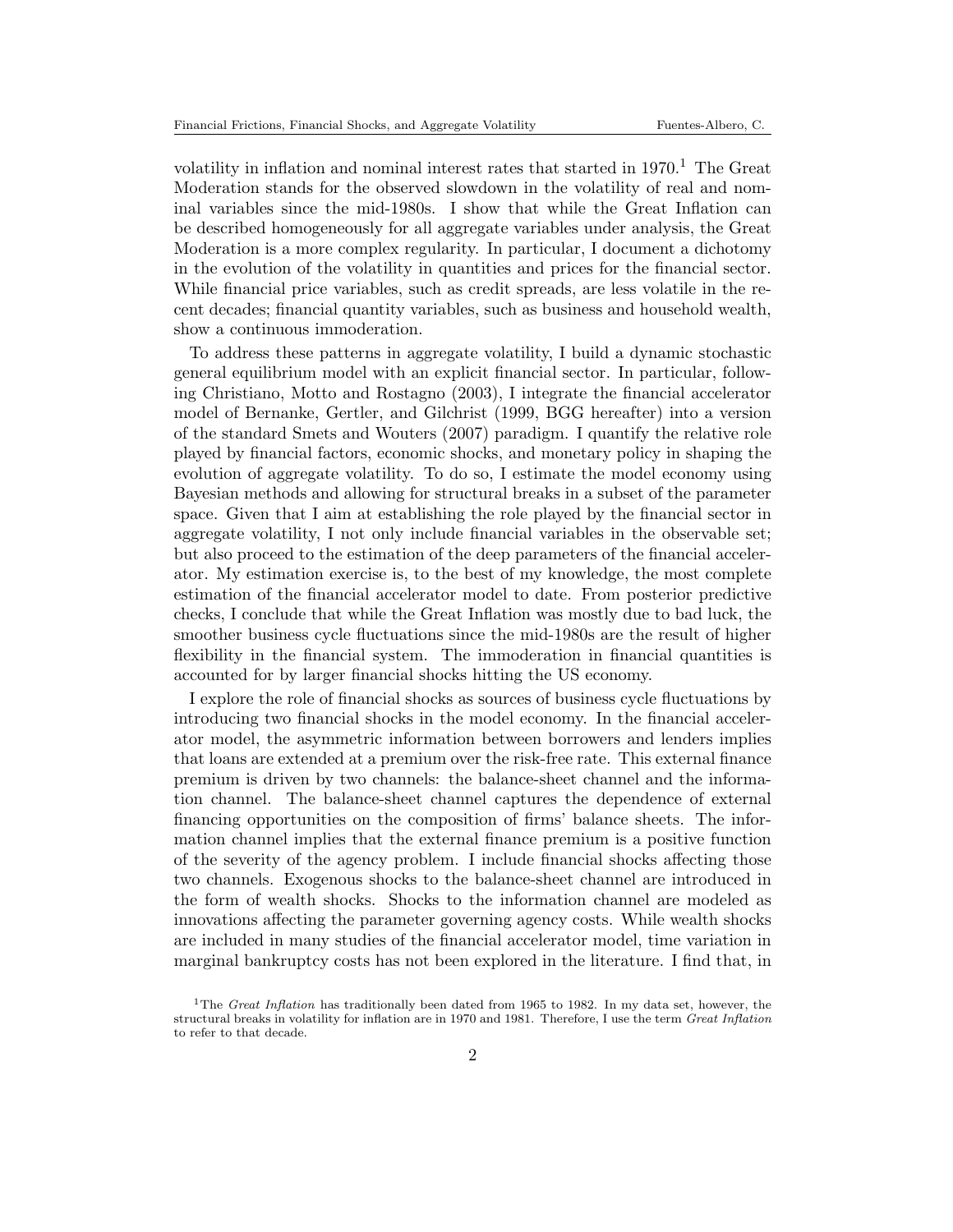order to account for the dynamics of credit spreads, it is crucial to assume that the marginal bankruptcy cost is a drifting parameter.

From variance decompositions, I conclude that financial shocks play a significant role in shaping aggregate volatility. On the one hand, they are the main driver of the variance in financial variables, investment, and the nominal interest rate. On the other hand, they are a solid second on board driving the variance in output, consumption, hours, and inflation. Financial shocks in the model economy provide a foundation for the reduced-form shocks to the marginal efficiency of investment proposed by Justiniano, Primiceri and Tambalotti (2011). They studied two investment-specific technology shocks: one affecting the transformation of consumption into investment goods and another one affecting the transformation of investment goods into capital. I incorporate the former by means of a price shifter affecting the relative price of investment with respect to consumption and the latter is linked to the two financial shocks. As in Justiniano, Primiceri and Tambalotti (2011) and contrary to most of the contributions to the literature, the price shifter plays a negligible role. Therefore, not only shocks originated in the financial sector are important drivers of the US business cycle, but also ignoring them translates into an overstatement of role played by the standard investment-specific technology shock.

This paper relates to two strands of the empirical macro literature. The first strand addresses the study of the Great Moderation and the second one considers the estimation of the financial accelerator model. Since Kim and Nelson (1999) and McConnell and Pérez-Quirós (2000) dated the start of the Great Moderation, there has been a growing literature on dissecting the possible sources of such a mildness in real business cycle fluctuations. Jermann and Quadrini (2008) and De Blas (2009) also explore the role played in the Great Moderation by changes in the financial rigidities faced by firms. I do provide an exhaustive study of the Great Moderation by exploring the behavior of aggregate financial variables. Regarding the estimation of a DSGE model including the financial accelerator, most of the contributions use post-1985 data in order to avoid the structural breaks linked to the Great Moderation. The most complete estimation exercise in the literature is the one by Christiano, Motto and Rostagno (2010). But not only they consider post-1985 data; but also they fix the deep parameters of the financial accelerator model. Therefore, the main contribution of the paper to this strand of the literature is to provide a data-based quantification of the size of the financial accelerator, to document its evolution over time, and the exploration of financial shocks.

The plan of the paper is as follows. Section I presents the empirical evidence that motivates the paper. I describe the model in Section II. I describe the estimation procedure and report the estimation results in Section III. Section IV analyzes the drivers of the divergent patterns in volatility. In Section V, I study the relative importance of each shock and the propagation of financial shocks. Section VI concludes.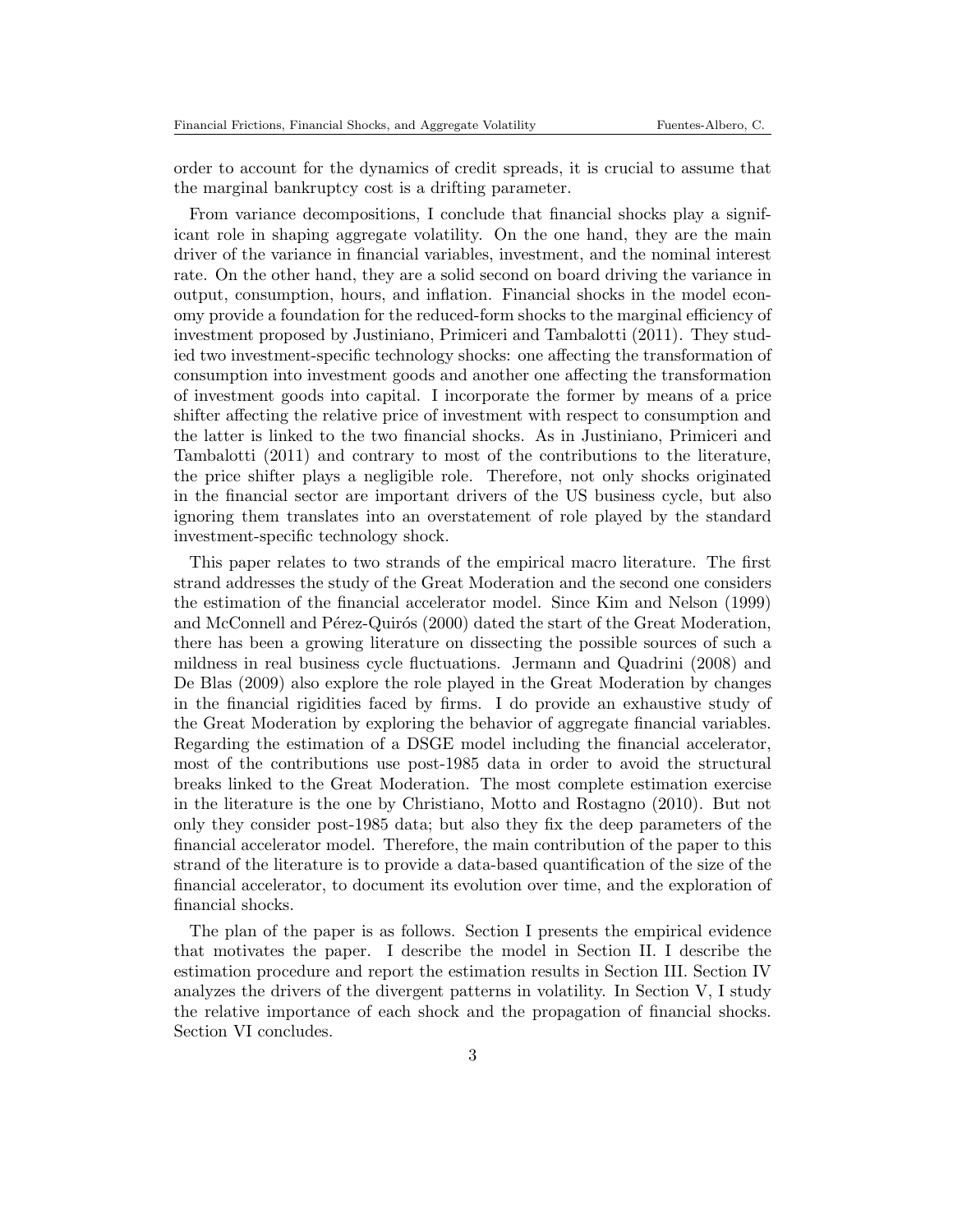## I. Empirical Motivation

I revisit the two empirical regularities characterizing the US over the 1954-2006 period: the Great Inflation and the Great Moderation. I consider data until 2006 to avoid distortions due to non-linearities induced by the zero lower bound on the federal funds rate and binding downward nominal rigidities during the 2007-2009 recession. I document that while the volatility of real, nominal, and financial price variables follows the same pattern, financial quantity measures have experienced a sustained immoderation over time. In this section, I consider the following set of variables: output, investment, consumption, inflation, federal funds rate, net worth for firms and households, demand deposits, checkable deposits, net private savings, the Wilshire 5000 index, and three credit spreads: the spread between the Baa corporate rate and the Aaa corporate rate, between Baa and the federal funds rate, and between Baa and the 10-year bond yield.<sup>2</sup>

Following McConnell and Pérez-Quirós  $(2000)$ , I estimate the timing of the structural breaks in the residual variance in the raw variables and their cyclical counterpart by running an AR(1) model with drift on the variables of interest. Assuming that the error of the AR(1) model,  $\varepsilon_t$ , follows a normal distribution, I can ensure that  $\left[|\hat{\varepsilon}_t|\sqrt{\pi/2}\right]$  is an unbiased estimator for the residual standard deviation of the variable under analysis. I perform Bai and Perron (1998) tests to estimate the dating and the number of breaks in the standard deviation. The results for the Bai-Perron tests are reported in Table 1. While for the volatility of nominal variables and spreads I can reject the null of parameter constancy for two different dates, I can reject the null only once for real and financial quantity variables. Nominal variables clearly indicate 1970 as the starting point of the Great Inflation and the end of its aftermath in the early 1980s. The break in the volatility of real variables is also quite uniform, pointing to the second quarter of 1984 as the start of the Great Moderation. Financial quantity measures provide a wide array of dates for the spin-off of their increase in volatility.

In order to economize on the number of parameters to estimate in the structural estimation exercise, I consider two structural breaks in the data set at given dates. In particular, I consider the first break the estimated starting point for the Great Inflation and the second break the estimated beginning of the Great Moderation. In order to determine whether this approach is supported by the data, I run Chow's  $(1960)$  tests using  $1970:Q1$  and  $1984:Q2$  as the breakpoints. I report the log-likelihood ratio statistic for both raw and cyclical data in the last two columns of Table 1. I conclude that I can reject the null of parameter constancy at both dates for all variables under analysis but household wealth. Therefore, by focusing my analysis on the following three sub-samples  $1954:Q4-1971:Q1$ , 1971:Q2-1984:Q2, and 1984:Q3-2006:Q4, I are not misrepresenting the estimated breaks in raw and cyclical volatilities. One of the novelties of my analysis is the

<sup>2</sup>See the online Appendix for a full description of the data.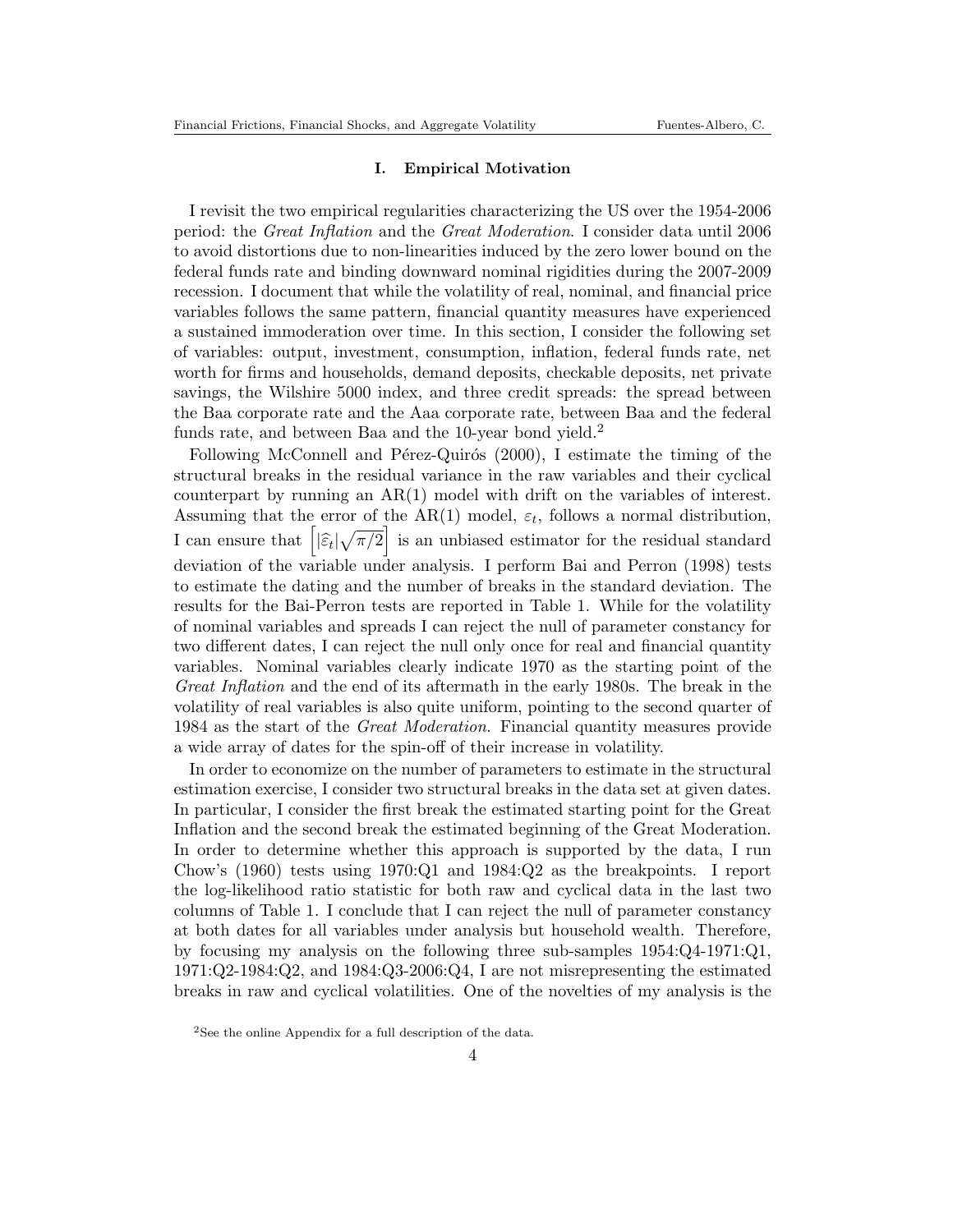consideration of those two breakpoints when performing the structural estimation exercise.

I report in Table 2 the ratio of standard deviations for raw variables and their cyclical component. To facilitate the analysis, I focus on the evolution of the volatility at business cycle frequencies, that is, the volatility of the cyclical component extracted using the HP filter. Let us start by comparing the standard deviation of the cyclical component in the 1970-1984 sample period with that of the 1954-1970 era. The volatility of real variables is, on average, over 50% greater in the 1970s and early 1980s than in the pre-1970 period. The standard deviation of the cyclical component of all of nominal variables and credit spreads more than doubles in the 1970s and the early 1980s with respect to the 1950s and 1960s. Finally, financial quantity measures are also more volatile over the second sample period. The more dramatic change is the one experienced by demand deposits at commercial banks whose variability quadruples.

When comparing the standard deviations of the cyclical component for the post-1984 period with that of the 1970-1984 sample period, I conclude that the volatility of consumption, investment, and output decreases by about 55%. This slowdown in the volatility of real variables is referred to as the Great Moderation. Nominal variables and credit spreads follow the same pattern as real variables. Financial quantity variables are more volatile in the 1984-2006 sample period. The most significant increases in cyclical variability are the ones for the Wilshire 5000 index, whose volatility is over seven times larger than in the 1970s and early 1980s, and for checkable deposits whose variability more than doubles. Net worth for the nonfarm business sector and net private savings are 45% more volatile in the Great Moderation era than in the Great Inflation period. Jermann and Quadrini (2008) also provide empirical evidence on the increase in the volatility of equity payout and debt repurchase in the nonfarm business sector during the Great Moderation. Given the wide range of financial quantity variables showing increases in volatility, I can ensure that the post mid-1980s are characterized by an immoderation of financial quantity variables.

#### II. The Model

The theoretical framework features real and nominal rigidities as in Smets and Wouters (2007). In order to assess the role played by financial frictions in the evolution of volatilities in the US economy, I extend the framework including financial rigidities as in BGG. Financial frictions arise because there is asymmetric information between borrowers and lenders. Following Townsend's (1979) costly state verification framework, I assume that while borrowers freely observe the realization of their idiosyncratic risk, lenders must pay monitoring costs to observe an individual borrower's realized return.

Since Christiano, Motto and Rostagno (2003) integrated the financial accelerator mechanism of BGG in the workhorse DSGE model, several studies have focused on assessing the empirical relevance of the financial accelerator by com-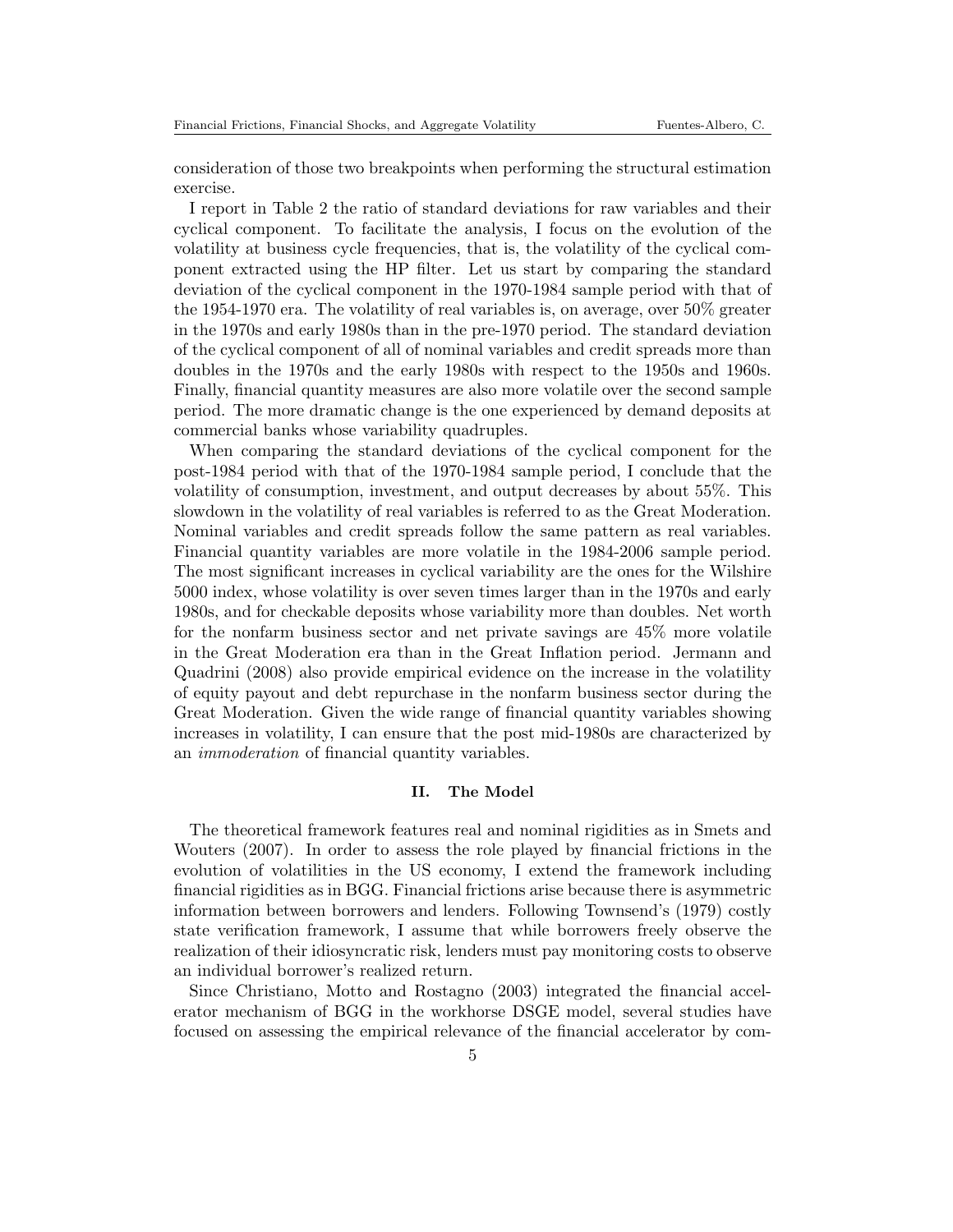paring the model fit with that of the workhorse DSGE model or on studying the propagation of real and nominal shocks. In this paper, I focus the analysis on two issues: the role of financial shocks and the model's potential to account for breaks in the second moments of the data. I incorporate in the theoretical framework a shock to firms' wealth and a shock to agency costs. While the former has been previously studied, the inclusion of the latter is a major novelty of this paper.

The model economy is populated by households, financial intermediaries, entrepreneurs, capital producers, intermediate good firms, retailers, labor packers, and government.

## A. Retailers

The retail sector is populated by infinitely lived and perfectly competitive firms producing final goods,  $Y_t$ , by combining a continuum of intermediate goods,  $Y_t(i)$ ,  $i \in [0,1]$ , according to a Dixit-Stiglitz aggregator  $Y_t = \left[\int_0^1 (Y_t(i))^{\frac{1}{1+\lambda_t^p}}\right]^{1+\lambda_t^p}$ . As in Smets and Wouters (2007), the price markup,  $\lambda_t^p$ , is assumed to follow the p exogenous stochastic process

$$
(1) \quad \ln(\lambda_t^p) = (1 - \rho_{\lambda^p}) \ln(\lambda_x^p) + \rho_{\lambda^p} \ln(\lambda_{t-1}^p) + \varepsilon_{\lambda^p, t} - \theta_p \varepsilon_{\lambda^p, t-1}, \qquad \varepsilon_{\lambda^p, t} \sim \mathcal{N}(0, \sigma_{\lambda^p})
$$

where  $\lambda_{\star}^{p}$  stands for the value of the markup at the steady state.

## B. Intermediate goods sector

There is a continuum of infinitely lived producers of intermediate goods, indexed by  $i \in [0, 1]$ , operating under monopolistic competition. They produce intermediate inputs,  $Y_t(i)$ , combining labor services,  $H_t$ , provided by households and capital services,  $k_t$ , provided by entrepreneurs using a Cobb-Douglas technology.

(2) 
$$
Y_t(i) = [Z_{a,t}H_t(i)]^{1-\alpha} k_t(i)^{\alpha} - Z_{a,t}\Phi
$$

where  $\Phi$  is a fixed cost of production and  $Z_{a,t}$  stands for the neutral technology shock. I assume that  $Z_{a,t}$  is such that

(3) 
$$
Z_t \equiv \log (\Delta Z_{a,t}) = (1 - \rho_z) \Upsilon_z + \rho_z Z_{t-1} + \varepsilon_{Z,t}, \qquad \varepsilon_{Z,t} \sim \mathcal{N}(0, \sigma_Z)
$$

Thus, I assume that the growth rate of the neutral technological progress follows an AR(1) process where  $\Upsilon_z$  is the average growth rate of the economy.

Intermediate goods producers face a pricing problem in a sticky price framework `a la Calvo. At any given period, a producer is allowed to reoptimize her price with probability  $(1 - \xi_p)$ . I assume that those firms that do not reoptimize their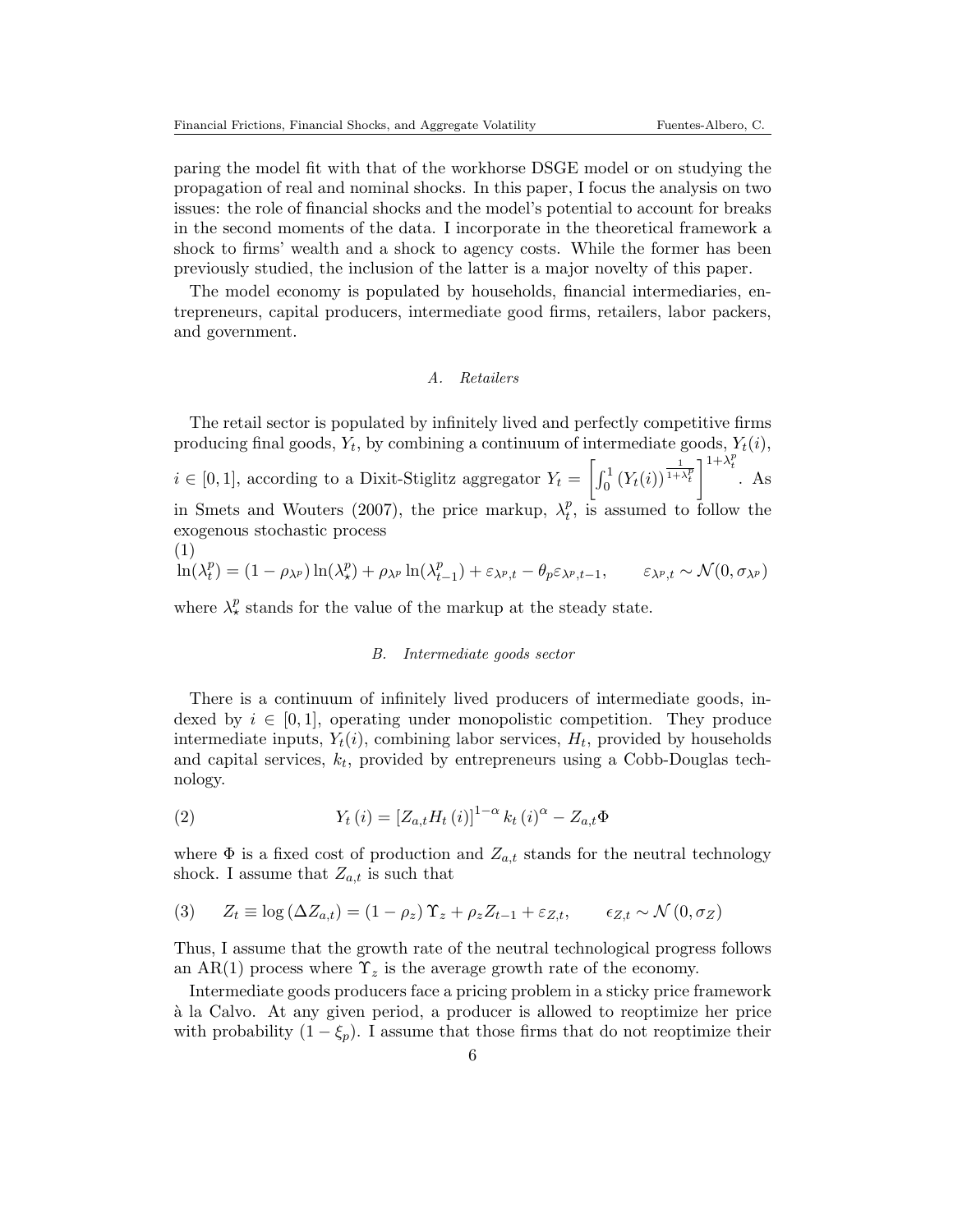prices set them using the following indexation rule

(4) 
$$
P_t(i) = P_{t-1}(i)\pi_{t-1}^{\iota_p}\pi_\star^{1-\iota_p}
$$

where  $\pi \equiv P_t/P_{t-1}$  is the gross inflation rate and  $\pi_{\star}$  is the inflation rate at the steady state. When reoptimization is possible, an intermediate firm  $i$  will set the price  $P_t$  that maximizes the expected value of the firm (5)

$$
\mathbb{E}_t \sum_{s=0}^{\infty} \xi_p^s \beta^s \frac{\Lambda_{t+s}}{\Lambda_t} \left[ \widetilde{P}_t(i) \left( \prod_{l=1}^s \pi_{t+l-1}^{\iota_p} \pi_{\star}^{1-\iota_p} \right) Y_{t+s}(i) - W_{t+s} H_{t+s}(i) - P_{t+s} r_{t+s}^k k_{t+s}(i) \right]
$$

subject to its demand function and to cost minimization. In the above expression,  $\Lambda_t$  stands for the stochastic discount factor between t and  $t + s$  for households,  $W_t$  is the nominal wage, and  $r^k$  the real rate paid on capital services.

## C. Capital producers

They are infinitely lived agents operating in a perfectly competitive market. Capital producers produce new physical capital stock,  $K_{t+1}$ , using a constant returns to scale technology that combines final goods,  $I_t$ , with currently installed capital,  $K_t$ , which is repurchased from entrepreneurs. The new capital is sold to entrepreneurs at price  $P_t^k$ . I assume that one unit of time t investment delivers  $\zeta_t$ units of time  $t+1$  physical capital. The stochastic process  $\zeta_t$  is the investmentspecific technology shock along the lines of Greenwood, Hercowitz and Krusell  $(2000).$ 

(6) 
$$
\ln(\zeta_t) = \rho_{\zeta,1} \ln(\zeta_{t-1}) + \varepsilon_{\zeta,t} \qquad \varepsilon_{\zeta,t} \sim \mathcal{N}(\sigma_{\zeta}, 1)
$$

Following Christensen and Dib (2008), I assume that capital producers are subject to quadratic capital adjustment costs. The representative capital producer chooses the level of investment that maximizes her profits, which delivers the following expression for the relative price of capital

$$
Q_t = \frac{P_t^k}{P_t} = \frac{1}{\zeta_t} \left[ 1 + \xi \left( \frac{I_t}{K_t} - (3 \star - 1 + \delta) \right) \right]
$$

, which is the standard Tobin's q equation. In the absence of capital adjustment costs, the relative price for capital,  $Q_t$ , is equal to the inverse of the investmentspecific shock. I assume that the aggregate capital stock of the economy evolves according to  $K_t = (1 - \delta) K_t + \zeta_t I_t$ .

## D. Labor packers

As in Erceg, Henderson and Levin (2000), I assume that a representative labor packer or employment agency combines the differentiated labor services provided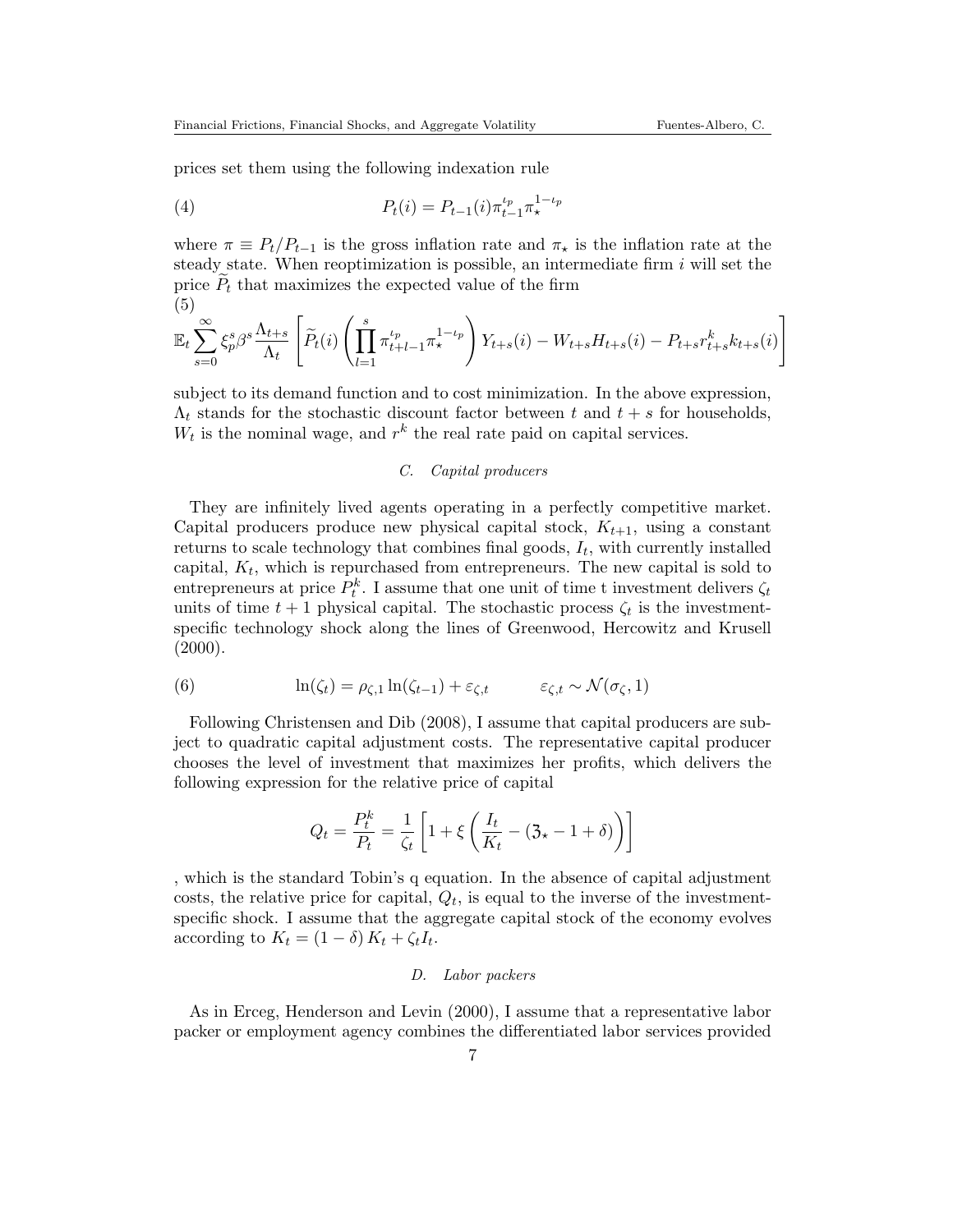by households,  $H_t(i)$ , according to  $H_t = \left[\int_0^1 H_t(i)^{\frac{1}{1+\lambda_t^w}}\right]^{1+\lambda_t^w}$ , where  $\lambda_t^w$  is the wage markup that evolves exogenously as (7)

$$
\ln(\lambda_t^w) = (1 - \rho_{\lambda^w}) \ln(\lambda_x^w) + \rho_{\lambda^w} \ln(\lambda_{t-1}^w) + \varepsilon_{\lambda^w,t} - \theta_w \varepsilon_{\lambda^w,t-1}, \qquad \varepsilon_{\lambda^w,t} \sim \mathcal{N}(0, \sigma_{\lambda^w})
$$

In this setup, a wage markup shock is observationally equivalent to a labor supply shock. Profit maximization by the perfectly competitive labor packers implies the following labor demand function

(8) 
$$
H_t(i) = \left[\frac{W_t(i)}{W_t}\right]^{-\left(\frac{1+\lambda_t^w}{\lambda_t^w}\right)} H_t
$$

where  $W_t(i)$  is the wage received from the labor packer by the type i household.

## E. Households

I assume there is a continuum of infinitely lived households, each endowed with a specialized type of labor  $i \in [0,1]$ . Household i solves the following optimization problem:

$$
\mathbb{E}_{t} \sum_{j=0}^{\infty} \beta^{j} b_{t+j} \left[ \ln(C_{t+j} - hC_{t+j-1}) - \theta \frac{H_{t+j} (i)^{1+\nu}}{1+\nu} \right]
$$

subject to

$$
C_{t} + \frac{D_{t+1}}{P_{t}} + \frac{NB_{t+1}}{P_{t}} \leq \frac{W_{t}(i)}{P_{t}}H_{t}(i) + R_{t-1}\frac{D_{t}}{P_{t}} + R_{t-1}^{n}\frac{NB_{t}}{P_{t}} + div_{t} - T_{t} - Trans_{t}
$$

where  $C_t$  stands for consumption, h for the degree of habit formation,  $D_{t+1}$  for today's nominal deposits in the financial intermediary,  $H_t(i)$  for hours worked,  $\nu$  for the inverse of the Frisch elasticity of labor,  $b_t$  for a shock to the stochastic discount factor,  $R_t$  for the risk-free nominal interest rate paid on deposits,  $R_t^n$ for the risk-free nominal interest rate paid on government bonds,  $NB<sub>t</sub>$  for nominal government bonds,  $T_t$  for real taxes (subsidies) paid to (received from) the government,  $div_t$  for dividends obtained from ownership of firms, and  $Trans_t$  for wealth transfers from/to the entrepreneurial sector. The nature of these transfers is described later in this section. Following Erceg, Henderson and Levin (2000), I assume complete markets, which implies that, in equilibrium, all households make the same choice of consumption, deposit holdings, and nominal bond holdings. Hours worked and wages differ across households due to the monopolistic labor supply.

The stochastic discount factor fluctuates endogenously with consumption and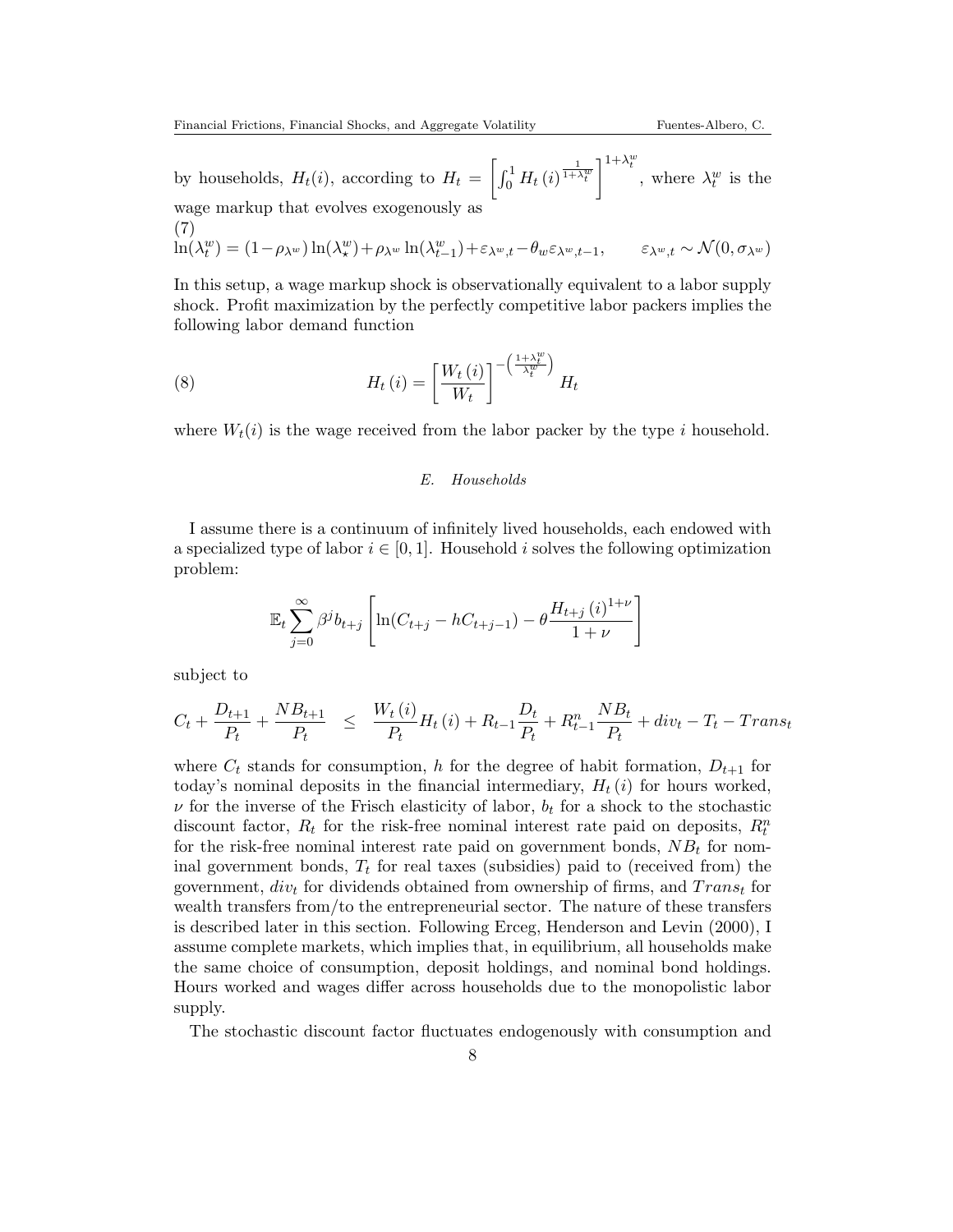exogenously with the intertemporal preferece shock,  $b_t$ , which is given by

(9) 
$$
\ln(b_t) = \rho_b \ln(b_{t-1}) + \varepsilon_{b,t}, \varepsilon_{b,t} \sim \mathcal{N}(0, \sigma_b)
$$

Households set nominal wages for specialized labor services by means of staggered contracts. In any period t, a fraction  $\xi_p$  of households cannot reoptimize their wages, but follows the indexation rule

(10) 
$$
W_t(i) = W_{t-1}(i) (\pi_{t-1} \mathfrak{Z}_{t-1})^{\iota_w} (\pi_{\star} \mathfrak{Z}_{\star})^{1-\iota_w}
$$

A fraction  $(1 - \xi_w)$  of households are allowed to choose an optimal nominal wage  $\overline{W}_t(i)$ , by solving

$$
\max \mathbb{E}_{t} \sum_{s=0}^{\infty} \xi_{w}^{s} \beta^{s} \left[ -b_{t+s} \theta \frac{H_{t+s}(i)^{1+\nu}}{1+\nu} + \Lambda_{t+s} W_{t}(j) H_{t+s}(j) \right]
$$

subject to the labor demand function.

## F. Entrepreneurs and financial intermediaries

Entrepreneurs are finitely lived risk-neutral agents who borrow funds captured by financial intermediaries from households. Conditional on survival, an entrepreneur j purchases physical capital,  $K_{t+1}^j$ , at relative price  $Q_t$ .

At the beginning of the period, an entrepreneur is hit by an idiosyncratic shock,  $\omega^j_t$  $t<sub>t</sub>$ , that affects the productivity of her capital holdings. This idiosyncratic shock is at the center of the informational asymmetry, since it is only freely observed by the entrepreneur. For tractability purposes, I assume  $\omega_t^j$  $t<sub>t</sub>$ , for all j, is *i.i.d* lognormal with c.d.f.  $F(\omega)$ , parameters  $\mu_{\omega}$  and  $\sigma_{\omega}$ , such that  $\mathbb{E}[\omega^j] = 1$ . After observing the realization of the idiosyncratic shock, entrepreneurs choose the capital utilization rate,  $u_t^j$  $t<sub>t</sub>$ , that solves the following optimization problem

(11) 
$$
\max_{u_t^j} \left[ u_t^j r_t^{k,j} - a\left(u_t^j\right) \right] \omega_t^j K_t^j
$$

where, around the steady state,  $a(\cdot) = 0, a'(\cdot) > 0, a''(\cdot) > 0$  and  $u^* = 1$ . Therefore, capital services,  $k_t^j$  $t<sub>t</sub>$ , rented to intermediate goods producers are given by  $k_t^j = u_t^j \omega_t^j K_t^j$  $\frac{j}{t}$ .

The capital demand for entrepreneur  $j$  is given by the gross nominal returns on holding one unit of capital from  $t$  to  $t + 1$ 

(12) 
$$
R_{t+1}^{k,j} = \left[\frac{r_{t+1}^{k,j}u_{t+1}^j + \omega_{t+1}^j(1-\delta)Q_{t+1}}{Q_t}\right]\frac{P_{t+1}}{P_t}
$$

where  $\omega_{t+1}^j(1-\delta)Q_{t+1}$  is the return to selling the undepreciated capital stock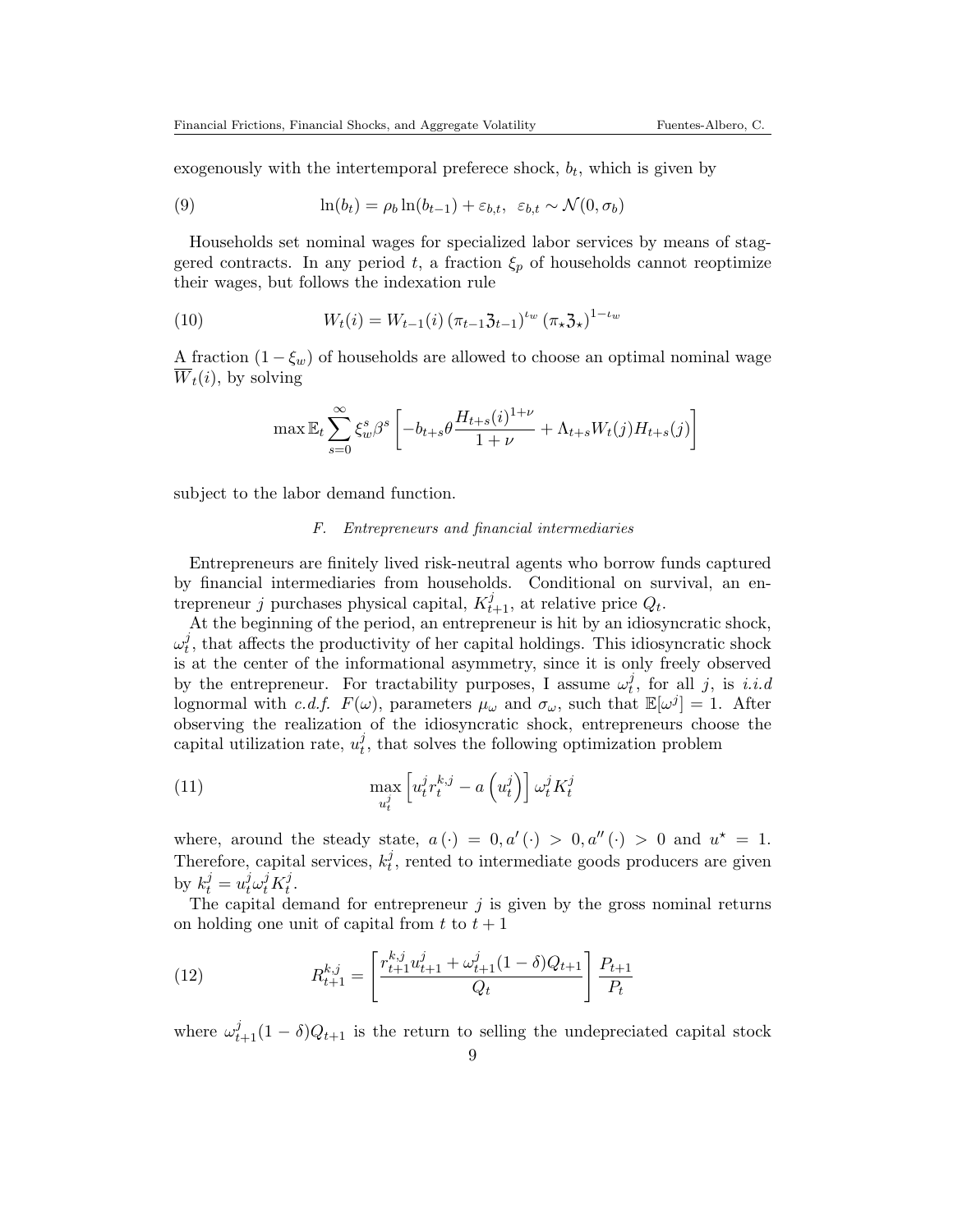back to capital producers.

An entrepreneur can finance the purchasing of new physical capital investing her own net worth,  $N_{t+1}^j$ , and using external financing (in nominal terms),  $B_{t+1}^j$ , to leverage her project. Given that the entrepreneur is risk neutral, she offers a debt contract that ensures the lender a return free of aggregate risk. The lender can diversify idiosyncratic risks by holding a perfectly diversified portfolio, which allows her to offer a risk-free rate on deposits to households. Financial intermediaries cannot observe the realized return of a borrower unless they pay an auditing cost. To minimize costs, lenders will audit borrowers only when they report their inability to repay the loan under the terms of the contract. A debt contract is characterized by a triplet consisting of the amount of the loan,  $B_{t+1}^j$ , the contractual rate,  $Z_{t+1}^j$ , and a schedule of state-contingent threshold values of the idiosyncratic shock,  $\bar{\omega}_{n,t+1}^j$ , where n refers to the state of nature. For values of the idiosyncratic productivity shock above the threshold, the entrepreneur is able to repay the lender at the contractual rate. For values below the threshold, the borrower defaults, and the lender steps in and seizes the firm's assets. A fraction of the realized entrepreneurial revenue, $\mu$ , is lost in the process of liquidating the firm. In this case, the financial intermediary obtains

(13) 
$$
(1 - \mu_{t+1}) P_t \omega_{n,t+1}^j R_{n,t+1}^k Q_t K_{t+1}^j
$$

where  $\mu_{t+1}$  stands for the marginal bankruptcy cost. In the literature, the marginal bankruptcy cost is assumed to be a constant parameter. I assume, however, that it is a drifting parameter so that exogenous changes in the level of financial rigidities affect the business cycle properties of the model. Later in this section, I describe in detail the relevance of this assumption and the stochastic specification chosen.

The terms of the debt contract are chosen to maximize expected entrepreneurial profits conditional on the return of the lender, for each possible state of nature, being equal to the riskless rate. That is, the participation constraint is given by the zero profit condition for the financial intermediary from which I can derive the supply for loans

(14) 
$$
\mathbb{E}_{t} \frac{R_{t+1}^{k}}{R_{t}} \left[ \Gamma(\bar{\omega}_{t+1}) - \mu_{t+1} G(\bar{\omega}_{t+1}) \right] = \left( \frac{Q_{t} K_{t+1} - N_{t+1}}{Q_{t} K_{t+1}} \right)
$$

where  $\Gamma(\bar{\omega}_{t+1}^j) = \int_0^{\bar{\omega}_{t+1}^j} \omega f(\omega) d\omega + \bar{\omega}_t \int_{\bar{\omega}_{t+1}^j}^{\infty} f(\omega) d\omega$  is the expected share of gross entrepreneurial earnings going to the lender, and  $\mu_{t+1} G(\bar{\omega}_{t+1}^j) = \mu_{t+1}$ 

 $\int_0^{\bar{\omega}_{t+1}^j} \omega f(\omega) d\omega$  are the expected monitoring costs. The above states that financial intermediaries are only willing to provide funds to entrepreneurs if they are compensated by the default risk. That is, lenders charge a premium over the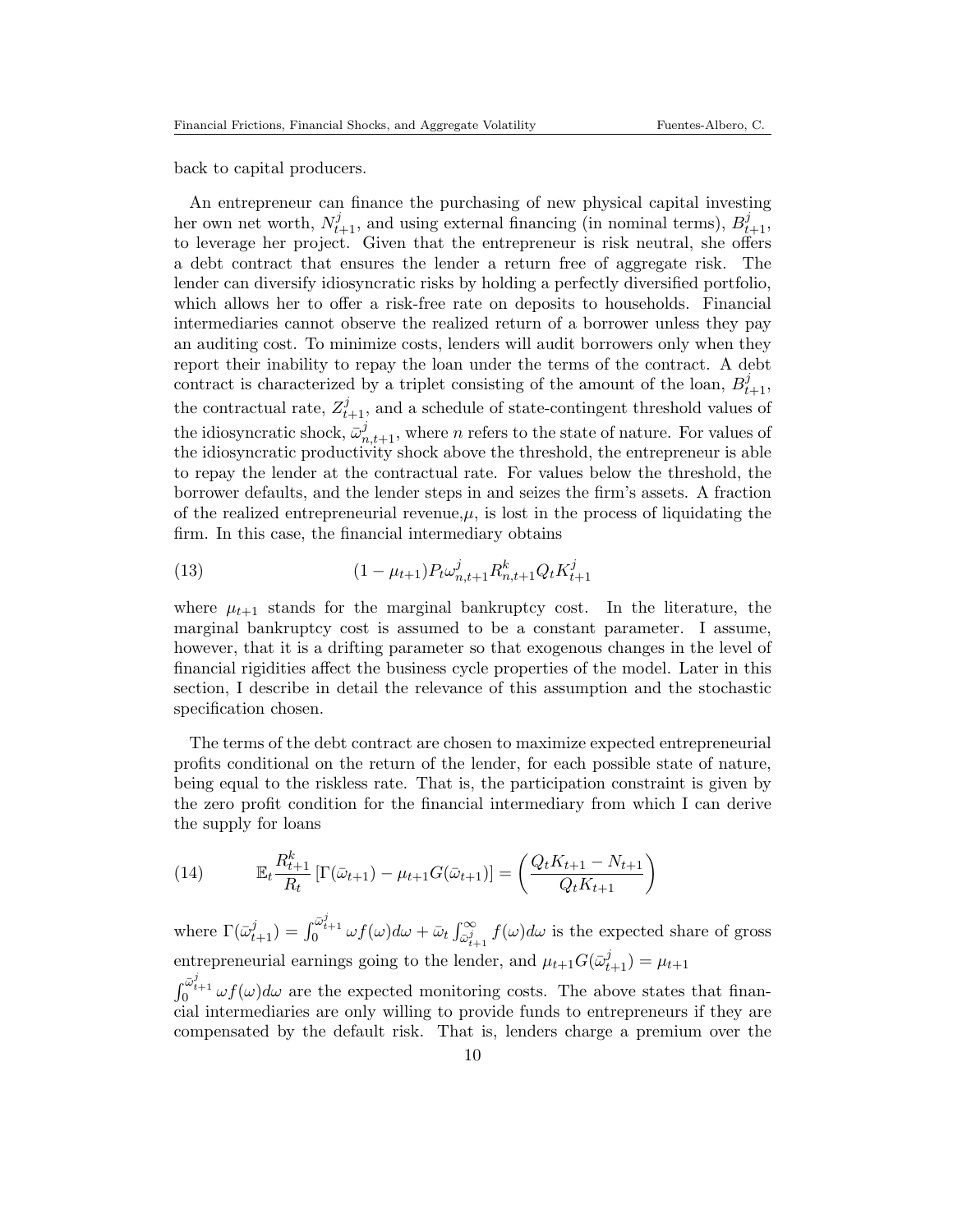risk free rate, the so-called external finance premium,  $\mathbb{E}\left[\frac{R_{t+1}^k}{R_t}\right]$  $\Big]$ . Equation (14) provides one of the foundations of the financial accelerator mechanism: a linkage between the entrepreneur's financial position and the cost of external funds, which ultimately affects the demand for capital.

The external finance premium is determined by two channels: the balance-sheet channel, through the debt-to-assets ratio, and the information channel, through the elasticity of the external finance premium with respect to the leverage ratio. The external finance premium is the key relationship of the financial accelerator, since it determines the efficiency of the contractual relationship between borrowers and lenders. I enrich the theoretical framework by assuming that this essential mechanism is affected exogenously by two financial shocks: a wealth shock and a shock to the marginal bankruptcy cost.

The balance-sheet channel states the negative dependence of the premium on the amount of collateralized net worth,  $N_{t+1}$ . The higher the stake of a borrower in the project, the lower the premium over the risk-free rate required by the intermediary. I introduce shocks to this channel through an entrepreneurial equity shifter. These types of wealth shocks were first introduced by Gilchrist and Leahy (2002). Recently, they have been explored by Christiano, Motto and Rostagno  $(2010)$ , Nolan and Thoenissen  $(2009)$ , and Gilchrist, Ortiz and Zakrajšek  $(2009)$ .

Recently, Dib (2009) has explored shocks to the elasticity of the risk premium with respect to the entrepreneurial leverage ratio. He solves the model discarding the contribution of the dynamics of the idiosyncratic productivity threshold to the dynamics of the remaining variables.<sup>3</sup> Hence, those shocks can refer to shocks to the standard deviation of the entrepreneurial distribution, to agency costs paid by financial intermediaries to monitor entrepreneurs, and/or to the entrepreneurial default threshold. He cannot, however, discriminate among the sources of the shock. Christiano, Motto and Rostagno (2010) solve the model completely so that they can introduce a specific type of shock affecting the efficiency of the lending activity. In particular, they propose riskiness shocks affecting the standard deviation of the entrepreneurial distribution. A positive shock to the volatility of the idiosyncratic productivity shock widens the distribution so that financial intermediaries find it more difficult to distinguish the quality of entrepreneurs.

I introduce exogenous disturbances affecting the elasticity of the premium with respect to the leverage ratio by assuming the marginal bankruptcy cost is timevariant. The information channel, therefore, establishes that the external finance premium is a positive function of the severity of the agency problem measured by the marginal bankruptcy cost,  $\mu_t$ . An increase in the level of financial rigidity implies an enlargement of the informational asymmetry rents, which translates

<sup>&</sup>lt;sup>3</sup>BGG perform simulation exercises under a parameterization that implied a negligible contribution of the dynamics of the cutoff. However, most of the contributions to the financial accelerator literature have adopted this result as a feature of the model. Therefore, they proceed by setting those dynamics to zero.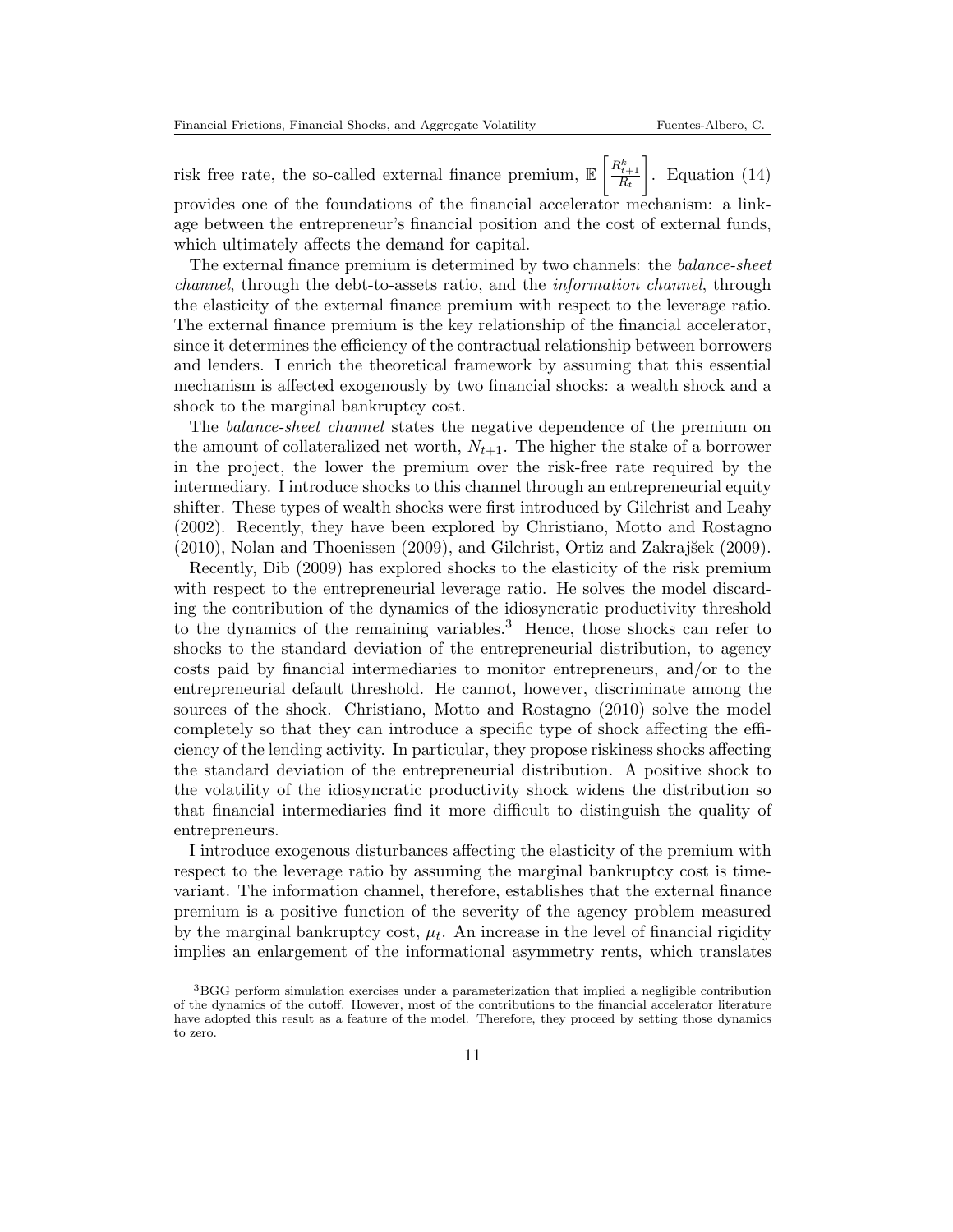into a higher premium on external funds. To the best of my knowledge, only Levin, Natalucci and Zakrajšek (2004) have explored time variation along this margin. They estimate a partial equilibrium version of the BGG model using a panel of 900 US nonfinancial firms over the period 1997:1 to 2003:3. They find evidence of significant time variation in the marginal bankruptcy cost. In particular, they conclude that time variation in the parameter of interest is the main driver of the swings in the model-implied external finance premium. I assume that the shock to the marginal bankruptcy cost follows

(15) 
$$
\ln(\mu_t) = (1 - \rho_\mu) \ln(\mu^\star) + \rho_\mu \ln(\mu_{t-1}) + \varepsilon_{\mu,t}, \quad \varepsilon_{\mu,t} \sim \mathcal{N}(0, \sigma_\mu)
$$

The unconditional mean of the process governing the agency problem between borrowers and lenders,  $\mu^*$ , determines the average level of financial rigidity in the model economy. This parameter governs, then, the size of the financial accelerator. In particular,  $\mu^*$  stands for the steady-state level of the marginal bankruptcy cost.

In the estimation exercise, I consider as an additional parameter the unconditional mean of the external finance premium. Note that both the unconditional mean of the premium and of the size of the financial accelerator completely describe the characteristics of the financial sector in the model economy at the steady state. On the one hand, a larger average marginal bankruptcy cost translates into a harder access to external financing. On the other hand, a higher average for the external finance premium implies that, on average, external financing is more expensive. Therefore, the flexibility of the financial system at the steady state in the model economy is a negative function of the unconditional means for the marginal bankruptcy cost and the external finance premium.

The other main component of the financial accelerator is the evolution of entrepreneurial wealth. Note that the return on capital and, hence, the demand for capital by entrepreneurs depend on the dynamics of net worth. Let  $V_t$  be entrepreneurial equity and  $W_t^e$  be the wealth transfers made by exiting firms to the pool of active firms. Then, aggregate entrepreneurial net worth (average net worth across entrepreneurs) is given by the following differential equation

$$
P_t N_{t+1} = x_t \gamma V_t + P_t W_t^e
$$
  
=  $x_t \gamma \left[ P_{t-1} R_t^k Q_{t-1} K_t - R_{t-1} B_t - \mu_t G(\bar{\omega}_t) P_{t-1} R_t^k Q_{t-1} K_t \right] + P_t W_t^e$ 

where  $\gamma$  is the survival probability,  $\left[R_t^k P_{t-1} Q_{t-1} K_t^j - R_{t-1} B_t\right]$  is the nominal gross return on capital net of repayment of loans in the nondefault case,  $\mu_t G\left(\bar{\omega}_t\right) R_t^k Q_{t-1} K_t$ is the gross return lost in case of bankruptcy, and  $x_t$  is the wealth shock, which is assumed to be

(16) 
$$
\ln(x_t) = \rho_x \ln(x_{t-1}) + \varepsilon_{x,t}, \quad \varepsilon_{x,t} \sim \mathcal{N}(0, \sigma_x),
$$

$$
12
$$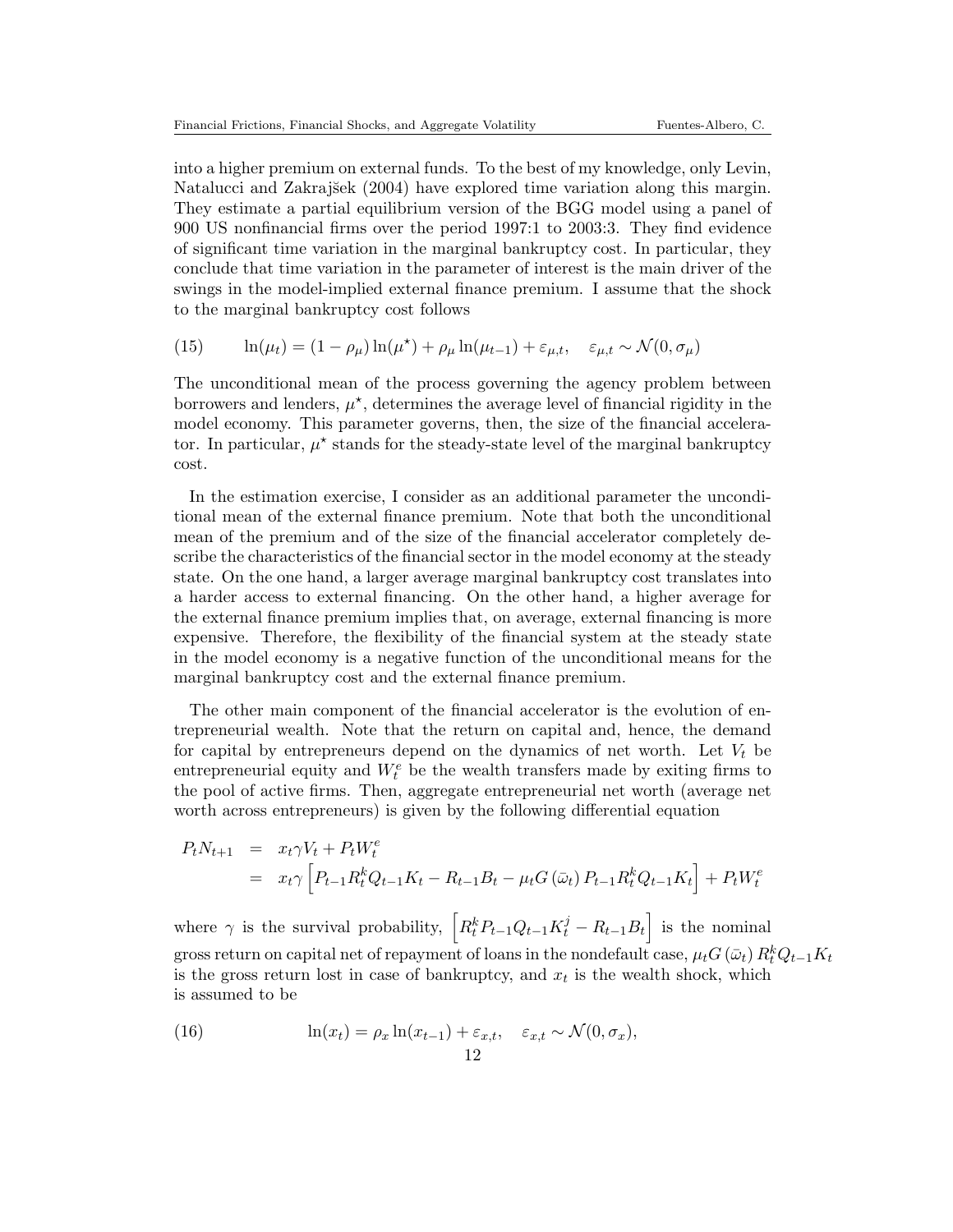Wealth shocks can be interpreted as shocks to the stock market that generate asset price movements that cannot be accounted for by fundamentals. Christiano, Motto and Rostagno (2003) suggest that shocks to entrepreneurial wealth capture the so-called irrational exuberance. I can also consider wealth shocks as a reduced form for changes in fiscal policy that have redistributive effects between firms and households. Exogenously driven changes in the valuation of entrepreneurial equity need to be financed by another sector of the model economy. I assume that the household sector receives (provides) wealth transfers from (to) the entrepreneurial sector, which are defined as

(17) 
$$
Trans_{t} = N_{t+1} - \gamma V_{t} - W_{t}^{e} = \gamma V_{t} (x_{t} - 1)
$$

where  $\gamma V_t + W_t^e$  is the value that entrepreneurial equity would have taken if there were no wealth shocks.

## G. Government

Government spending is financed by government nominal bonds sold to households and by lump-sum taxes.

(18) 
$$
NB_{t+1} + P_tT_t = P_tG_t + R_{t-1}^n NB_t
$$

where the process for public spending  $G_t$  is given by  $G_t = \left(1 - \frac{1}{a_t}\right)$  $\overline{g_t}$  $Y_t$ , where the government spending shock,  $g_t$ , follows the stochastic process

$$
\ln g_t = (1 - \rho_g) \ln g + \rho_g \ln g_{t-1} + \varepsilon_{g,t}, \varepsilon_{g,t} \sim \mathcal{N}(0, \sigma_g)
$$

The monetary authority follows a Taylor-type interest rate rule. I assume the authority adjusts the short-term nominal interest rate responding to deviations of inflation and output growth from the target, i.e., their steady-state values.

(19) 
$$
\left(\frac{R_t^n}{R^{n\star}}\right) = \left(\frac{R_{t-1}^n}{R^{n\star}}\right)^{\rho_R} \left(\frac{\pi_t}{\pi^{\star}}\right)^{(1-\rho_R)\psi_{\pi}} \left(\frac{\Delta Y_t}{\Upsilon_z}\right)^{(1-\rho_R)\psi_y} e^{\varepsilon_{R,t}}
$$

with  $\rho_R > 0$ ,  $(1 - \rho_R)\psi_\pi > 0$ ,  $(1 - \rho_R)\psi_u > 0$ , and  $\varepsilon_{R,t} \sim \mathcal{N}(0, \sigma_R)$ .

## H. Market clearing

The final goods market clearing condition (total resources constraint)

(20) 
$$
Y_t = C_t + I_t + G_t + a(u_t) K_t + \mu_t G(\bar{\omega}_t) R_t^k Q_{t-1} K_t
$$

and the credit market clearing condition

(21) 
$$
\frac{D_{t+1}}{P_t} = \frac{B_{t+1}}{P_t} = Q_t K_{t+1} - N_{t+1}
$$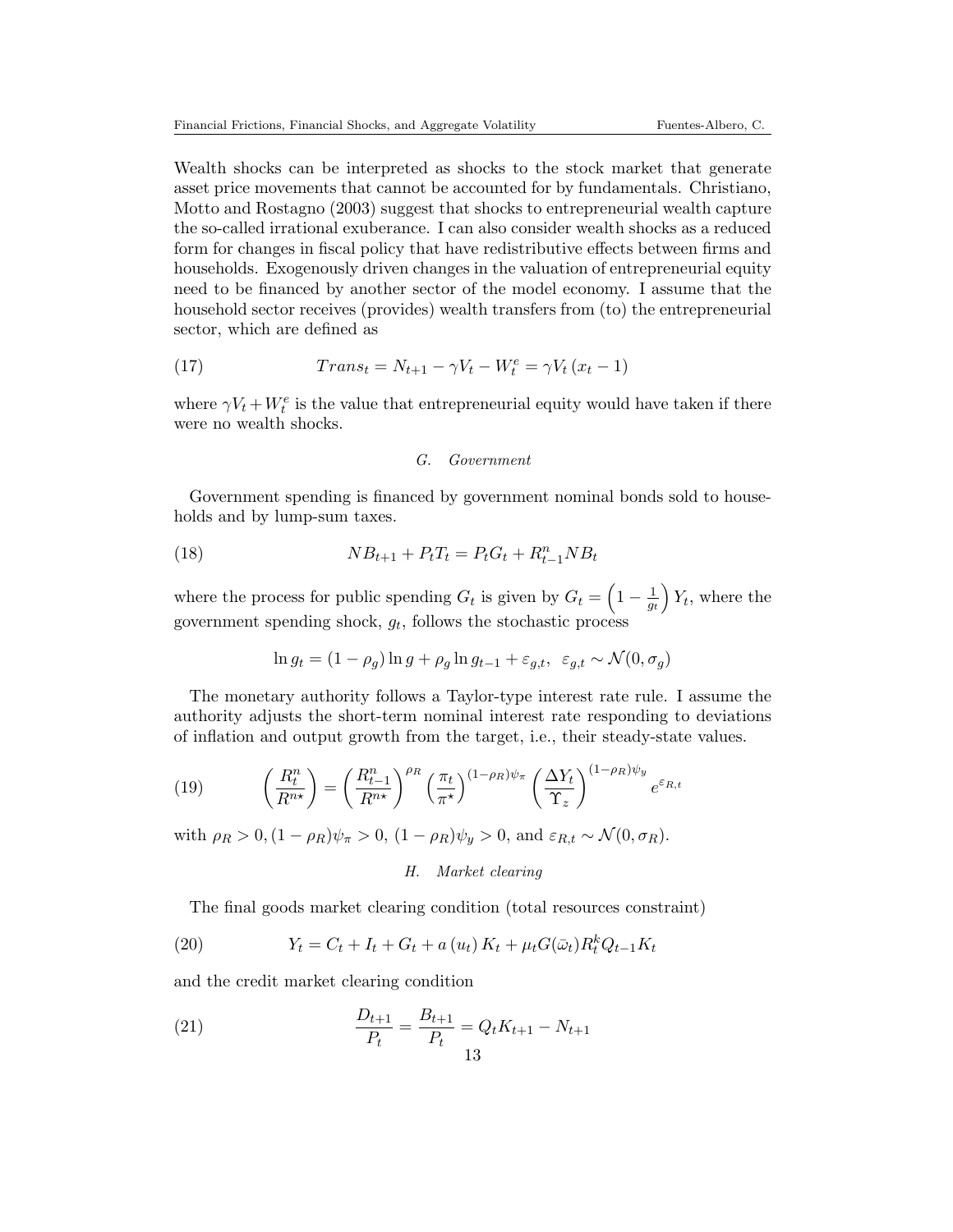## III. Bayesian Inference

## A. Data

I estimate the model with Bayesian estimation techniques using nine macroeconomic quarterly US time series as observable variables: the growth rate of real per capita net worth in the nonfarm business sector, the growth rate of real per capita gross value added (GVA) by the nonfarm business sector, the growth rate of real per capita consumption defined as nondurable consumption and services, the growth rate of real per capita investment defined as gross private investment, the growth rate of real hourly wages in the nonfarm business sector, log hours worked, the log difference of the GVA deflator, the federal funds rate, and the spread between the Baa corporate bond rate and the federal funds rate. A complete description of the data set is given in the online Appendix. The model is estimated over the full sample period from 1954.4 to 2006.4.

All the series enumerated above except net worth in the nonfarm business sector and the credit spread are standard in the data sets used in the empirical macro literature. I discuss in further detail the inclusion of such financial variables in the set of observable variables. The theoretical framework describes the evolution of three financial series: entrepreneurial wealth, debt, and the external finance premium. Therefore, the estimation exercise could aim to match the behavior of all of those. However, the informational content of debt is already included in the series for net worth by definition. Net worth for a firm is generally defined as total assets minus total liabilities. However, in order to be consistent with the model, I define net worth as tangible assets minus credit market liabilities. First, the model is a model of tangible assets purchased by firms so that it has nothing to say about financial assets held by entrepreneurs. Second, external financing in the model relates only to that obtained in credit markets. Hence, I do not consider trade and taxes payable nor miscellaneous liabilities provided in the Flow of Funds Accounts. An alternative measure for entrepreneurial wealth used by Christiano, Motto and Rostagno (2010) is stock market data. In particular, they use the Wilshire 5000 index. This measure contains information only for publicly traded firms, which are a smaller set of firms than the one linked to the aggregate macroeconomic variables of the data set. Moreover, this series is only available from 1971, which makes it unattractive for studying the Great Inflation period in comparison to the 1950s-1960s.

In order to proxy the external finance premium, BGG suggest considering the spread between the prime lending rate and the 6-month Treasury bill rate. Christiano, Motto and Rostagno (2003) define the external finance premium as the premium on the US industrial Baa corporate bond over the federal funds rate and Christiano, Motto and Rostagno (2010) use the US Industrial Bbb corporate bond yield, backcasted using Baa corporate bond yields, minus the federal funds rate. Recently, Gilchrist, Ortiz and Zakrajšek (2009) use as a proxy for the external finance premium a corporate credit spread index constructed using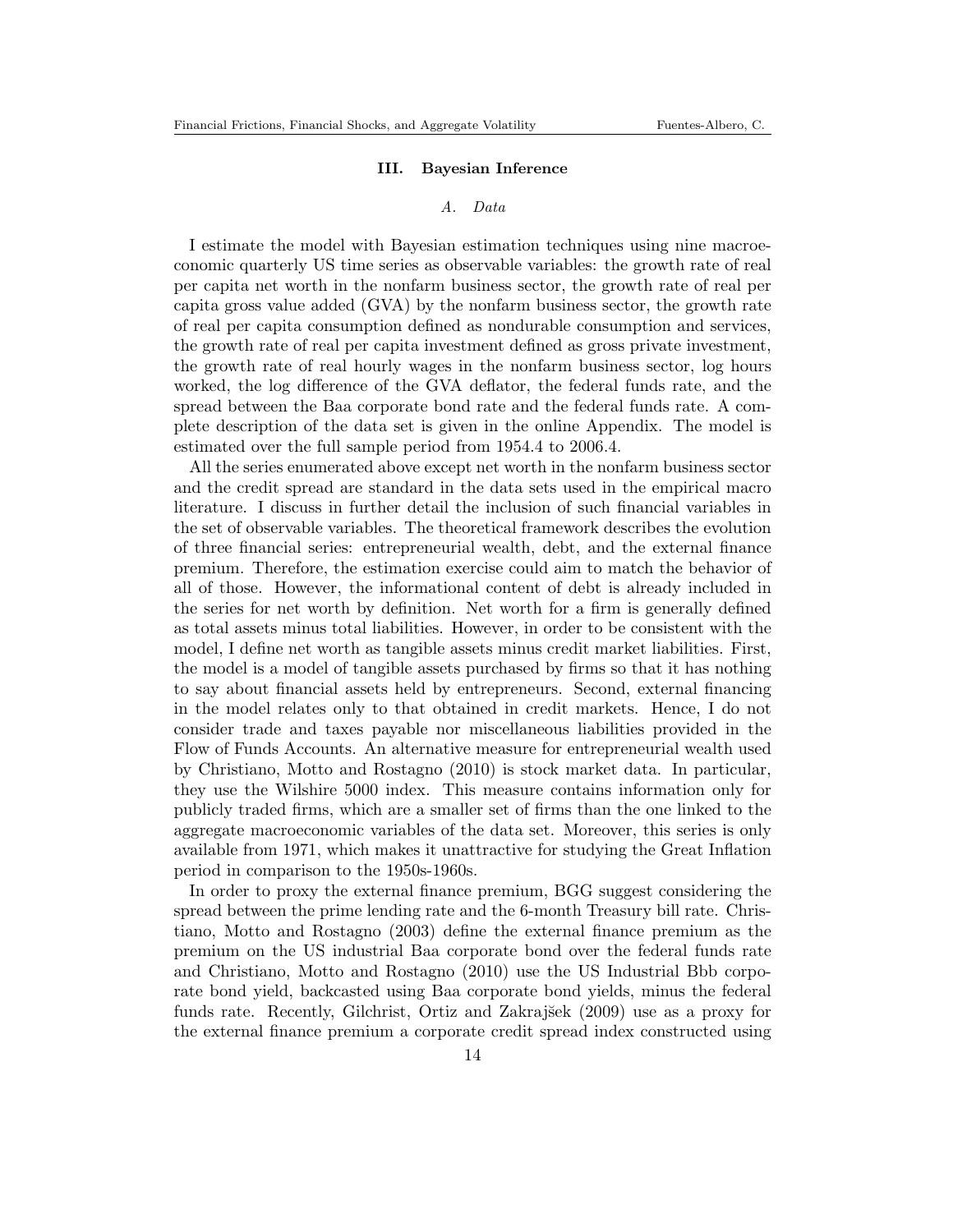individual security-level data. I proceed by defining my proxy for the external finance premium as the spread between the US industrial Baa corporate bond yields and the federal funds rate since, conceptually, it is the closest measure to the model-implied external finance premium.

## B. Structural breaks

I aim to test the relative role played by three theories in accounting for the observed breaks in volatilities: luck, the conduct of monetary policy, and financial institutions. To do so, I allow for breaks in three subsets of parameters: size of shocks, monetary policy coefficients, and parameters characterizing the financial system, which are the unconditional means of the marginal bankruptcy cost and the external finance premium. I perform the estimation exercise by using the full sample information to estimate the parameters that are constant across sub-samples and the corresponding sub-sample information to estimate those parameters that are subject to structural breaks. I use a relatively naïve approach in treating structural breaks. I assume economic agents do not face an inference problem to learn endogenously about the regimes. When forming rational expectations about the dynamic economy, they take regime changes as completely exogenous events and assume that the current regime will last forever. Thus, once a structural break in parameters happens, agents learn about it immediately and conveniently readjust their choices. This simplifying assumption facilitates the estimation when, as in this case, breaks in the steady state of the economy are allowed. However, the econometrician must make sure she is using the same information set as the economic agent when conducting the estimation exercise. In the remainder of this section, I provide an overview of the approach taken in the estimation of the model.

Let  $\rho$  be the subvector of structural parameters that is constant across subsamples and  $\tau$  be the subvector subject to structural breaks. The system of  $log$ -linearized equilibrium conditions<sup>4</sup> can be represented as

(22) 
$$
\Gamma_0(\varrho,\tau)\tilde{s}_t = \Gamma_1(\varrho,\tau)\tilde{s}_{t-1} + \Psi(\varrho,\tau)\varepsilon_t + \Pi(\varrho,\tau)\eta_t
$$

where  $\tilde{s}_t$  is a vector of model variables expressed in deviations from steady state,  $\varepsilon_t$  is a vector of exogenous shocks, and  $\eta_t$  is a vector of rational expectations errors with elements  $\eta_t^x = \tilde{x}_t - \mathbb{E}_{t-1}[\tilde{x}_t]$ . Given that the system is linear and I<br>have assumed that  $\tilde{x}_t \in \mathcal{N}(0, \Sigma)$ . Leap evaluate the likelihood function using the have assumed that  $\varepsilon_t \sim \mathcal{N}(0, \Sigma)$ , I can evaluate the likelihood function using the Kalman filter. I deviate from the standard approach in the literature by casting the solution to the LRE model in state space form for the variables in log-levels

<sup>4</sup>The log-linearized system is available in the online Appendix.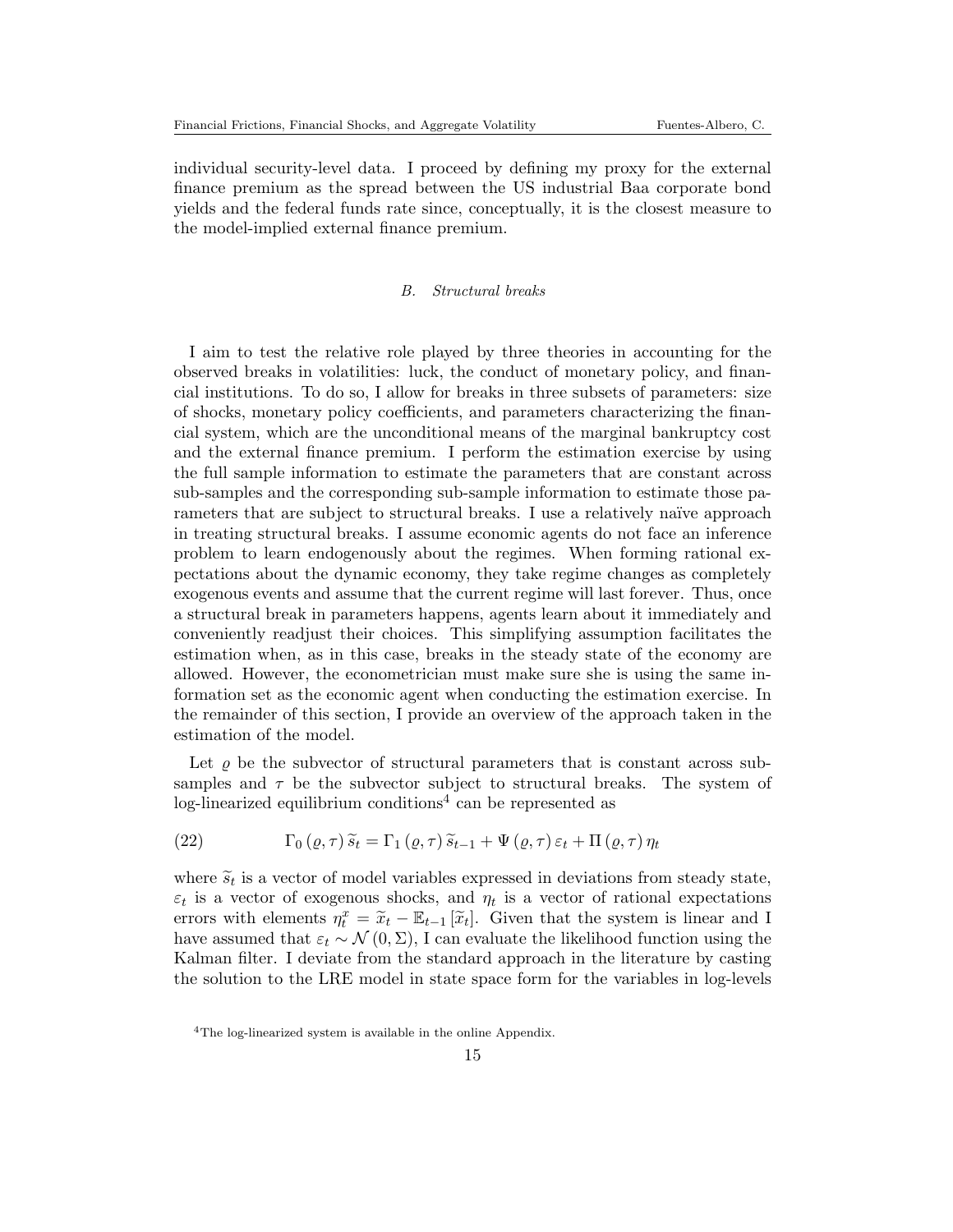instead of in log-deviations from the steady state.

*Transition equations*: 
$$
s_t = [I - \Phi(\varrho, \tau)] \bar{s} + \Phi(\varrho, \tau) s_{t-1} + \Phi_{\varepsilon}(\varrho, \tau) \varepsilon_t
$$
  
*Measurement equations*:  $y_t = B(\varrho, \tau) s_t$ 

where  $s_t$  is the state vector in log-levels, that is,  $s_t = \tilde{s}_t + \bar{s}$ , and  $\bar{s}$  is the log of<br>the state vector evaluated in the stocky state. the state vector evaluated in the steady state.

From the above, it is obvious that structural breaks in any parameter affect the system matrices of the filter. The Kalman filter is a very flexible environment that can accommodate any of these modifications. But the econometrician must handle with special care breaks in parameters that affect the steady state of the economy since she has to take into account the change in the information set used by economic agents. Note that while breaks in the size of shocks shift only  $\Phi_{\varepsilon}(\rho,\tau)$ and breaks in monetary policy coefficients affect  $\Phi(\rho, \tau)$ , breaks in parameters defining the steady-state of the economy translate into changes in  $\Phi(\varrho, \tau)$  and  $\bar{s}$ . In the analysis, I am allowing for structural breaks in two parameters governing the steady state of the economy: the unconditional mean of the marginal bankruptcy cost and the steady state value of the external finance premium. I propose the following modification of the forecasting step in the Kalman filter to accommodate for breaks in the steady state of the economy. Suppose that at  $t = t^*$ , the steady state of the economy shifts from  $\bar{s}_1$  to  $\bar{s}_2$ . Then, for  $t < t^*$ , the forecasting of the states is given by  $\hat{s}_{t|t-1} = [I - \Phi(\varrho, \tau_1)] \bar{s}_1 + \Phi(\varrho, \tau_1) \hat{s}_{t-1|t-1}$ . At  $t = t^*$ , I<br>have  $\hat{s}_t = [I - \Phi(\varrho, \tau_1)] \bar{s}_1 + \Phi(\varrho, \tau_1) \bar{s}_{t-1|t-1}$ . If  $t > t^*$  then have  $\hat{s}_{t|t-1} = [I - \Phi(\varrho, \tau_2)] \bar{s}_2 + \bar{\Phi}(\varrho, \tau_2) [\bar{s}_2 - \bar{s}_1] + \Phi(\varrho, \tau_2) \hat{s}_{t-1|t-1}$ . If  $t > t^*$ , then  $\widehat{s}_{t|t-1} = [I - \Phi(\varrho, \tau_2)] \,\bar{s}_2 + \Phi(\varrho, \tau_2)\widehat{s}_{t-1|t-1}.$ 

## C. Prior distribution

The prior information on the parameters used in the estimation exercise is available in the first three columns of Tables 3 and 4. My choices for standard parameters are along the lines of the recent literature. There have been few attempts, however, to estimate the parameters governing the financial accelerator. Thus, I provide here a description of the prior for those parameters. Regarding the subvector of parameters subject to structural breaks, I assume identical priors across sub-samples.

The parameters governing the financial accelerator are the default probability,  $F(\bar{\omega})$ , the variance in the idiosyncratic productivity shock,  $\sigma_{\omega}^2$ , the survival probability,  $\gamma$ , the unconditional mean of the marginal bankruptcy cost,  $\mu_{\star}$ , the external finance premium at the steady state,  $R_{\star}^{k}/R_{\star}$ , and the size of financial shocks. Following the literature, I use degenerate priors for the default probability and the size of the idiosyncratic productivity shock. In particular, I set  $F(\bar{\omega})$ equal to the average of the historical default rates for US bonds over the period 1971-2005 reported by Altman and Pasternack (2006). I fix the idiosyncratic productivity variance equal to 0.24.

I choose a Beta distribution for the survival probability,  $\gamma$ . The location pa-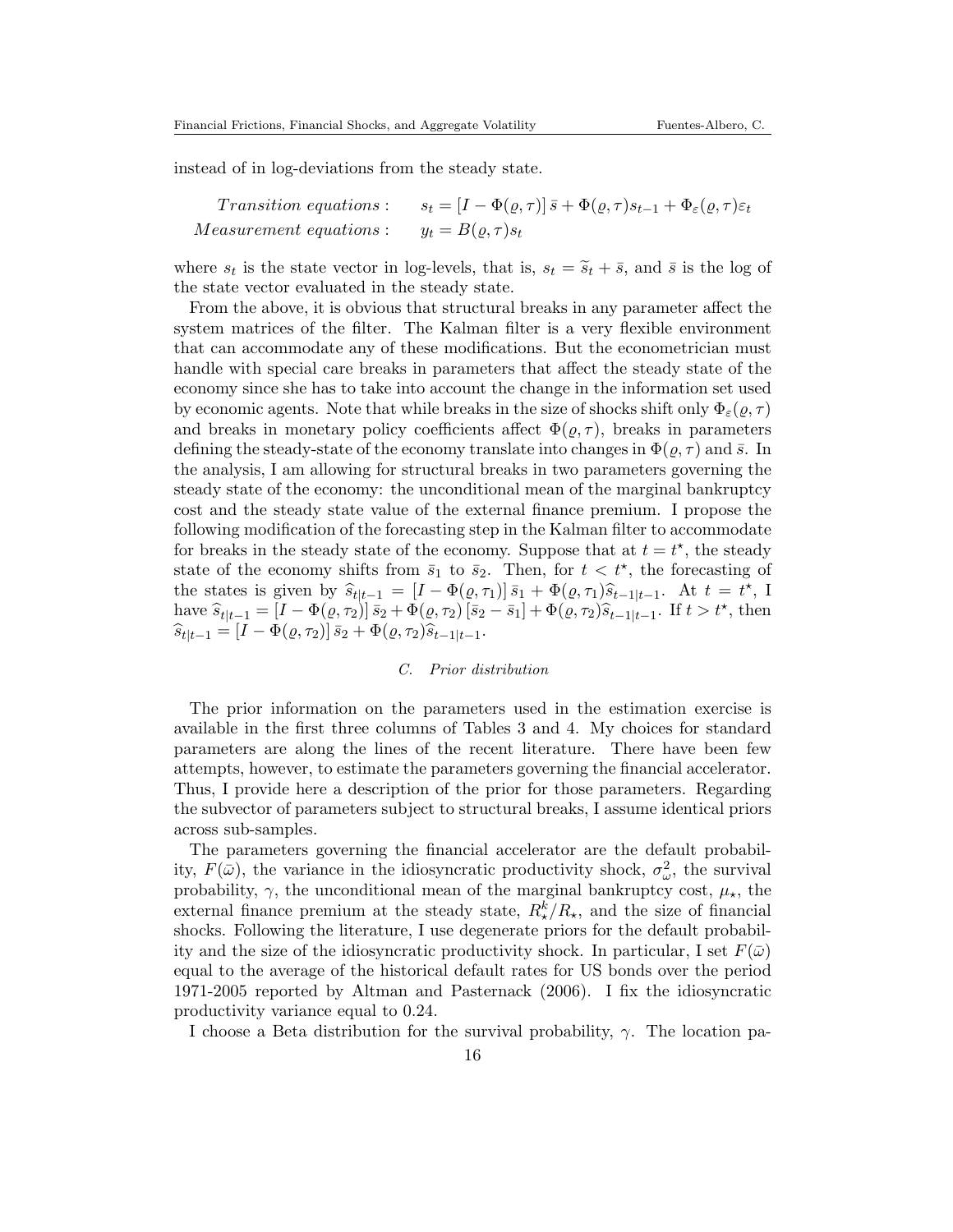rameter is chosen by solving the steady state for the financial sector when the debt-to-wealth ratio is equal to its historical average. Moreover, the location parameter value implies that firms live, on average, 17 years. This tenure is close to the median tenure reported by Levin, Natalucci and Zakrajšek (2004) from a panel of 900 nonfinancial firms. The prior distribution for the unconditional mean of the external finance premium,  $R_{\star}^{k}/R_{\star}$ , is Gaussian with location parameter equal to the sample average.

Regarding the steady-state value of the marginal bankruptcy cost,  $\mu^*$ , to the best of my knowledge, there has not been an attempt to estimate such a parameter using aggregate data. I use a Beta distribution for this parameter since it must lie inside the unit interval. In order to determine the location parameter of the beta prior distribution, I consider micro evidence on bankruptcy costs. Altman  $(1984)$ , using data from 26 firms, concludes that bankruptcy costs are about  $20\%$ of the firm's value prior to bankruptcy and in the range 11-17% of a firm's value up to three years prior to bankruptcy. Alderson and Betker (1995) analyze 201 firms that completed Chapter 11 bankruptcies during the period 1982-1993 to determine that the mean liquidation costs are 36.5%. Using those two results, Carlstrom and Fuerst (1997) conclude that the interval empirically relevant for the marginal bankruptcy cost parameter is [0.20, 0.37]. Levin, Natalucci and Zakrajšek (2004) estimate a partial equilibrium version of the model by BGG using panel data over the period 1997 to 2003. As a byproduct of their estimation, they obtain the model-implied time series for the marginal bankruptcy cost. Their estimates lie in the range of 7% to 45%. Therefore, I assume the beta distribution for the unconditional average level of financial rigidity is centered at 0.28. I choose the diffusion parameter to be equal to 0.05 so that the 95% credible set encompasses most of the values provided in the literature.

## D. Posterior estimates of the parameters

The last two columns of Tables 3 and 4 report the posterior median and the 95% credible intervals of a chain of 250,000 posterior draws with a burn-in period of 20%.<sup>5</sup> I first analyze Table 3, which contains those parameters not allowed to change over time. The survival probability of entrepreneurs is estimated to be about 98% per quarter which implies a median life for entrepreneurs of about 12 years. The estimated degree of price and wage stickiness is relatively smaller than the estimates available in the macro literature. In particular, the Calvo parameter for prices is 66% and for wages only 27%. These results are due to the fact that the amplification and propagation mechanism usually captured by nominal rigidities is taken care of by the financial rigidity embedded in the model.

Table 4 reports the estimates for those parameters allowed to change in 1970:Q1 and 1984:Q2. First, I analyze the estimated breaks in the parameters governing

<sup>&</sup>lt;sup>5</sup>I have generated two additional chains of 250,000 posterior draws. The results reported in the paper are almost identical across chains.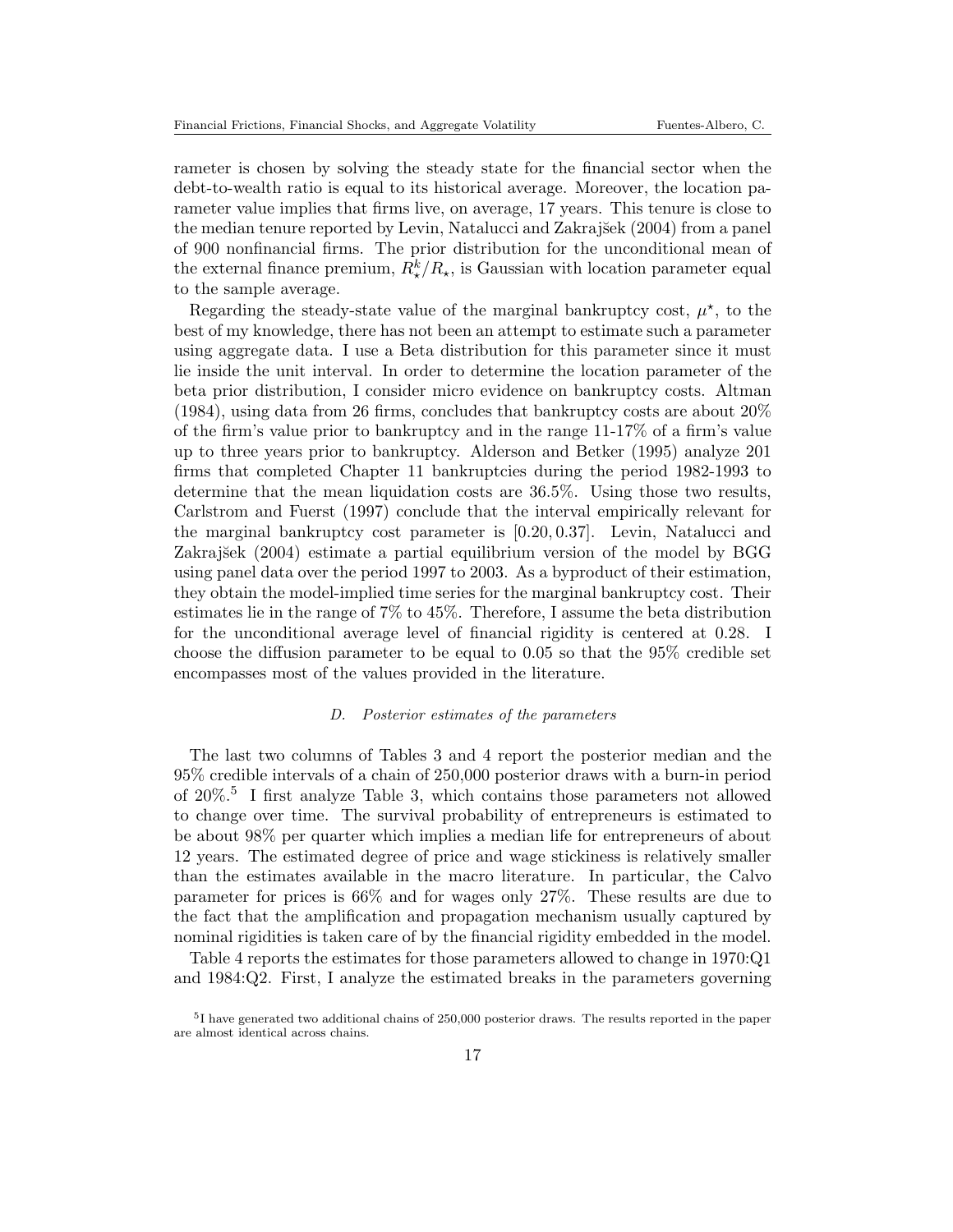the conduct of monetary policy. As pointed out elsewhere in the literature, the response of the monetary authority to inflation is looser in the 1970s than during the Great Moderation. In particular, during Burns-Miller mandate the response to inflation was 20% lower. Volcker-Greenspan period is characterized by a resuscitation of Martin's recipes regarding the response to inflation. The response of the monetary authority to the real side of the economy has been tighter over time. There has been a 20% cumulative increase in the response to deviations of output growth from the target.

Second, I consider the two parameters characterizing the conditions of access to credit. The steady-state value of the external finance premium has been increasing over time, which implies that external credit has become more expensive over the last 50 years. In particular, the estimated model-implied increase in the unconditional mean of the cost of external financing is 50% in the 1970s. Such cost more than quadruples during the Great Moderation.

These increases in the cost of external financing have been paired up with a higher level of financial rigidity during the Great Inflation and an almost frictionless financial framework since the mid-1980s. The unconditional mean of the marginal bankruptcy cost, which accounts for the easiness of access to external financing, is 60% larger in the 1970s. While in the 1950s-1960s financial intermediaries were able to recover 87% of the value of the firm in the event of bankruptcy, they recovered only 79% of the value after liquidation in the 1970s. The enlargement of the marginal bankruptcy cost may be related to the additional difficulty of extracting information about borrowers in periods of turbulence in the aggregate economy. For the Great Moderation period, the estimated average marginal bankruptcy cost is equal to 5%, which implies a recovery value of 95%. Thus, on average, the most recent period is characterized by an almost frictionless financial environment. The reduction in the average level of financial rigidities accounts not only for the decrease in bankruptcy costs linked to the Bankruptcy Reform Act of 1978 (see White, 1983) but also for other changes in the US financial system. The decades under analysis are characterized by the IT revolution, waves of regulation and deregulation, development of new products, and improvements in the assessment of risk. All these factors define the level of financial rigidity in terms of the model economy. The contemporaneous reduction in the average level of financial rigidity and increase in the unconditional mean of the credit spread are reconcilable under the premise that the former translates into an enlargement of the pool of borrowers, that is, more entrepreneurs in the tails of the distribution are able to leverage up their investments. Consequently, financial intermediaries request a higher average premium to compensate for the larger average default risk undertaken when signing a debt contract.

Finally, I describe the estimated breaks for the size of exogenous shocks. The size of financial shocks has increased over time, which implies a higher exposure to financial risk in the model economy. The size of the wealth shock is 33% larger in the 1970s and it increases an additional 92% during the Great Moderation.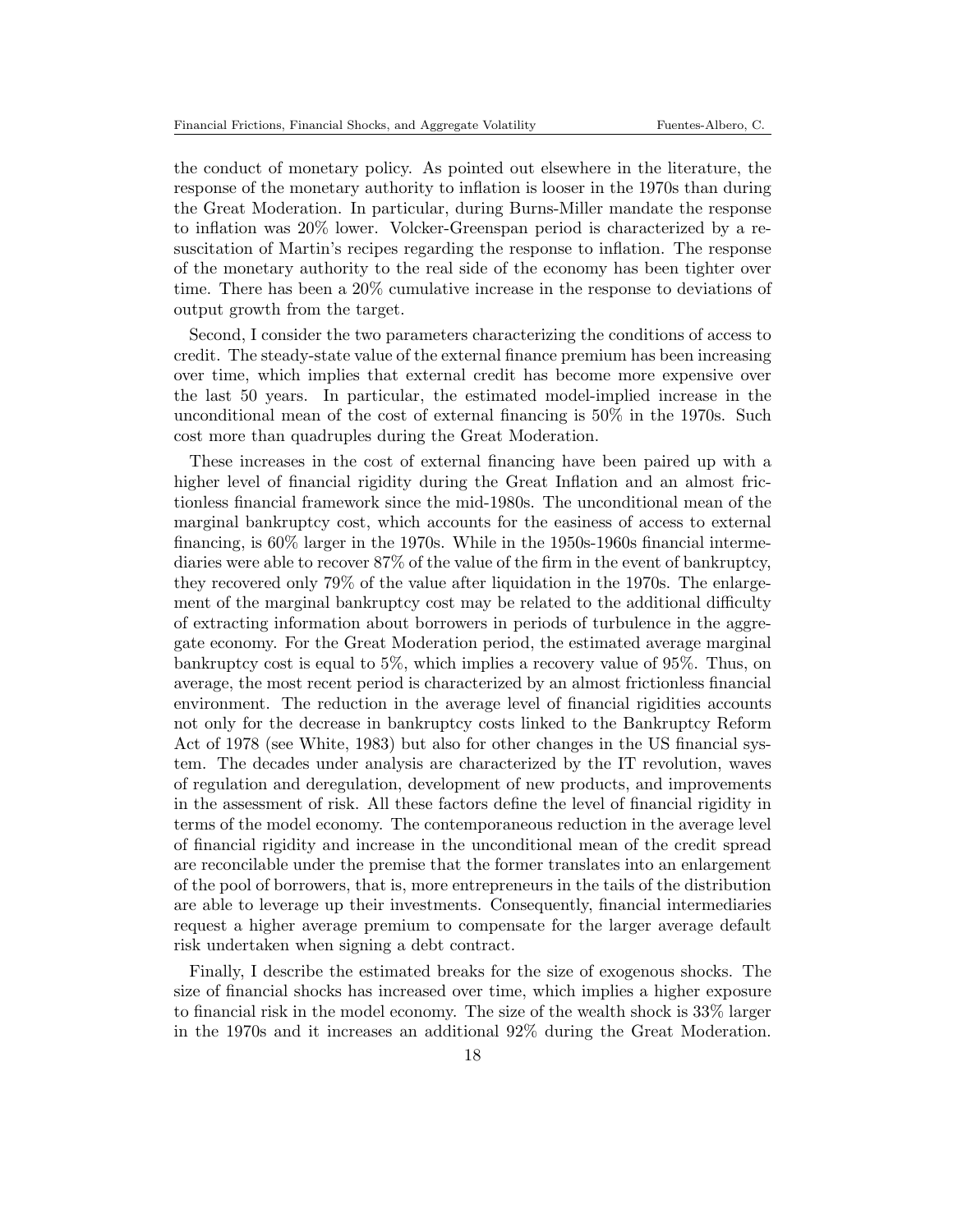Larger balance-sheet shocks affecting the model economy reflect the increasing sensitivity of the system to asset price movements. Note that the US data have been characterized by several price "bubbles" over the last few decades: the dramatic rise in US stock prices during the late 1990s or the housing bubble during the early 2000s, for example. The size of the shock to the marginal bankruptcy cost more than doubles in the 1970s and increases an additional 41% in the mid-1980s. Therefore, on the one hand, the unconditional average of the process governing the level of financial rigidity,  $\mu_{\star}$ , is smaller over time; on the other hand, the variability of the disturbance to the process is larger. These two results can be reconciled by noting that a reduction in  $\mu^*$  increases the average recovery rate for financial intermediaries. Hence, intermediaries are willing to enlarge their exposure to risk, which is captured by the increase in  $\sigma_{\mu}$ .

The size of the remaining shocks increases in the 1970s and decreases in the mid-1980s. In particular, during the Great Inflation, the size of the investment-specific technology shock increases by 30%, that of the price and wage markup shocks by 45% and 30%, respectively, the size of the intertemporal preference shock is 57% larger and that of the monetary policy shock almost doubles. The size of all nonfinancial shocks decreases during the Great Moderation by a minimum of 11% for the investment-specific technology shock and a maximum of 55% for the monetary policy shock.

## E. Model evaluation

I study the model fit of the data performing posterior predictive checks. I focus on analyzing the performance of the model at replicating the observed swings in cyclical volatility. To do so, I generate 1000 samples of 200 observations (after a burn-in period of 1000 observations) from the model economy using every 1000th posterior draw from the sampler. I HP filter the data in log-levels obtained from the simulation and compute the standard deviation of the cyclical component. Table 5 reports the model-implied ratios of volatilities for the cyclical component. In particular, I report the median and 90% credible intervals, which are due to both parameter and small-sample uncertainty. Given that likelihood-functionbased estimation operates by trying to match the entire autocovariance function of the data, there is a tension between matching standard deviations and other second moments of the data. Therefore, the researcher should not expect a perfect accounting of the observed volatilities. Moreover, in the estimation exercise, I use data in log-levels and first differences instead of cyclical data.

The model successfully generates an enlargement of cyclical volatility for all variables during the Great Inflation. The simulated economy replicates the observed discrepancy in the relative size of the immoderation of nominal and financial price variables with respect to the remaining variables. The theoretical framework also delivers the differences in size of the slowdown in the volatility of real variables, nominal outcomes, and the credit spread. However, while the magnitude of the moderation in real variables and inflation is smaller than the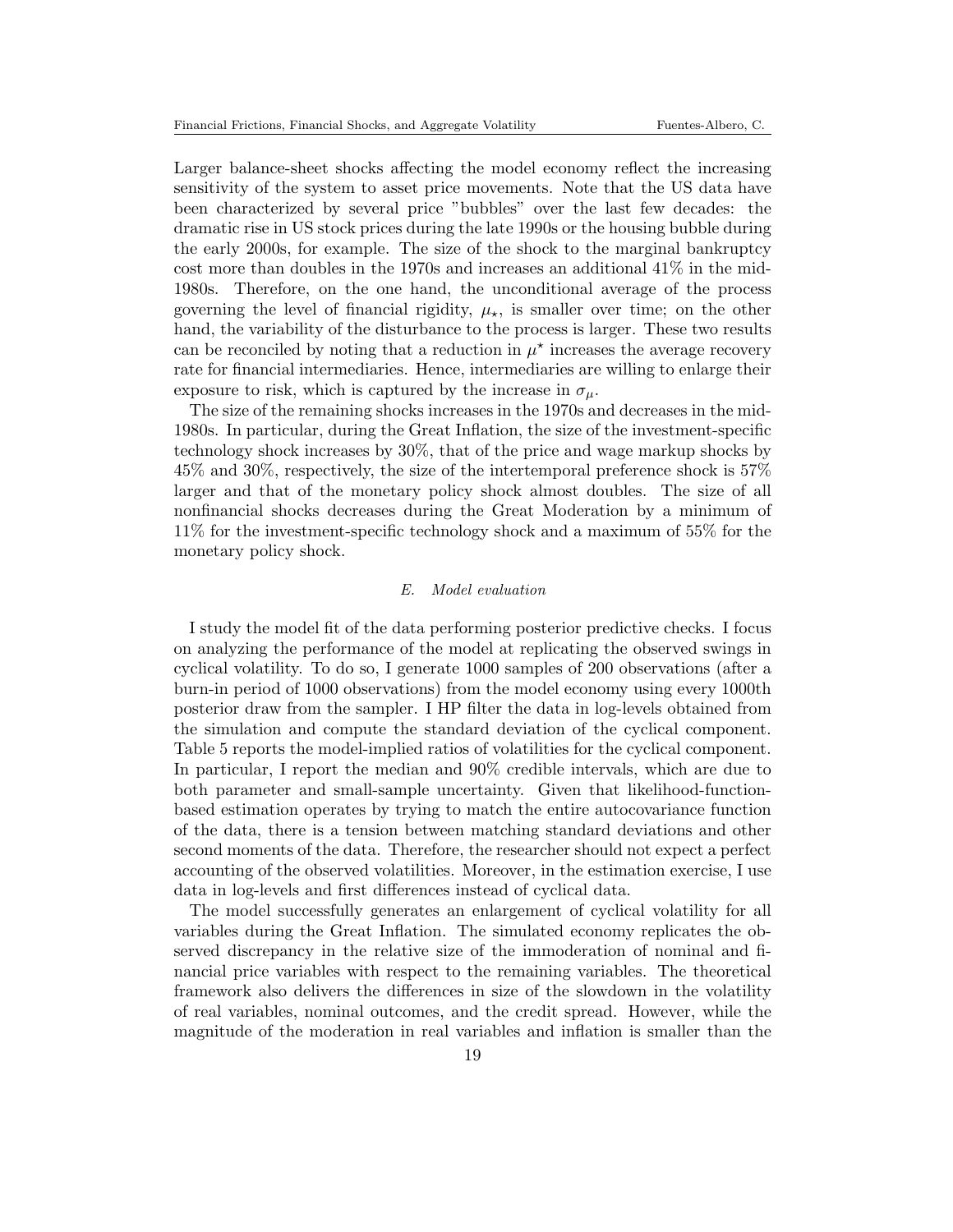observed one, the model-implied slowdown for interest rates and financial price variables is larger than that in the data. The posterior predictive check is successful at generating the divergent patterns in volatility for financial quantity and price measures. While the volatility of the credit spread is over 60% smaller during the Great Moderation, the cyclical volatility of net worth is about 35% larger.

Given that the model is able to replicate to a large extent the empirical evidence at hand, I conclude that the model proposed in this paper is a good candidate for analyzing the US business cycle properties for real, nominal, and financial variables.

## IV. Assessing the Drivers of the Financial Immoderation and the Great Moderation

In this section, I analyze the contribution to the model-implied changes in business cycle properties of each of the potential candidates. To do so, I perform two sets of counterfactual exercises. In Counterfactuals 1-8, I explore the sources of the Great Inflation. I analyze the model drivers of the Great Moderation and the dichotomy in the volatility of financial variables in *Counterfactuals* 9-16. In Counterfactuals 1 and 9, I analyze the role played by the estimated changes in the response of the monetary authority to deviations of inflation and output growth from the target. I study the relative importance of changes in the unconditional mean for the marginal bankruptcy cost in Counterfactuals 2 and 10. Counterfactuals 3 and 11 report the role played by the estimated breaks in the steady-state value for the external finance premium. I assess the relevance of changes in the financial system by simulating the model economy when both the unconditional means of the level of financial rigidity and of the external finance premium change across sub-samples in Counterfactuals 4 and 12. I determine the relevance of changes in both financial institutions and the monetary policy stance in *Counterfactuals 5* and 13 and the relevance of the luck hypothesis in *Counterfactuals 6* and  $14$ . I establish the relative role played by only financial shocks in Counterfactuals 7 and 15 and by the remaining shocks in Counterfactuals 8 and 16.

For illustration purposes, let us consider *Counterfactual 1*. I proceed by performing 1000 simulations for each 1000th draw in the posterior simulator using the following procedure:

- 1) Simulate the model economy for 200 periods (after a burn-in of 1000 observations) using the parameter vector characterizing the 1954-1970 sample period. Obtain the cyclical component.
- 2) Simulate the model economy for 200 periods (after a burn-in of 1000 observations) using the parameter vector characterizing the 1970-1984 sample period. Obtain the cyclical component.
- 3) Compute the ratio of standard deviations.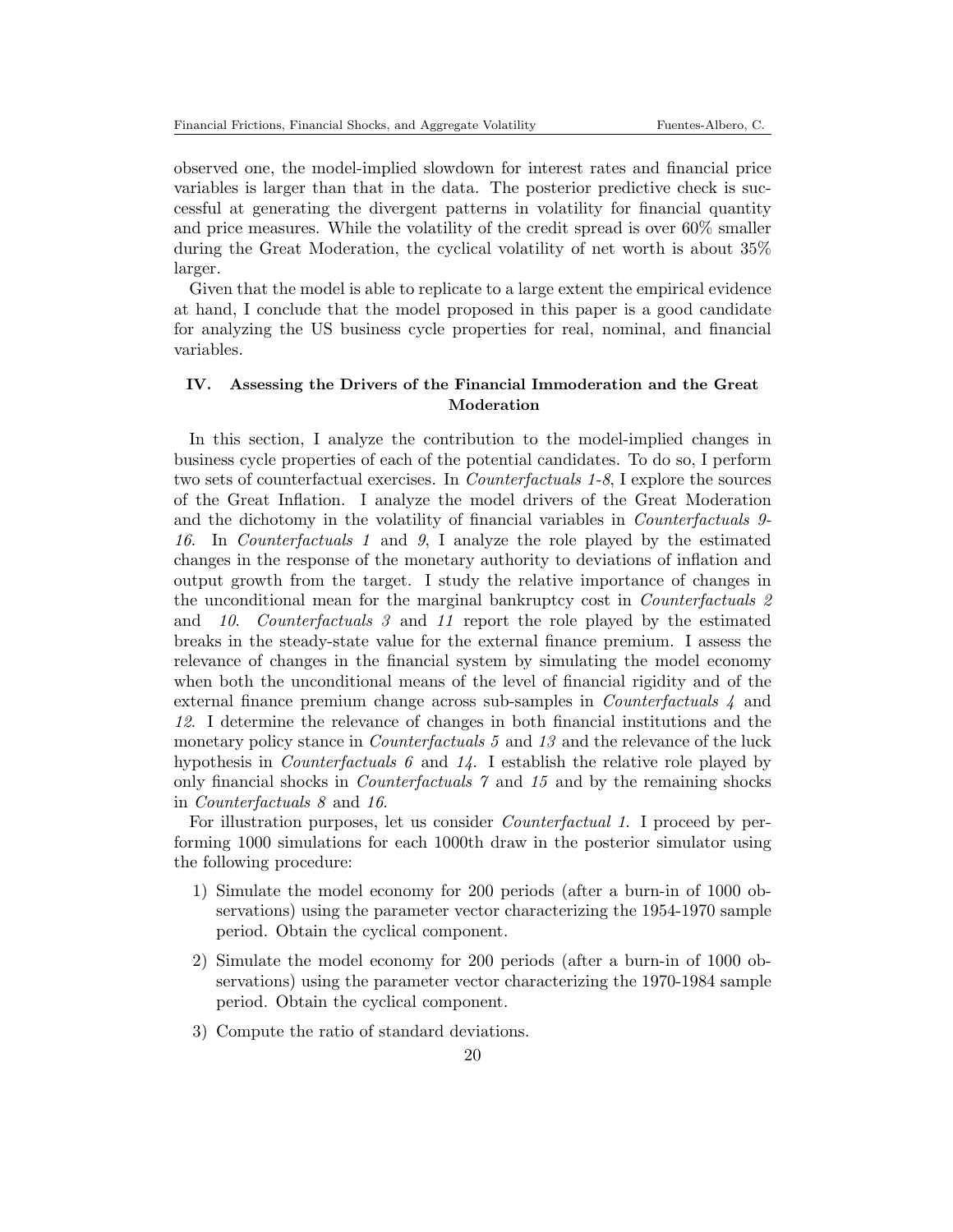- 4) Simulate the model economy for 200 periods (after a burn-in of 1000 observations) using the parameter vector characterizing the 1954-1970 period but with the monetary policy coefficients of the 1970-1984 parameter vector. Obtain the cyclical component.
- 5) Compute the ratio of standard deviations with respect to those obtained in step 1.
- 6) Compute the percentage of the ratio obtained in step 3 attributable to the counterfactual.

Table 6 reports the percentage of the total increase or decrease in the cyclical standard deviation generated by the model that can be accounted for by the corresponding counterfactual. A dash indicates that the direction of the counterfactual change is at odds with the model-implied changes in volatilities. In Counterfactual 1, I analyze the role played by the estimated changes in 1970 in the response of the monetary authority to deviations of inflation and output growth from the target. The estimated loosening of the response to inflation and the tightening in the response to output account for the following percentages of the model-implied increase in cyclical volatility: 29% for inflation, 9% for the nominal interest rate, and 2% for net worth.

Counterfactual 2 shows that the estimated 60% increase in the level of financial rigidity accounts for an average of 14% of the model-implied increase in the volatility of the cyclical component of output, investment, consumption, and net worth. It accounts for 22% of the immoderation in interest rates and 26% of that in credit spreads. But, it accounts for only 3% of the increase in inflation volatility. From *Counterfactual* 3, I conclude that the estimated increase in the unconditional mean of the external finance premium accounts for 5% of the model-implied immoderation for investment and net worth but it implies a slowdown in the cyclical volatility of the remaining variables. Therefore, as compiled in *Counterfactual 4*, the relative role played by changes in financial institutions in the Great Inflation is relegated to account for an average of 15% of the modelimplied immoderation in investment, consumption, net worth, and the nominal interest rate; 26% of that in credit spreads; and less than 5% for output and inflation.

Comparing the rows for Counterfactuals 5 and 6, I conclude that the Great Inflation was mostly due to bad luck. While the institutional change is needed to replicate the model-implied increase in the volatility of nominal variables, financial variables, and investment, it only accounts for about 20% of the model-implied increase in variability. The remaining 80% is accounted for by the larger shocks hitting the US economy during the 1970s. The immoderation in output and consumption can only be explained by the estimated change in the size of exogenous shocks. The conclusion is quite different when analyzing the main source of the Great Moderation. Counterfactuals 13 and 14 show that the slowdown in cyclical volatility characterizing the post-1984 period cannot be explained by the model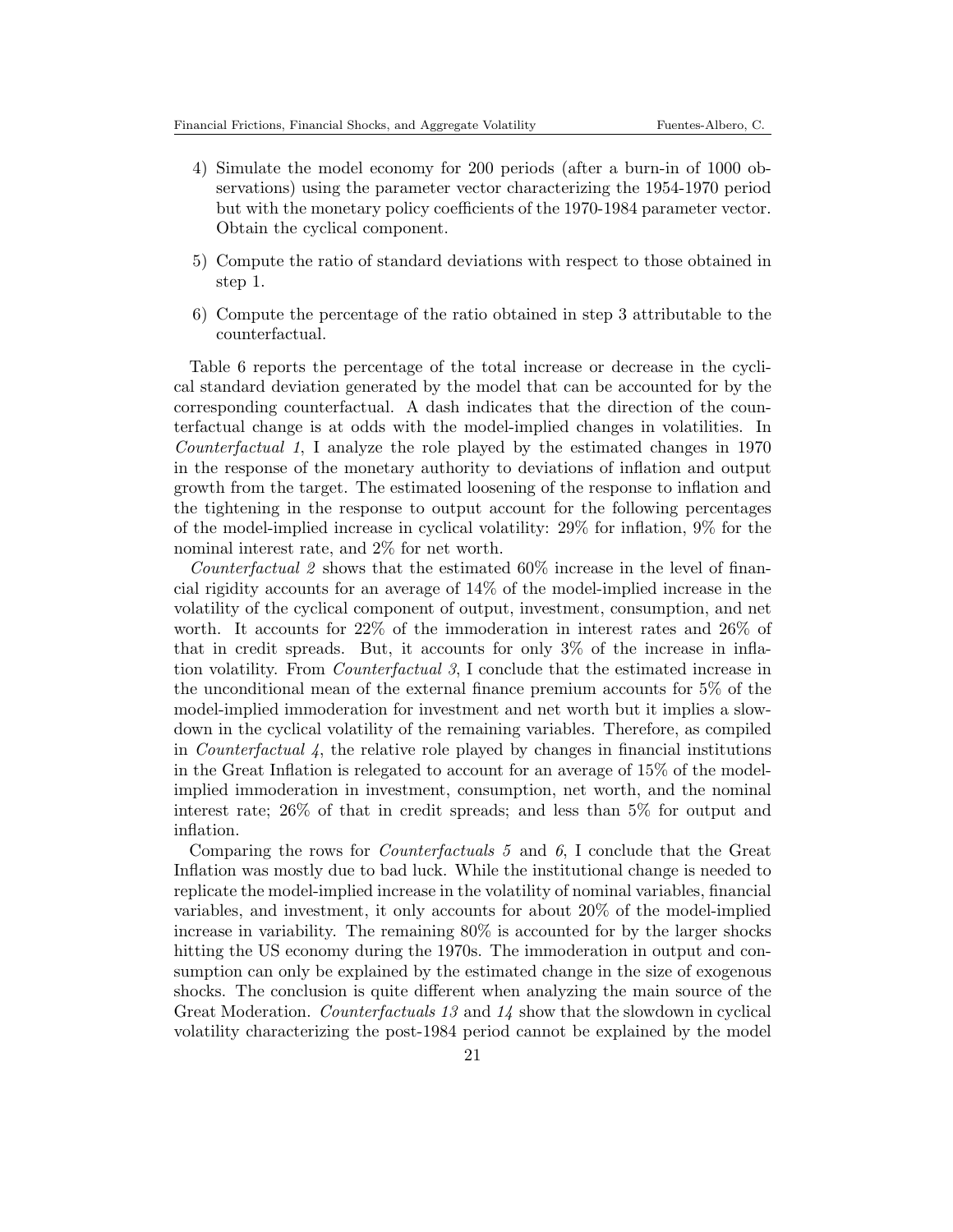without the estimated institutional changes. The combined increase in the size of financial shocks and reduction in the size of the remaining shocks can only account for 22% of the smoothing in consumption, 46% of the reduction in inflation volatility, and generate an immoderation in business wealth almost twice as large as the one needed. The effect on the remaining variables is at odds with the observed evolution of cyclical volatility. The estimated institutional changes, however, account for about  $40\%$  of the model-implied moderation in output and inflation;  $48\%$  of the reduction in investment volatility;  $13\%$  of that in consumption; and 94% of the smoothing of interest rate variability. The new institutional framework overestimates the moderation of credit spreads by about 15%. Counterfactuals 9 and 12 state that the bulk of the role of institutions in accounting for the Great Moderation is due to the estimation reduction in the average level of financial rigidity.

## V. Economic Implications

## A. Variance decomposition

Table 7 provides the variance decomposition at business cycle frequencies. I compute the spectral density of the observable variables implied by the DSGE model evaluated at each 1000th posterior draw and use an inverse difference filter to obtain the spectrum for the level of output, investment, consumption, wages, and net worth. I define business cycle fluctuations as those corresponding to cycles between 6 and 32 quarters and consider 500 bins for frequencies covering these periodicities. I report the median variance decomposition.

First, I conclude that financial shocks are an important source of business cycle fluctuations. In particular, they are the main source of the variance in investment, the nominal interest rate, the credit spread, and business wealth. Financial shocks explain up to 62% of investment variance in the 1970s. During the Great Moderation, the improvement of financial institutions translates into a reduction in the relative role of financial shocks accounting for 38% of investment variance. Financial shocks account for 80% of the variation in nominal interest rates during the Great Inflation and for 60% in the other sub-periods. These shocks are the soloists orchestrating the variance in financial variables. While the wealth shock is the main driver of business cycle fluctuations in business wealth, the shock to the marginal bankruptcy cost accounts for most of the variation in credit spreads. On their estimation of a partial equilibrium version of the BGG model using micro data, Levin, Natalucci and Zakrajšek (2004) also obtained the result that exogenous disturbances in the marginal bankruptcy cost are the main driver of the external finance premium. Therefore, I conclude that models with the financial accelerator that aim to provide empirically plausible swings in the cost of external financing should explore time variation in the level of financial rigidity.

Financial shocks also play a non-negligible secondary role as drivers of output, consumption, hours, and inflation. Their relative contribution to the variance of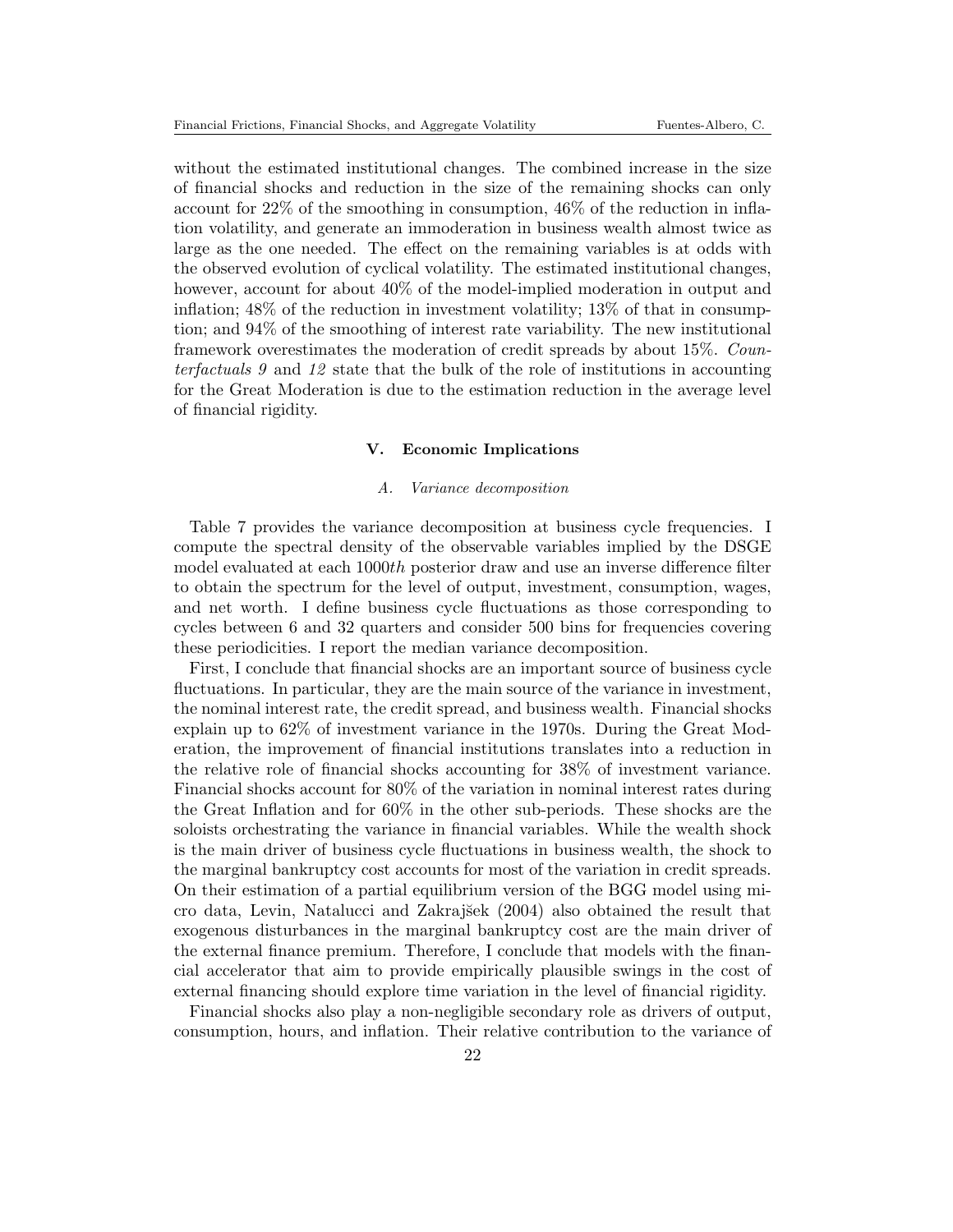these variables more than doubles during the Great Inflation. For example, financial shocks become the main driver of the variance at business cycle frequencies of output and hours worked. In particular, financial shocks account for 30% of the volatility in output and 36% of that in hours.

Second, in contrast to the standard results in the literature, the estimates deliver a negligible role for the investment-specific technology shock as driver of the business cycle. Once financial frictions and financial shocks are at play, the Ishock is just a shifter of the relative price of capital goods. Therefore, it is relegated to account for a small fraction of the variance in nominal variables and business wealth. Justiniano, Primiceri and Tambalotti (2011) consider two types of investment shocks: investment-specific technology shocks affecting the transformation of consumption into investment goods and shocks to the marginal efficiency of investment, which ultimately affect the transformation of investment goods into productive capital. They conclude that the relative importance of the former is negligible, but the latter is the main driver of the real business cycle. They state that shocks to the marginal efficiency of investment are a proxy for disturbances to the financial system. My results confirm their conclusions since (i) financial shocks play a significant role as drivers of real and nominal cycles and *(ii)* the price shifter is not relevant. In contrast to Justiniano, Primiceri and Tambalotti (2011), I do not use a one-to-one identification of the investment technology shock with the observed relative price of investment. This difference can account for the discrepancy in the relative role played by such shocks as drivers of nominal variables.

Third, business cycle fluctuations in output and consumption are mostly driven by the neutral technology shock and markup shocks. The relative importance of the former is along the same lines as in the literature. The large role played by markup shocks is due to the fact that they are the main driver of the variance in hours. Given that the estimated labor share of output is very large, the drivers of fluctuations in hours at business cycle frequencies play a significant role in output variance.

Finally, the Great Inflation is characterized by a large relative importance of monetary policy shocks. On the one hand, monetary policy shocks account for 41% of the variation at business cycle frequencies in inflation, which translates into monetary policy shocks being the main driver of the variation in inflation. On the other hand, these shocks are the second most important driver of output, investment, and hours worked accounting for about 20% of their variation. Therefore, changes in the conduct of monetary policy translated into a higher sensitivity of the economy to unexpected monetary policy disturbances.

## B. Impulse response functions

The propagation of real and nominal shocks in the context of a model of the financial accelerator has already been studied in the literature. Therefore, in this section, I focus only on the study of the propagation dynamics of financial shocks.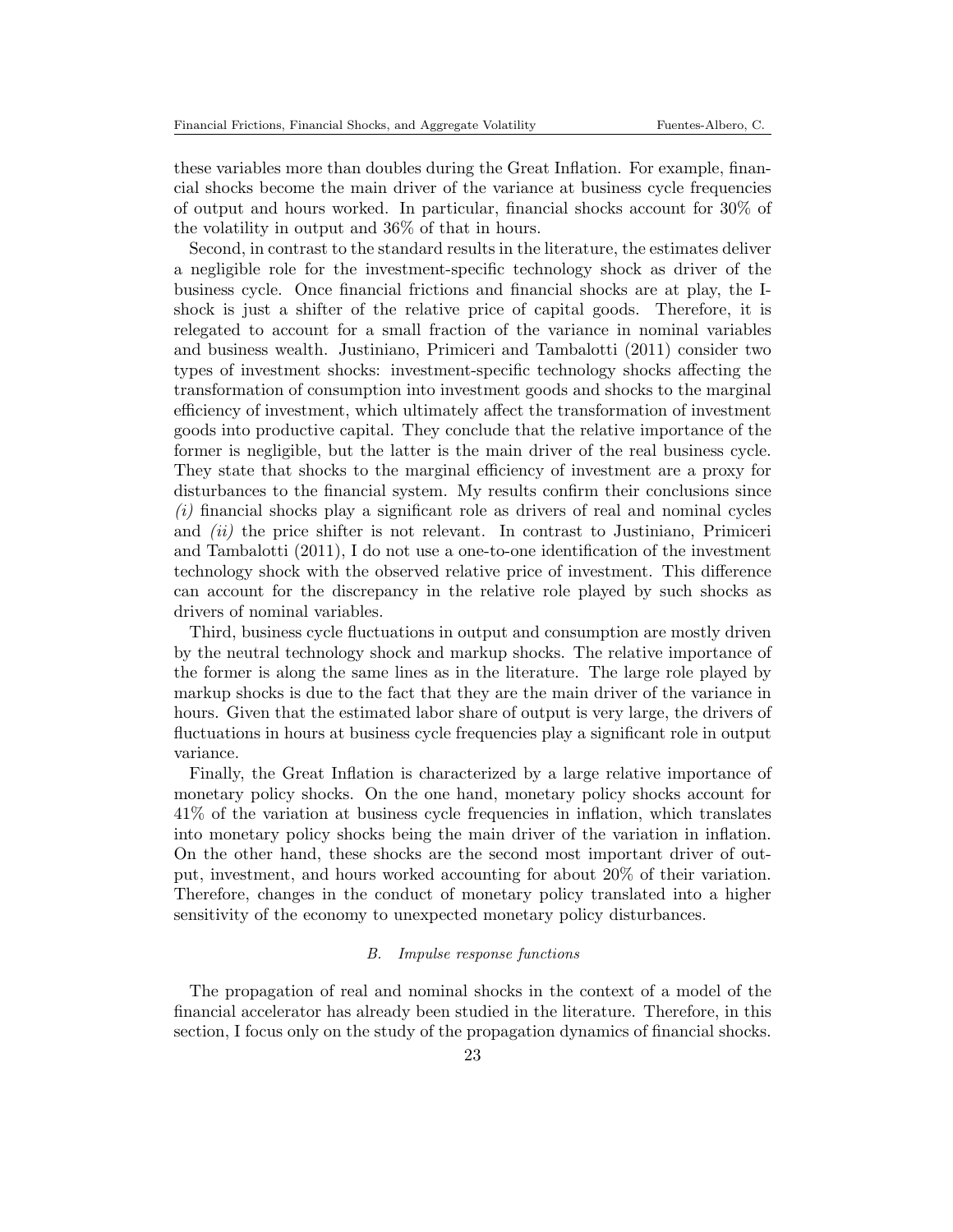For both the wealth shock and the innovation to the marginal bankruptcy cost, I plot the responses in the first 40 quarters in terms of percentage deviations with respect to the steady state. Each plot contains three impulse response functions (IRFs). The dotted line is the IRF computed using the parameter vector characterizing the 1954:Q4-1970:Q1 sample period. The dashed line is the IRF for the 1970s and early 1980s. The solid line is the IRF for the post-1984 period.

## WEALTH SHOCK

Figure 1 reports the impulse response functions following a wealth shock that, upon impact, induces an increase in entrepreneurial net worth equal to a 1% deviation from its steady-state value in the pre-Great Inflation era. The size of the shock generating such a response upon impact is 0.65. I use the same shock across sub-samples to facilitate the comparison. The main messages from the figure are  $(i)$  the responses upon impact are a positive function of the size of the financial rigidity; and  $(ii)$  the persistence of the responses is a negative function of the unconditional average of the marginal bankruptcy cost.

Let us first analyze the impulse response functions for net worth. The response upon impact of net worth is 16% larger during the Great Inflation and 22% smaller during the Great Moderation. The IRFs associated with lower unconditional averages for the marginal bankruptcy cost cross the ones for higher levels of financial rigidity from below within the first 9 quarters to lie above them for over 200 periods. This can be easily reconciled from the definition of aggregate net worth. Lower average agency costs alleviate the deadweight loss associated with bankruptcy,  $\mu_t G(\bar{\omega}_t) P_{t-1} R_t^k Q_{t-1} K_t$ , which implies that for the same initial increase in wealth, the effects are more long-lasting, since more resources are accumulated from period to period. Higher persistence induced by the lower dependence on the financial accelerator mechanism translates into more persistent responses for all variables.

A positive wealth shock that increases the value of collateral reduces the probability of default so that financial intermediaries are willing to lend at a lower premium. Therefore, the response of the external finance premium upon impact is negative. This immediate improvement in credit markets has a significant amplification effect on investment so that the response of investment upon impact exceeds significantly the initial increase in net worth. The response upon impact of the external finance premium is smaller, in absolute terms, over time due to the fact that lower levels of credit market imperfections reduce the elasticity of the external finance premium with respect to the leverage ratio. This implies that the amplification effect linked to the improvement in credit market conditions is more muted. Therefore, the responses upon impact for investment and the remaining variables are a positive function of the average level of financial rigidities.

The initial response of output is positive but smaller than the boost in investment because consumption decreases upon impact and the total resources constraint needs to be satisfied. The negative response of consumption upon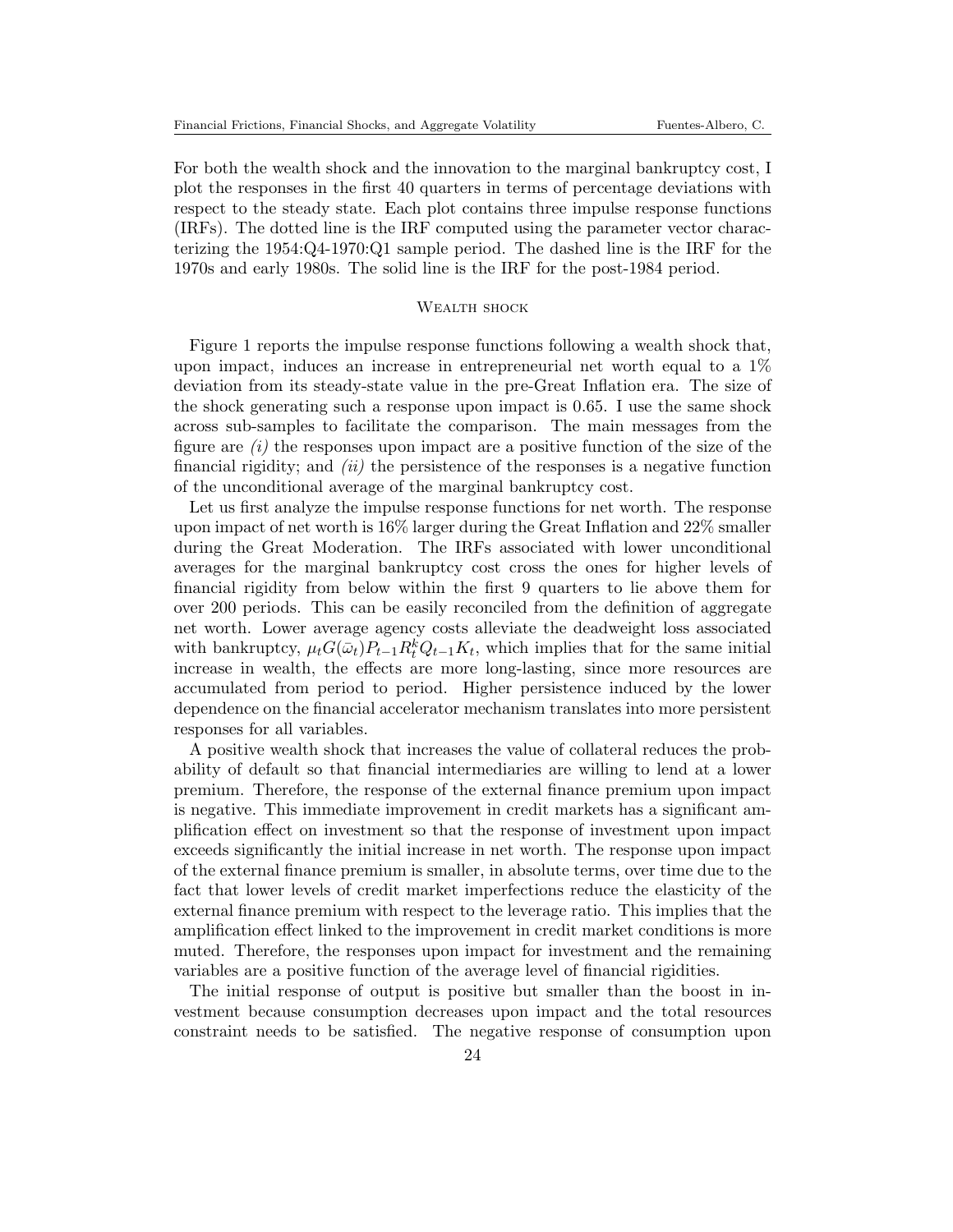impact is linked to the general equilibrium effects of the model. A nonfundamental increase in entrepreneurial wealth shifts resources from households to the entrepreneurial sector. The reduction in disposable income is not large enough to generate a decrease in consumption of the same magnitude as the increase in entrepreneurial wealth. This is due to the fact that other sources of household wealth, such as labor income, react positively to the wealth shock. The positive response of inflation and the nominal interest rate suggests that the wealth shock displays the features of a standard demand shock: quantities and prices move in the same direction, leading to a tightening of monetary policy.

#### SHOCK TO THE MARGINAL BANKRUPTCY COST

Figure 2 reports the impulse response functions to shocks to the marginal bankruptcy cost. A negative shock to agency costs reduces the deadweight loss associated with bankruptcy. Thus, as all other defining components of net worth are predetermined, I can conclude that the response upon impact to a shock reducing the agency problem must be positive for business wealth. I focus on a negative shock that generates an increase upon impact in net worth of 1% in the pre-Great Inflation period. The size of such a shock is 120, which is 184 times larger than the wealth shock necessary to generate such a response in net worth. This shows the smaller effect on the economy of shocks to the marginal bankruptcy cost. The persistence of the propagation dynamics of a shock to the marginal bankruptcy cost is also significantly smaller than the persistence of the responses to a wealth shock.

A negative shock to agency costs creates an incentive for entrepreneurs to select contractual terms with a larger debt-to-net worth ratio, since the deadweight loss linked to bankruptcy is smaller. There are two opposing effects operating as a result of higher debt-to-net-worth ratios. On the one hand, both the default probability and the default productivity threshold increase, offsetting the effect of lower bankruptcy costs in determining entrepreneurial net worth. I label this effect the *default effect*. On the other hand, there is a mass effect that stays for the increase in capital investment linked to a larger set of resources being available. Larger amounts of capital holdings imply a larger equity value through an increase in total capital returns. While the mass effect dominates the default effect at first, the second becomes the driving force after 6 quarters.

The response of investment upon impact is larger than the response I obtained to a wealth shock due to the *mass effect* explained above. Irrespective of the relative dominance of this effect in terms of shaping the response of entrepreneurial wealth, the increase in the pool of resources available for purchasing capital enhances investment activity in the economy. Consumption responds to the expansionary shock negatively due to the fact that the over-investment with respect to the additional net worth available must be financed with higher debt. In the model, financial debt is funded through households' deposits. Therefore, the amount of resources available for household consumption decreases when there is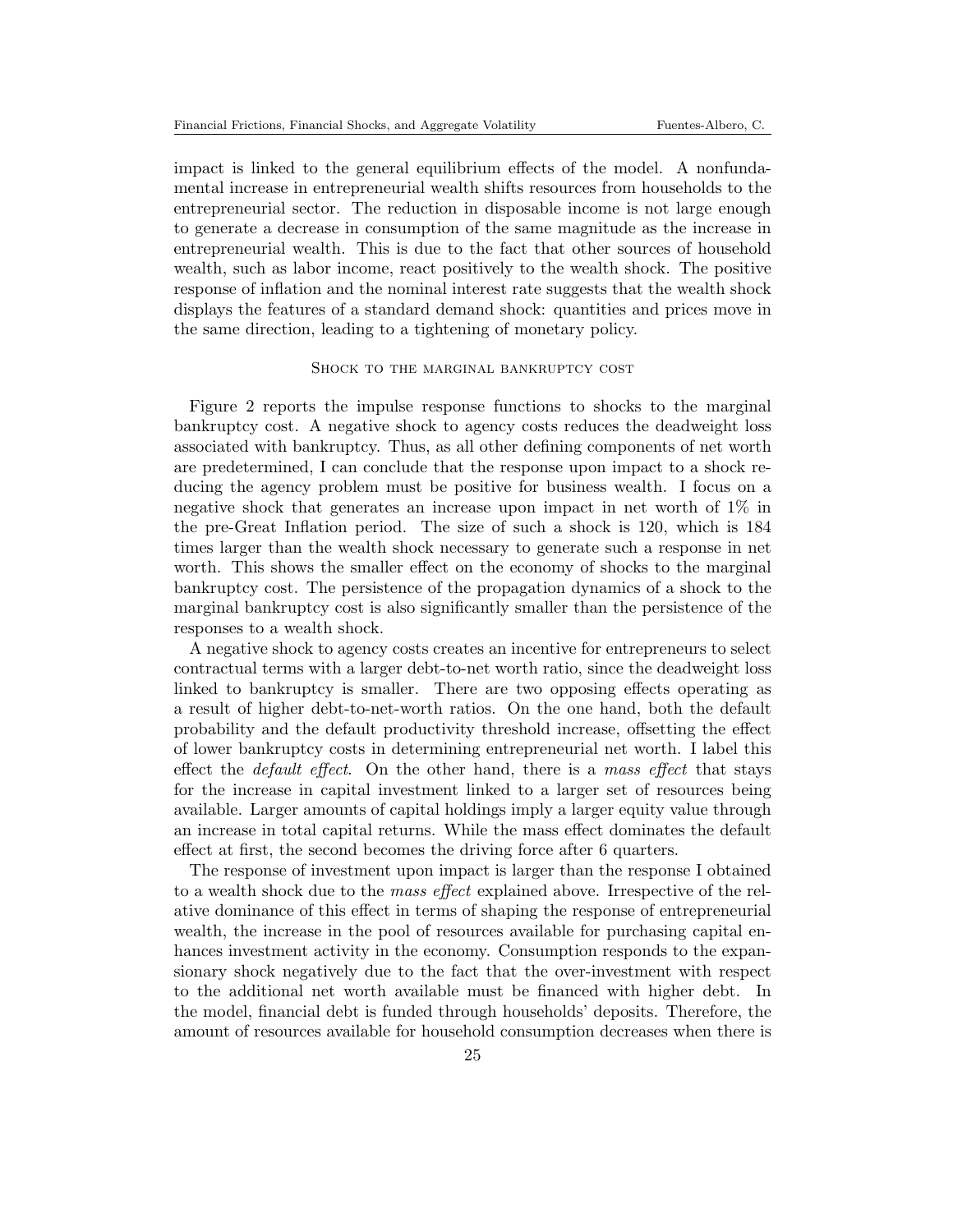an improvement in the conditions of access to credit for firms.

Given the significant decline in the size of the financial accelerator, the post-1984 impulse response functions are all characterized by smaller responses for all variables.

#### VI. Conclusions

I have estimated a fairly large DSGE model to reexamine the sources of the observed breaks in macroeconomic fluctuations in the US economy. The estimation indicates that while the Great Inflation was mostly due to bad luck, the Great Moderation is the result of changes in the institutional framework. But, in contrast to the widespread view, improvements in the financial system, not changes in the conduct of monetary policy, are the key for the slowdown in fluctuations at business cycle frequencies. Easier access to credit since the mid-1980s has been paired up with a higher average credit spread and larger financial shocks. These latter two are the mechanisms needed by the model in order to be able to replicate the immoderation observed in financial quantity measures.

The exploration of the drivers of the US business cycle delivers the finding that financial shocks play a significant role. In particular, they are the main driver of the variances in financial variables, investment, and the nominal interest rate. Financial shocks play a solid secondary role as drivers of fluctuations at business cycle frequencies for output, consumption, hours, and inflation. They actually are the main driver of output and hours worked during the Great Inflation. My results highlight the irrelevance of the investment-specific technology shock as a driver of the US business cycle once financial rigidities and financial shocks are at play.

My study reaffirms the growing convention in the literature on integrating credit market imperfections in otherwise standard macroeconomic models. I have documented the importance of including financial shocks in the analysis. Moreover, I highlight the relevance of taking into account structural breaks in the data, since the conclusions, in terms of assessing the main drivers of the cycle or characterizing the propagation dynamics of shocks, may differ significantly.

## REFERENCES

- Alderson, M.J., and B.L. Betker. 1995. "Liquidation Costs and Capital Structure." Journal of Financial Economics, 39: 45–69.
- Altman, E. I. 1984. "A Further Investigation of the Bankruptcy Cost Question." Journal of Finance, 39(4): 1067–89.
- Altman, E.I., and B. Pasternack. 2006. "Defults and Returns in the High Yield Bond Market: The Year 2005 in Review and Market Outlook." Journal of Applied Research in Accounting and Finance, 1(1): 3–30.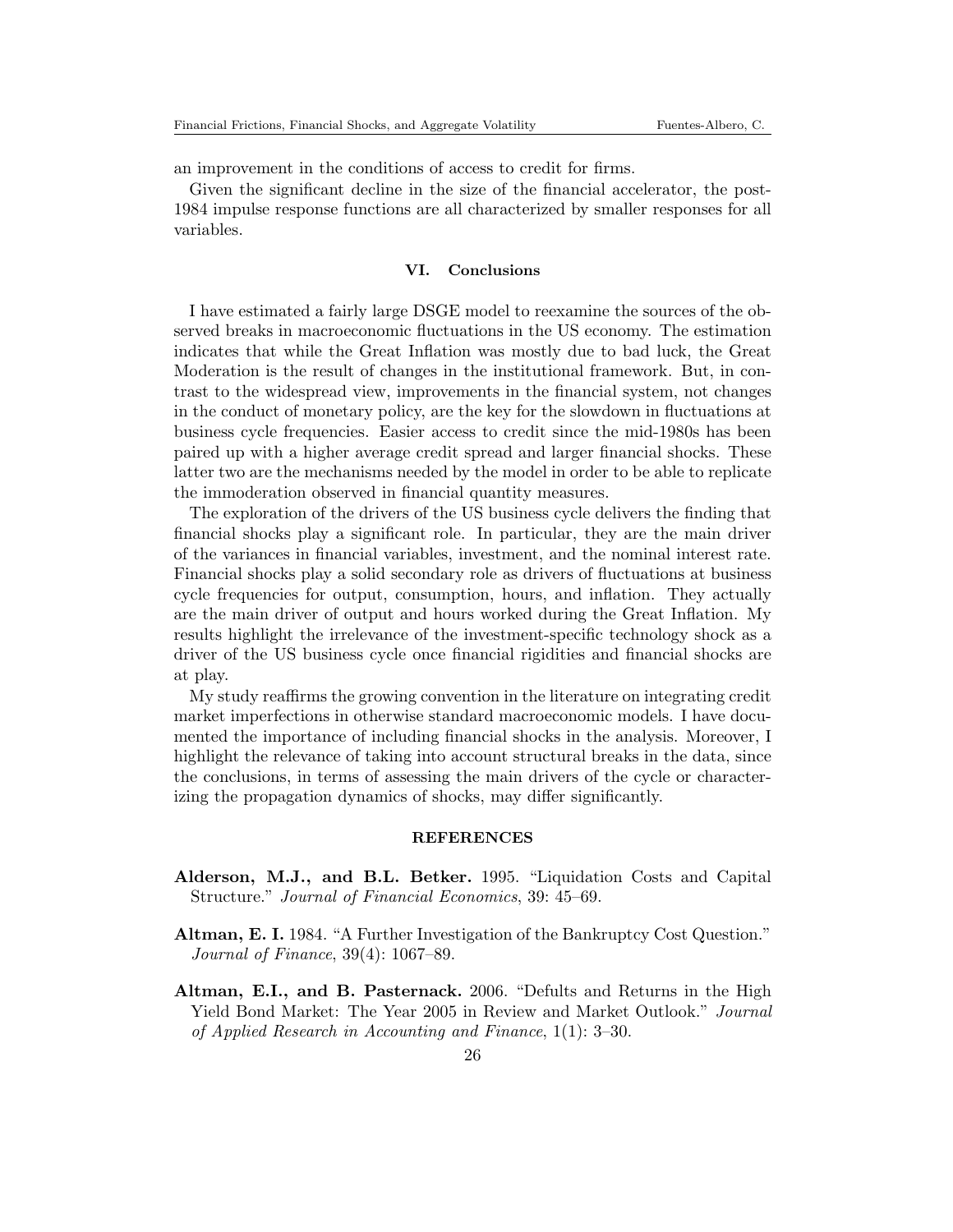- Bai, J., and P. Perron. 1998. "Estimating and Testing Linear Models With Multiple Structural Changes." Econometrica, 66(1): 47.
- Bernanke, B. S., M. Gertler, and S. Gilchrist. 1999. "The Financial Accelerator in a Quantitative Business Cycle Framework." In The Handbook of Macroeconomics. , ed. J. Taylor and M. Woodford, 1341–1393. Amsterdam, The Netherlands:Elsevier Science B.V.
- Carlstrom, C., and T. Fuerst. 1997. "Agency Costs, Net Worth, and Business Fluctuations: A Computable General Equilibrium Analysis." American Economic Review, 87(5): 893–910.
- Chow, G. C. 1960. "Tests of Equality Between Sets of Coefficients in Two Linear Regressions." Econometrica, 28(3): 591.
- Christensen, I., and A. Dib. 2008. "The Financial Accelerator in an Estimated New Keynesian Model." Review of Economic Dynamics, 11: 155–178.
- Christiano, L.J., R. Motto, and M. Rostagno. 2003. "The Great Depression and the Friedman-Schwartz Hypothesis." Journal of Money, Credit, and Banking, 35(6 (Part 2)): 1119–1197.
- Christiano, L.J., R. Motto, and M. Rostagno. 2010. "Financial Factors in Economic Fluctuations." European Central Bank WP 1192.
- deBlas, B. 2009. "Can Financial Frictions Help Explain the Performance of the U.S. Fed?" B.E. Journal of Macroeconomics, 9(1 (Contributions)): Art. 27.
- Dib, A. 2009. "Banks, Credit Market Frictions, and Business Cycles." mimeo.
- Erceg, C. J., D. W. Henderson, and A. T. Levin. 2000. "Optimal Monetary Policy with Staggered Wage and Price Contracts." Journal of Monetary Economics, 46(2): 281–313.
- Gelman, A., J. B. Carlin, H. S. Stern, and D. B. Rubin. 2004. Bayesian Data Analysis. Chapman and Hall/CRC.
- Gilchrist, S., Alberto Ortiz, and Egon Zakrajšek. 2009. "Credit Risk and the Macroeconomy: Evidence from an Estimated DSGE Model." mimeo.
- Gilchrist, S., and J.V. Leahy. 2002. "Monetary Policy and Asset Prices." Journal of Monetary Economics, 49: 75–97.
- Greenwood, Jeremy, Zvi Hercowitz, and Per Krusell. 2000. "The Role of Investment-Specific Technological Change in the Business Cycle." European Economic Review, 44: 91–115.
- Jermann, Urban, and Vicenzo Quadrini. 2008. "Financial Innovations and Macroeconomic Volatility." NBER Working Paper 12308.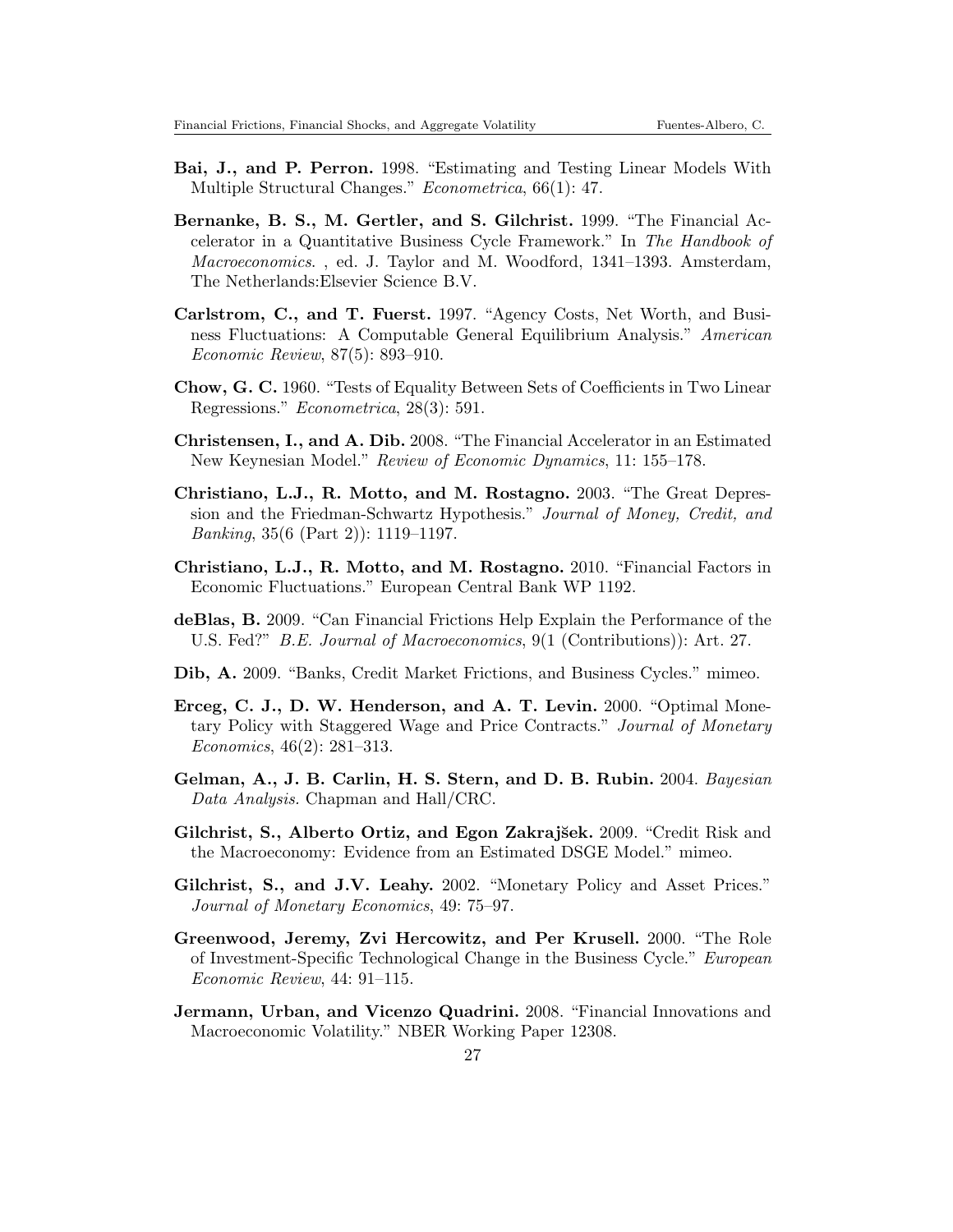- Justiniano, A., G. Primiceri, and A. Tambalotti. 2011. "Investment Shocks and the Relative Price of Investment." Review of Economic Dynam*ics*,  $14(1)$ :  $101-121$ .
- Kim, Chang-Jin, and Charles R. Nelson. 1999. "Has the U.S. Economy Become More Stable? A Bayesian Approach Based on a Markov-Switching Model of Business Cycle." Review of Economics and Statistics, 81(4): 608–616.
- Levin, A.T., F.M. Natalucci, and E. Zakrajšek. 2004. "The Magnitude and Cyclical Behvior of Financial Market Frictions." Finance and Economics Discussion Series. Division of Research & Statistics and Monetary Affairs, Federal Reserve System, Board of Governors, 2004-70.
- McConnell, Margaret M., and Gabriel Pérez-Quirós. 2000. "Output Fluctuations in the United States: What Has Changed Since the Early 1980's?" American Economic Review, 90(5): 1464–1476.
- Modigliani, F., and M.H. Miller. 1958. "The Cost of Capital, Corporate Finance, and the Theory of Investment." American Economic Review, 38: 261– 297.
- Nolan, Charles, and Christpoh Thoenissen. 2009. "Financial shocks and the US business cycle." Journal of Monetary Economics, 56(4): 596–604.
- Smets, F., and R. Wouters. 2007. "Shocks and Frictions in US Business Cycles: A Bayesian DSGE Approach." American Economic Review, 97: 586–606.
- Townsend, R.M. 1979. "Optimal Contracts and Competitive Markets with Costly State Verification." Journal of Economic Theory, 21: 265–293.
- White, M. J. 1983. "Bankruptcy Costs and the New Bankruptcy Code." Journal of Finance, XXXVIII(2): 477–488.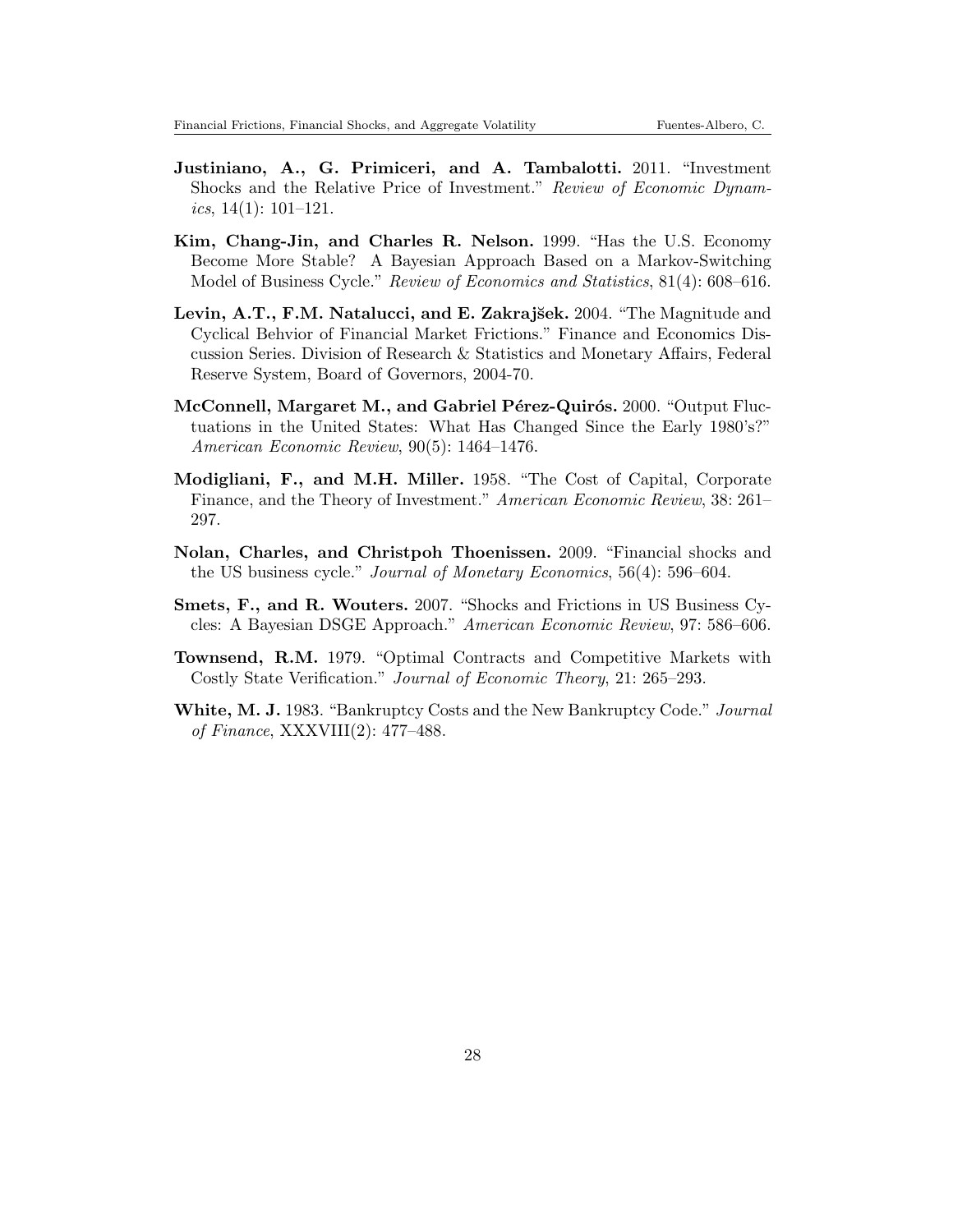|                                                                                                                                                                                                                                                                                                                                                                                                                                                                                                                                                                                                                                                                                                                                                                                                                                                                                                                                                                                       | <b>CHOW</b><br><b>BAI-PERRON</b> |         |               |                                                                            |               |
|---------------------------------------------------------------------------------------------------------------------------------------------------------------------------------------------------------------------------------------------------------------------------------------------------------------------------------------------------------------------------------------------------------------------------------------------------------------------------------------------------------------------------------------------------------------------------------------------------------------------------------------------------------------------------------------------------------------------------------------------------------------------------------------------------------------------------------------------------------------------------------------------------------------------------------------------------------------------------------------|----------------------------------|---------|---------------|----------------------------------------------------------------------------|---------------|
|                                                                                                                                                                                                                                                                                                                                                                                                                                                                                                                                                                                                                                                                                                                                                                                                                                                                                                                                                                                       | Raw data                         |         | Cyclical data | Raw data                                                                   | Cyclical data |
| 1983:Q4<br>Output                                                                                                                                                                                                                                                                                                                                                                                                                                                                                                                                                                                                                                                                                                                                                                                                                                                                                                                                                                     |                                  | 1984:Q2 |               | $33.45***$                                                                 | $34.60***$    |
| 1983:Q4<br>Investment                                                                                                                                                                                                                                                                                                                                                                                                                                                                                                                                                                                                                                                                                                                                                                                                                                                                                                                                                                 |                                  | 1984:Q1 |               | $28.37***$                                                                 | $36.24**$     |
| 1984:Q2<br>Consumption                                                                                                                                                                                                                                                                                                                                                                                                                                                                                                                                                                                                                                                                                                                                                                                                                                                                                                                                                                |                                  | 1984:Q2 |               | $11.98***$                                                                 | $19.54***$    |
| Inflation<br>1970:Q1                                                                                                                                                                                                                                                                                                                                                                                                                                                                                                                                                                                                                                                                                                                                                                                                                                                                                                                                                                  | 1981:Q2                          | 1970:Q1 | 1981:Q2       | $32.06***$                                                                 | $42.95**$     |
| Federal Funds Rate<br>1970:Q2                                                                                                                                                                                                                                                                                                                                                                                                                                                                                                                                                                                                                                                                                                                                                                                                                                                                                                                                                         | 1982:Q4                          | 1972:Q4 | 1983:Q1       | $54.45**$                                                                  | $44.66***$    |
| Net worth (firms)<br>1988:Q4                                                                                                                                                                                                                                                                                                                                                                                                                                                                                                                                                                                                                                                                                                                                                                                                                                                                                                                                                          |                                  | 1988:Q4 |               | $17.26***$                                                                 | $13.82***$    |
| Net worth (households)<br>1997:Q1                                                                                                                                                                                                                                                                                                                                                                                                                                                                                                                                                                                                                                                                                                                                                                                                                                                                                                                                                     |                                  | 1997:Q4 |               | 3.05                                                                       | 3.59          |
| 1998:Q3<br>Net private savings                                                                                                                                                                                                                                                                                                                                                                                                                                                                                                                                                                                                                                                                                                                                                                                                                                                                                                                                                        |                                  | 1998:Q4 |               |                                                                            | $10.41***$    |
| Demand deposits<br>1980:Q1                                                                                                                                                                                                                                                                                                                                                                                                                                                                                                                                                                                                                                                                                                                                                                                                                                                                                                                                                            |                                  | 1980:Q1 |               |                                                                            | $16.13***$    |
| Checkable deposits<br>1997:Q2                                                                                                                                                                                                                                                                                                                                                                                                                                                                                                                                                                                                                                                                                                                                                                                                                                                                                                                                                         |                                  | 1997:Q2 |               |                                                                            | $15.46***$    |
| Spread: Baa-Aaa<br>1974:Q3                                                                                                                                                                                                                                                                                                                                                                                                                                                                                                                                                                                                                                                                                                                                                                                                                                                                                                                                                            | 1985:Q2                          | 1974:Q3 | 1985:Q2       |                                                                            | $31.98***$    |
| Spread: Baa-ffr<br>1972:Q4                                                                                                                                                                                                                                                                                                                                                                                                                                                                                                                                                                                                                                                                                                                                                                                                                                                                                                                                                            | 1982:Q3                          | 1969:Q1 | 1982:Q3       |                                                                            | $39.69***$    |
| Spread: Baa-10y<br>1970:Q1                                                                                                                                                                                                                                                                                                                                                                                                                                                                                                                                                                                                                                                                                                                                                                                                                                                                                                                                                            | 1984:Q2                          | 1970:Q1 | 1983:Q4       |                                                                            | $35.22***$    |
| Wilshire 5000 index<br>1997:Q2                                                                                                                                                                                                                                                                                                                                                                                                                                                                                                                                                                                                                                                                                                                                                                                                                                                                                                                                                        |                                  | 1997:Q2 |               |                                                                            |               |
| Note: Data on output, consumption, investment, net worth, debt, deposits, and savings are in real per capita terms. Raw data for output, consumption,<br>investment, wages, net worth, debt, demand deposits, net private savings, and Wilshire 5000 Index stand for growth rates. The data range from 1954:Q4<br>to 2006:Q4 for all variables but demand deposits which is available since 1959 and the Wilshire 5000 index, which is available since 1971:Q1. The cyclical<br>component is extracted using the Hodrick-Prescott filter for the quarterly frequency ( $\lambda = 1600$ ). The log-likelihood ratio statistic is distributed as $\chi^2$ with<br>$(m-1)k$ degrees of freedom, where m is the number of sub-samples. The critical values when there are two breaks are 4.61 at 10%, 5.99 at 5%, and 9.21<br>at 1%. If the statistic is above the critical value, the null hypothesis of no structural change can be rejected. The symbol * indicates we can reject the |                                  |         |               | $6.33**$<br>$14.44***$<br>22.27***<br>$42.52***$<br>37.87***<br>$29.36***$ |               |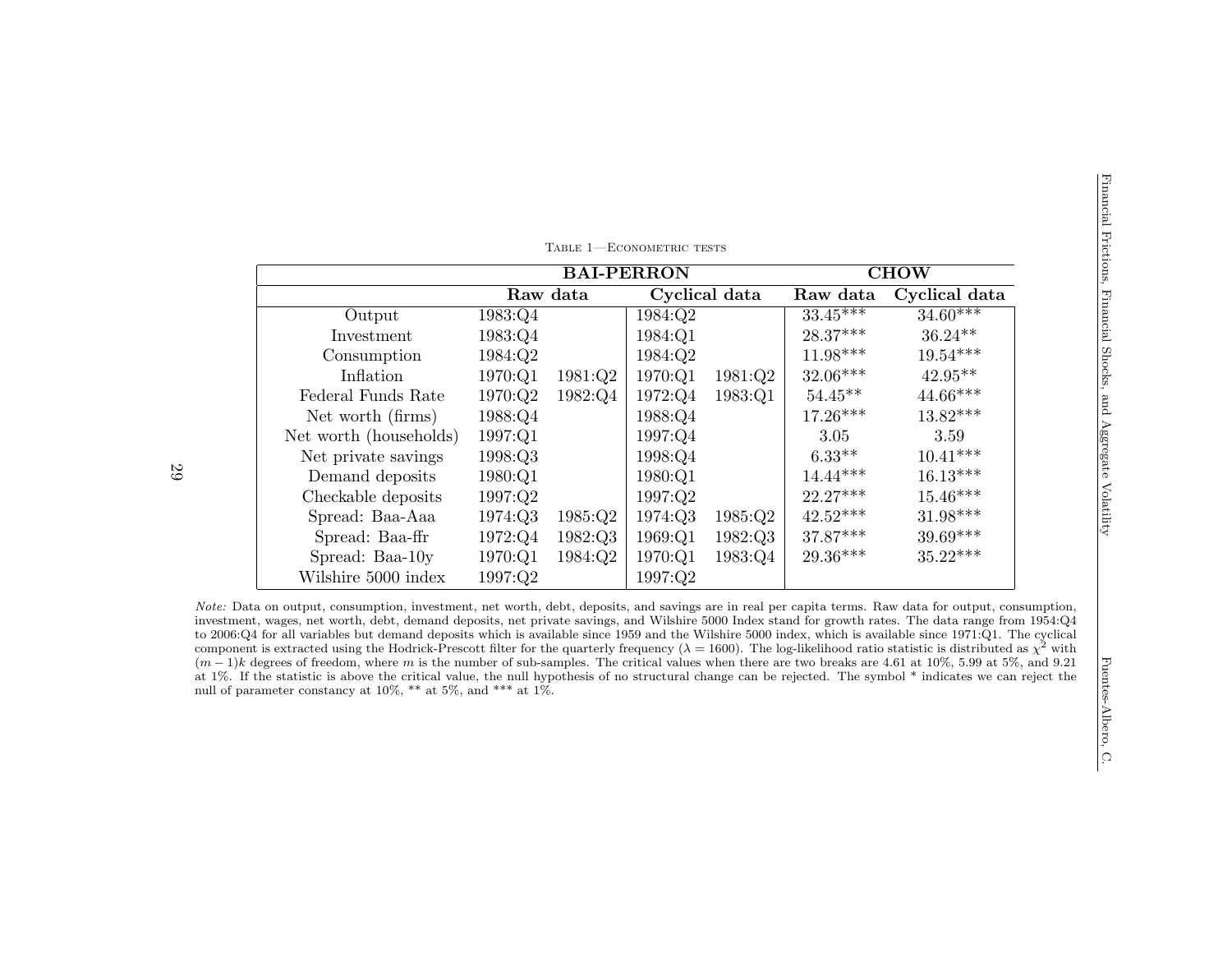|                        |                                 | Raw data               | Cyclical component |                        |  |
|------------------------|---------------------------------|------------------------|--------------------|------------------------|--|
|                        | $-1984\,$<br>1970.<br>1954-1970 | 1984–2006<br>1970-1984 | 1984<br>1954-1970  | 1984—2006<br>1970-1984 |  |
| Output                 | 1.10                            | 0.42                   | 1.58               | 0.42                   |  |
| Investment             | 1.05                            | 0.42                   | 1.53               | 0.43                   |  |
| Consumption            | 1.20                            | 0.53                   | 1.74               | 0.44                   |  |
| Inflation              | 2.05                            | 0.37                   | 2.56               | 0.36                   |  |
| Federal Funds Rate     | 2.02                            | 0.64                   | 2.64               | 0.50                   |  |
| Net worth (firms)      | 1.31                            | 1.48                   | 1.30               | 1.47                   |  |
| Net worth (households) | 1.19                            | 1.19                   | 1.92               | 1.07                   |  |
| Net private savings    | 1.35                            | 1.40                   | 1.10               | 1.44                   |  |
| Demand deposits        | 2.77                            | 1.10                   | 4.44               | 1.05                   |  |
| Checkable deposits     | 1.05                            | 1.97                   | 1.39               | 2.41                   |  |
| Spread: Baa-Aaa        | 3                               | 0.58                   | 3                  | 0.33                   |  |
| Spread: Baa-ffr        | 2.50                            | 0.60                   | 2.65               | 0.47                   |  |
| Spread: Baa-10y        | 2.29                            | 0.75                   | 2.33               | 0.50                   |  |
| Wilshire 5000 index    |                                 | 5.68                   |                    | 7.51                   |  |

Table 2—Ratio of Standard deviations

Note: Data on output, consumption, investment, net worth, debt, deposits, and savings are in real per capita terms. Raw data for output, consumption, investment, wages, net worth, debt, demand deposits, net private savings, and Wilshire 5000 Index stand for growth rates. The Wilshire 5000 index which is available since 1971:Q1. The cyclical component is extracted using the Hodrick-Prescott filter for the quarterly frequency ( $\lambda = 1600$ ). The standard deviations have been multiplied by 100.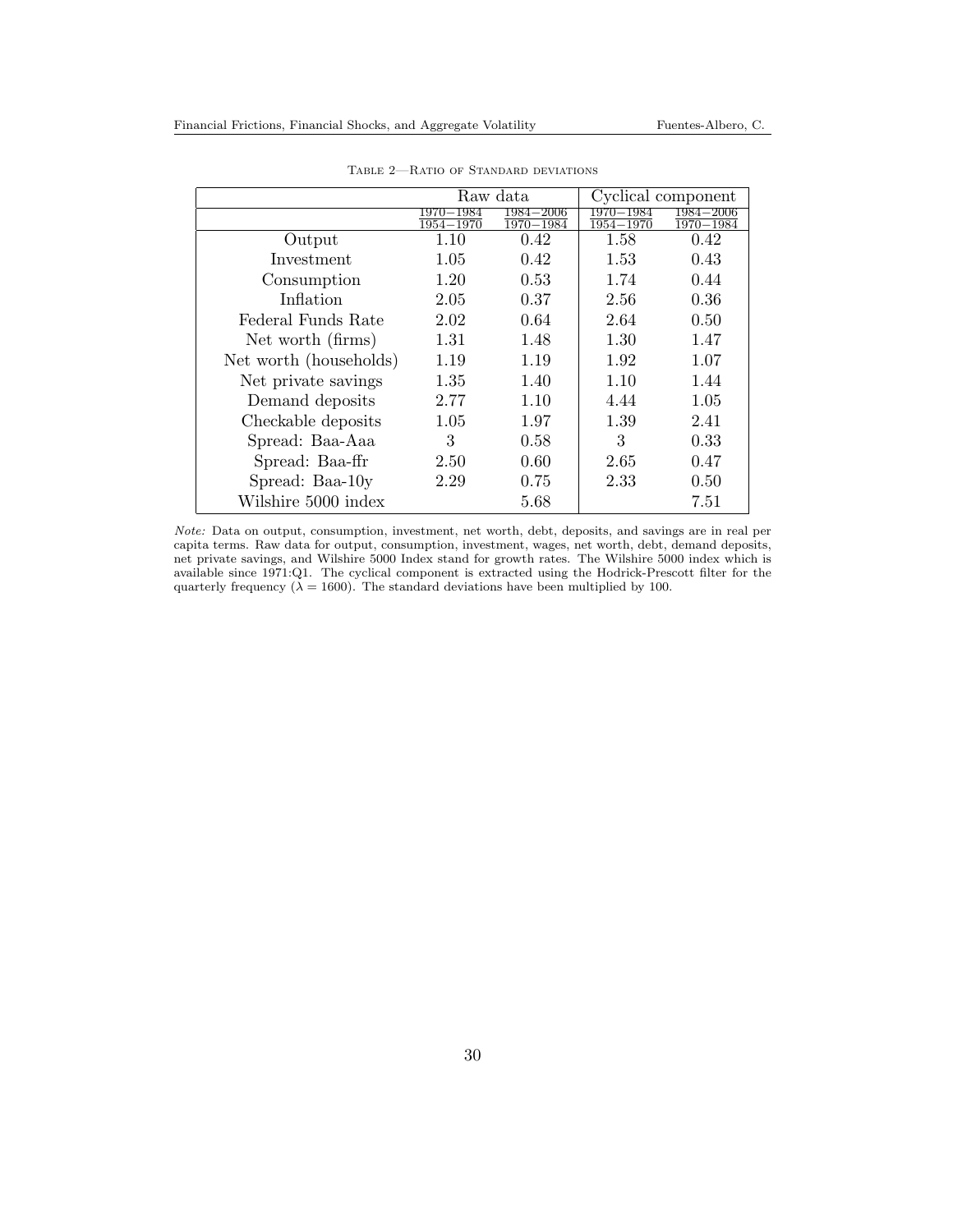|                                    |              | Prior  |                     | Posterior |                  |  |
|------------------------------------|--------------|--------|---------------------|-----------|------------------|--|
|                                    | Density      | Para 1 | Para $\overline{2}$ | Median    | 95% CI           |  |
| $\overline{\delta}$                | Fixed        | 0.025  |                     |           |                  |  |
| $\left(\frac{G}{Y}\right)^{\star}$ | Fixed        | 0.22   |                     |           |                  |  |
| $[F(\bar{\omega})]^{*}$            | Fixed        | 0.0075 |                     |           |                  |  |
| $\sigma_{\omega}^2$                | Fixed        | 0.24   |                     |           |                  |  |
| $100[1/\beta - 1]$                 | $\cal G$     | 0.25   | 0.10                | 0.19      | [0.08, 0.32]     |  |
| $100\,[1/\gamma - 1]$              | $\mathcal G$ | 1.48   | 0.50                | 2.06      | [0.89, 3.31]     |  |
| $\pi_n^{\star}$                    | ${\cal N}$   | 3.00   | 1.00                | $2.65\,$  | [2.20, 3.11]     |  |
| $100\ln(H^{\star})$                | $\mathcal N$ | 0.50   | 0.40                | 0.42      | $[-0.39, 1.20]$  |  |
| $100 \Upsilon_z$                   | $\mathcal N$ | 0.50   | $1.00\,$            | 0.52      | [0.37, 0.67]     |  |
| $\phi = \Phi / y_{\star}$          | <b>Beta</b>  | 0.15   | 0.05                | 0.36      | [0.26, 0.45]     |  |
| $\lambda_p$                        | <b>Beta</b>  | 0.15   | $0.05\,$            | $0.36\,$  | [0.26, 0.47]     |  |
| $\lambda_w$                        | <b>Beta</b>  | 0.15   | 0.05                | 0.18      | [0.09, 0.29]     |  |
| $\iota_p$                          | Beta         | 0.50   | 0.15                | $0.09\,$  | [0.02, 0.18]     |  |
| $\iota_w$                          | <b>Beta</b>  | 0.50   | $0.15\,$            | 0.18      | [0.09, 0.30]     |  |
| $\xi_p$                            | <b>Beta</b>  | 0.66   | 0.15                | 0.66      | [0.59, 0.72]     |  |
| $\xi_w$                            | <b>Beta</b>  | 0.66   | $0.15\,$            | 0.27      | [0.16, 0.38]     |  |
| $\theta_p$                         | Beta         | 0.50   | 0.20                | 0.47      | [0.34, 0.61]     |  |
| $\theta_w$                         | <b>Beta</b>  | 0.50   | 0.20                | $0.45\,$  | [0.26, 0.61]     |  |
| $\alpha$                           | <b>Beta</b>  | 0.30   | $0.03\,$            | 0.19      | [0.17, 0.21]     |  |
| $\xi$                              | ${\cal N}$   | 1.50   | 0.25                | 2.66      | [2.29, 3.00]     |  |
| $a$ "                              | $\mathcal G$ | 0.50   | 0.25                | 0.51      | [0.16, 0.99]     |  |
| $\nu$                              | $\mathcal G$ | 2.00   | $1.00\,$            | $0.61\,$  | [0.28, 1.01]     |  |
| $\boldsymbol{h}$                   | <b>Beta</b>  | 0.50   | 0.10                | 0.50      | [0.44, 0.57]     |  |
| $\rho_r$                           | <b>Beta</b>  | 0.50   | 0.10                | 0.73      | [0.69, 0.78]     |  |
| $\rho_z$                           | <b>Beta</b>  | 0.40   | 0.10                | 0.15      | [0.08, 0.21]     |  |
| $\rho_{\zeta}$                     | <b>Beta</b>  | 0.60   | 0.20                | 0.94      | [0.91, 0.97]     |  |
| $\rho_\mu$                         | <b>Beta</b>  | 0.60   | 0.20                | 0.84      | [0.79, 0.88]     |  |
| $\rho_x$                           | <b>Beta</b>  | 0.60   | $0.20\,$            | $0.81\,$  | [0.73, 0.89]     |  |
| $\rho_{\lambda_p}$                 | <b>Beta</b>  | 0.60   | 0.20                | 0.9972    | [0.9915, 0.9999] |  |
| $\rho_{\lambda_w}$                 | <b>Beta</b>  | 0.60   | 0.20                | 0.9919    | [0.9816, 0.9991] |  |
| $\rho_b$                           | <b>Beta</b>  | 0.60   | 0.20                | 0.92      | [0.89, 0.95]     |  |
| $\rho_g$                           | Beta         | 0.60   | 0.20                | 0.99      | [0.98, 0.99]     |  |

Table 3—Parameters estimated using the full sample

Note: Para 1 and Para 2 list the means and the standard deviations for Beta, Gamma, and Normal distributions; the upper and lower bound of the support for the Uniform distribution; s and  $\nu$  for the Inverse Gamma distribution, where  $p_{IG}(\sigma|\nu, s) \propto \sigma^{-\nu-1} e^{-nus^2/2\sigma^2}$ . The effective prior is truncated at the boundary of the determinacy region.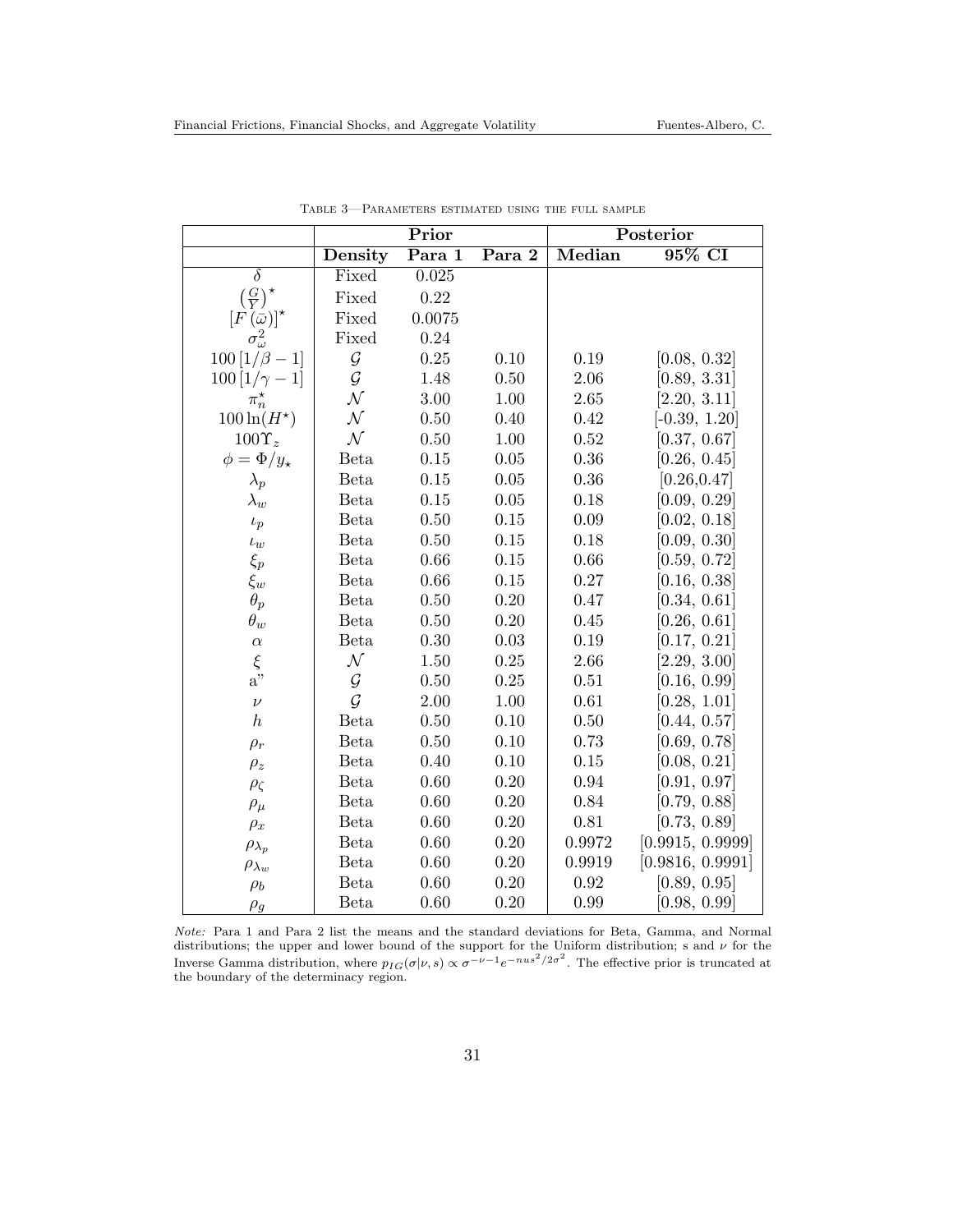|                                                                                      |                          | Prior    | Posterior |            |                  |
|--------------------------------------------------------------------------------------|--------------------------|----------|-----------|------------|------------------|
|                                                                                      | Density                  | Para 1   | Para 2    | Median     | 95% CI           |
| $\psi_{\pi_1}$                                                                       | $\overline{\mathcal{N}}$ | 1.50     | 0.50      | 2.47       | [2.12, 2.87]     |
| $\psi_{\pi_2}$                                                                       | ${\cal N}$               | 1.50     | $0.50\,$  | $2.02\,$   | [1.76, 2.34]     |
| $\psi_{\pi_3}$                                                                       | ${\cal N}$               | 1.50     | 0.50      | 2.47       | [2.06, 2.92]     |
| $\psi_{y_1}$                                                                         | ${\cal N}$               | 0.50     | 0.30      | $0.57\,$   | [0.42, 0.72]     |
| $\psi_{y_2}$                                                                         | ${\cal N}$               | 0.50     | 0.30      | 0.65       | [0.50, 0.80]     |
|                                                                                      | ${\cal N}$               | 0.50     | $0.30\,$  | 0.69       | [0.54, 0.84]     |
|                                                                                      | Beta                     | 0.28     | 0.05      | 0.13       | [0.09, 0.18]     |
|                                                                                      | Beta                     | $0.28\,$ | $0.05\,$  | 0.21       | [0.15, 0.29]     |
| $\psi_{y_3}$<br>$\mu_1^*$<br>$\mu_2^*$<br>$\mu_3^*$                                  | Beta                     | 0.28     | $0.05\,$  | 0.05       | [0.03, 0.07]     |
| $400\left[\left(R_\star^{\boldsymbol{k}}/\overset{\cdot}{R}_\star\right)_1-1\right]$ | ${\cal N}$               | 2.40     | 1.00      | $-1.00$    | $[-1.72, -0.33]$ |
| $400\left[\left(R_{\star}^{k}/R_{\star}\right)_{2}-1\right]$                         | ${\cal N}$               | 2.40     | $1.00\,$  | 0.49       | $[-0.25, 1.27]$  |
| $400 [(R_{\star}^{k}/R_{\star})_{3} - 1]$                                            | ${\cal N}$               | 2.40     | $1.00\,$  | $2.15\,$   | [1.50, 2.83]     |
| $\sigma_{\mu_1}$                                                                     | $\mathcal{IG}$           | 1.00     | $5.00\,$  | $0.33\,$   | [0.21, 0.45]     |
| $\sigma_{\mu_2}$                                                                     | $\mathcal{IG}$           | 1.00     | 5.00      | 0.75       | [0.52, 1.03]     |
| $\sigma_{\mu_3}$                                                                     | $\mathcal{IG}$           | 1.00     | $5.00\,$  | 1.06       | [0.69, 1.42]     |
| $100(\sigma_{x_1})$                                                                  | $\mathcal{IG}$           | 1.00     | $5.00\,$  | 0.45       | [0.36, 0.56]     |
| $100(\sigma_{x2})$                                                                   | $\mathcal{IG}$           | 1.00     | $5.00\,$  | $0.60\,$   | [0.46, 0.76]     |
| $100(\sigma_{x_3})$                                                                  | IG                       | 1.00     | $5.00\,$  | 1.15       | [0.92, 1.42]     |
| $100(\sigma_{z_1})$                                                                  | IG                       | 1.00     | $5.00\,$  | 1.38       | [1.14, 1.65]     |
| $100(\sigma_{z_2})$                                                                  | $\mathcal{IG}$           | 1.00     | 5.00      | 1.35       | [1.11, 1.61]     |
| $100(\sigma_{z_3})$                                                                  | ${\mathcal{IG}}$         | 1.00     | $5.00\,$  | $\rm 0.93$ | [0.80, 1.07]     |
| $100(\sigma_{\zeta_1})$                                                              | $\mathcal{IG}$           | 1.00     | $5.00\,$  | 0.64       | [0.51, 0.78]     |
| $100(\sigma_{\zeta_2})$                                                              | ${\mathcal{IG}}$         | 1.00     | $5.00\,$  | $0.83\,$   | [0.68, 1.01]     |
| $100(\sigma_{\zeta_3})$                                                              | ${\mathcal{IG}}$         | 1.00     | $5.00\,$  | 0.74       | [0.60, 0.91]     |
| $100(\sigma_{\lambda_1^p})$                                                          | $\mathcal{IG}$           | 1.00     | $5.00\,$  | 6.08       | [3.76, 8.62]     |
| $100(\sigma_{\lambda_2^p})$                                                          | $\mathcal{IG}$           | 1.00     | $5.00\,$  | 8.80       | [5.70, 12.55]    |
| $100(\sigma_{\lambda_3^p})$                                                          | IG                       | 1.00     | $5.00\,$  | 5.52       | [3.80, 7.86]     |
| $100(\sigma_{\lambda_1^w})$                                                          | IG                       | 1.00     | 5.00      | $2.87\,$   | [2.00, 4.06]     |
| $100(\sigma_{\lambda_2^w})$                                                          | $\mathcal{IG}$           | 1.00     | $5.00\,$  | 3.74       | [2.56, 5.31]     |
| $100(\sigma_{\lambda_3^w})$                                                          | $\mathcal{IG}$           | 1.00     | $5.00\,$  | $2.98\,$   | [1.97, 4.27]     |
| $100(\sigma_{b_1})$                                                                  | $\mathcal{IG}$           | 1.00     | 5.00      | $2.01\,$   | [1.49, 2.68]     |
| $100(\sigma_{b_2})$                                                                  | IG                       | 1.00     | 5.00      | 3.15       | [2.38, 4.02]     |
| $100(\sigma_{b_3})$                                                                  | IG                       | 1.00     | 5.00      | 1.65       | [1.24, 2.10]     |
| $100(\sigma_{r_1})$                                                                  | IG                       | 0.50     | $5.00\,$  | $0.27\,$   | [0.22, 0.34]     |
| $100(\sigma_{r_2})$                                                                  | $\mathcal{IG}$           | 0.50     | 5.00      | 0.51       | [0.41, 0.62]     |
| $100(\sigma_{r_3})$                                                                  | $\mathcal{IG}$           | 0.50     | 5.00      | 0.23       | [0.19, 0.27]     |
| $100(\sigma_{g_1})$                                                                  | IG                       | 0.50     | $5.00\,$  | 0.38       | [0.32, 0.46]     |
| $100(\sigma_{g_2})$                                                                  | IG                       | 0.50     | 5.00      | 0.43       | [0.36, 0.52]     |
| $100(\sigma_{g_3})$                                                                  | IG                       | 0.50     | $5.00\,$  | 0.31       | [0.27, 0.36]     |

Table 4—Parameters subject to structural breaks

*Note:* Para 1 and Para 1 list s and  $\nu$  for the Inverse Gamma distribution, where  $p_{IG}(\sigma|\nu, s) \propto$  $\sigma^{-\nu-1}e^{-nus^2/2\sigma^2}$ . The effective prior is truncated at the boundary of the determinacy region. 32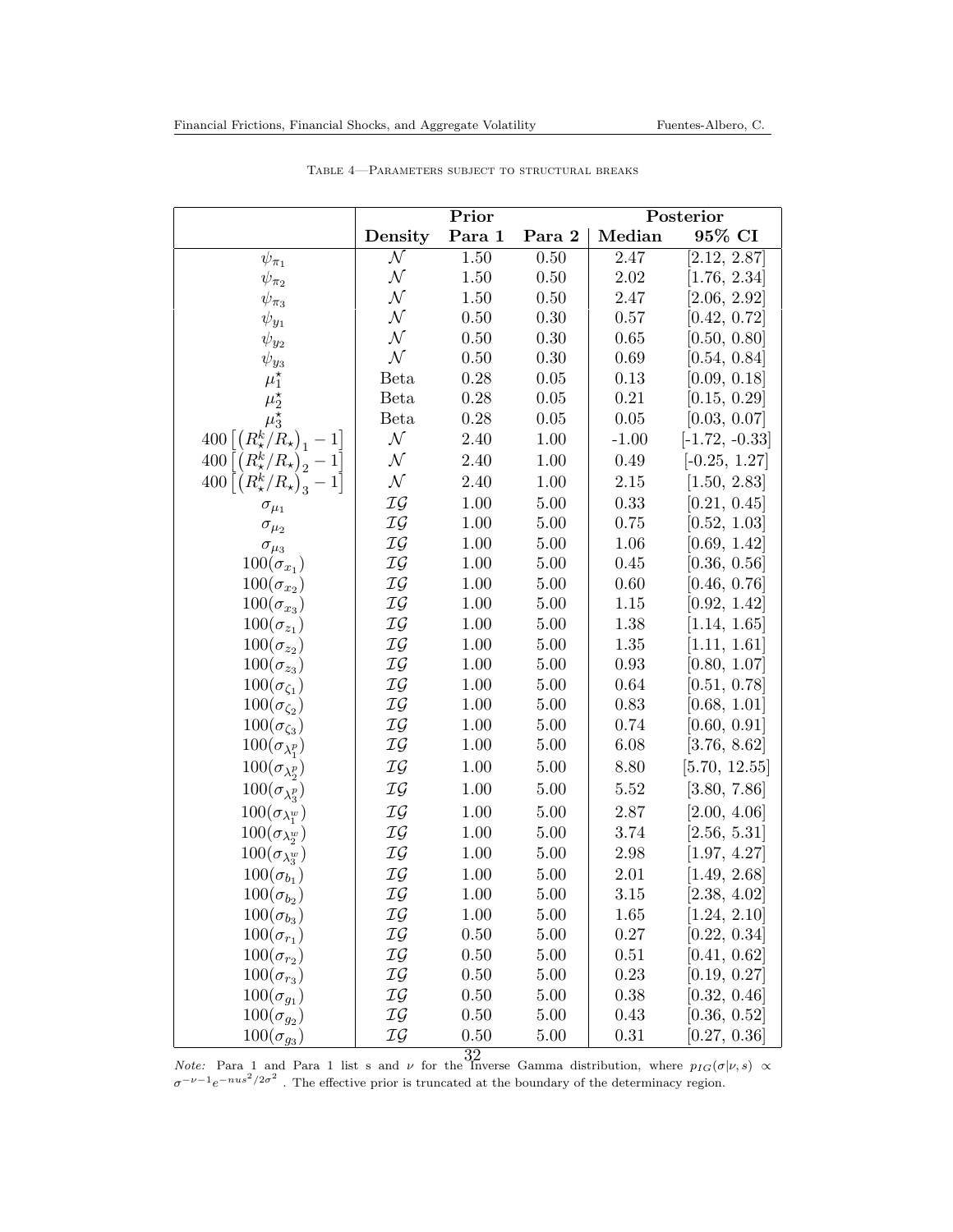| <b>Series</b>         |      | 1970–1984<br>1954-1970 |              | 1984–2006<br>1970-1984 |        |              |  |
|-----------------------|------|------------------------|--------------|------------------------|--------|--------------|--|
|                       | Data | Model                  |              | Data                   |        | Model        |  |
|                       |      | Median                 | $90\%$       |                        | Median | $90\%$       |  |
| Output                | 1.58 | 1.46                   | [1.28, 1.63] | 0.42                   | 0.58   | [0.52, 0.63] |  |
| Investment            | 1.53 | 1.96                   | [1.77, 2.21] | 0.43                   | 0.56   | [0.50, 0.61] |  |
| Consumption           | 1.74 | 1.24                   | [1.11, 1.39] | 0.44                   | 0.68   | [0.62, 0.75] |  |
| Inflation             | 2.56 | 1.91                   | [1.66, 2.24] | 0.36                   | 0.48   | [0.43, 0.57] |  |
| Nominal interest rate | 2.64 | 2.76                   | [2.33, 3.21] | 0.50                   | 0.38   | [0.33, 0.45] |  |
| Net worth             | 1.30 | 1.55                   | [1.33, 1.80] | 1.47                   | 1.34   | [1.04, 1.55] |  |
| Spread                | 2.65 | 3.48                   | [2.84, 4.17] | 0.47                   | 0.34   | [0.27, 0.40] |  |

Table 5—Model Fit: Ratio of standard deviations. Cyclical component.

Note: For each 1000th parameter draw, I generate 1000 samples with the same length as the data after discarding 1000 initial observations. I HP filter the non-stationary data generated by the model.

| Counterfactual | $\overline{\mathbf{Y}}$ | Ι  | $\mathbf C$    | $\pi$          | $\overline{R^n}$ | $\overline{\mathbf{N}}$ | <b>Spread</b>  |
|----------------|-------------------------|----|----------------|----------------|------------------|-------------------------|----------------|
| 1              |                         |    | $\theta$       | 29             | 9                | $\overline{2}$          | 0              |
| $\overline{2}$ | 11                      | 13 | 17             | 3              | 22               | 15                      | 26             |
| 3              |                         | 5  | $\overline{0}$ |                |                  | 4                       |                |
| 4              | 4                       | 17 | 13             | $\overline{2}$ | 19               | 15                      | 26             |
| 5              | 1                       | 17 | 1              | 30             | 29               | 15                      | 26             |
| 6              | 83                      | 61 | 96             | 53             | 44               | 73                      | 45             |
| 7              | 24                      | 28 | 21             | $\overline{5}$ | 36               | 55                      | 44             |
| 8              | 67                      | 40 | 92             | 49             | 13               | 25                      | 2              |
| $\overline{9}$ | 10                      | 9  |                | 29             | 8                |                         |                |
| 10             | 26                      | 52 | 9              | 12             | 90               |                         | 115            |
| 11             | 8                       |    | 3              | 4              | 6                | 6                       | $\overline{0}$ |
| 12             | 31                      | 43 | 13             | 15             | 87               |                         | 115            |
| 13             | 36                      | 48 | 13             | 38             | 94               |                         | 115            |
| 14             |                         |    | 22             | 46             |                  | 186                     |                |
| 15             |                         |    |                |                |                  | 194                     |                |
| 16             | 57                      | 36 | 81             | 67             | 10               |                         | 1              |

Table 6—Counterfactuals: Percentage of the model-implied change in cyclical standard deviations.

Note: I include a dash (-) when the direction of the counterfactual implied change is at odds with the model-implied changes in volatilities.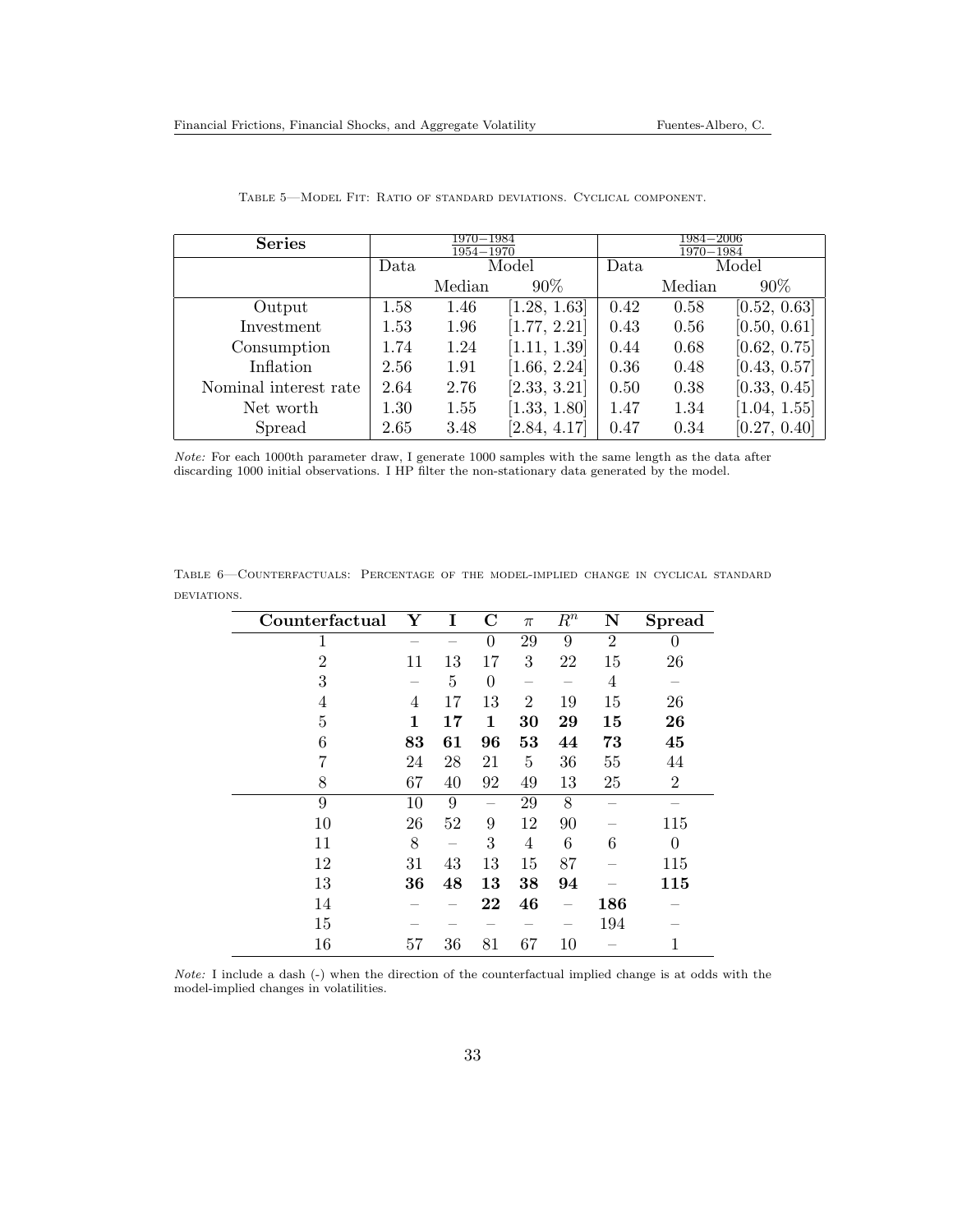|           |                |                           |                  | Output         |                |                |                |                        |                           |  |
|-----------|----------------|---------------------------|------------------|----------------|----------------|----------------|----------------|------------------------|---------------------------|--|
|           | Bank. cost     | Wealth                    | Neutral          | I-shock        | P-Markup       | W-markup       | Inter          | $\overline{MP}$        | Gov                       |  |
| Pre-1970  | 3              | 7                         | 43               | 1              | 16             | 16             | $\overline{4}$ | 10                     | $\mathbf{1}$              |  |
| 1970-1984 | 21             | 8                         | 19               | $\overline{0}$ | 14             | 13             | $\overline{2}$ | 21                     | $\mathbf{1}$              |  |
| Post-1984 | 6              | 5.                        | 27               | $\overline{2}$ | 19             | 27             | 4              | 7                      | $\mathbf{1}$              |  |
|           |                |                           |                  | Investment     |                |                |                |                        |                           |  |
|           | Bank. cost     | Wealth                    | Neutral          | I-shock        | P-Markup       | W-markup       | Inter          | $\overline{\text{MP}}$ | Gov                       |  |
| Pre-1970  | 10             | 25                        | 14               | 2              | 13             | $\overline{2}$ | 22             | 12                     | $\mathbf{1}$              |  |
| 1970-1984 | 40             | 22                        | 3                | $\mathbf{1}$   | $\overline{7}$ | $\mathbf{1}$   | 11             | 17                     | $\boldsymbol{0}$          |  |
| Post-1984 | 17             | 21                        | 7                | 7              | 15             | 5              | 21             | 8                      | $\Omega$                  |  |
|           | Consumption    |                           |                  |                |                |                |                |                        |                           |  |
|           | Bank. cost     | Wealth                    | Neutral          | I-shock        | P-Markup       | W-markup       | Inter          | $\overline{\text{MP}}$ | Gov                       |  |
| Pre-1970  | 1              | 6                         | 45               | 0              | 6              | 27             | 12             | $\mathbf{1}$           | $\boldsymbol{2}$          |  |
| 1970-1984 | $\overline{4}$ | 10                        | 29               | $\overline{0}$ | 8              | 29             | 16             | $\overline{2}$         | $\overline{2}$            |  |
| Post-1984 | $\overline{2}$ | 7                         | 30               | $\mathfrak{D}$ | 6              | 38             | 13             | $\mathbf{1}$           | $\overline{2}$            |  |
|           |                |                           |                  | Hours          |                |                |                |                        |                           |  |
|           | Bank. cost     | Wealth                    | Neutral          | I-shock        | P-Markup       | W-markup       | Inter          | MР                     | Gov                       |  |
| Pre-1970  | 6              | 11                        | $\overline{4}$   | $\overline{2}$ | 27             | 27             | 7              | 16                     | $\,3$                     |  |
| 1970-1984 | 26             | 10                        | $\overline{2}$   | $\mathbf{1}$   | 16             | 15             | $\overline{2}$ | 25                     | $\mathbf{1}$              |  |
| Post-1984 | 8              | 8                         | $\overline{2}$   | 3              | 25             | 37             | 5              | 10                     | $\overline{2}$            |  |
|           |                |                           |                  | Wage           |                |                |                |                        |                           |  |
|           | Bank. cost     | Wealth                    | Neutral          | I-shock        | P-Markup       | W-markup       | Inter          | $\overline{\text{MP}}$ | $\overline{\mathrm{Gov}}$ |  |
| Pre-1970  | 0              | 1                         | 65               | 0              | 25             | 5              | 2              | $\overline{2}$         | $\boldsymbol{0}$          |  |
| 1970-1984 | $\mathbf{1}$   | $\overline{2}$            | 43               | $\overline{0}$ | 36             | $\overline{7}$ | $\overline{4}$ | $\overline{7}$         | $\overline{0}$            |  |
| Post-1984 | 0              | $\mathbf{1}$              | 49               | 0              | 33             | 10             | 3              | $\overline{2}$         | $\Omega$                  |  |
| Inflation |                |                           |                  |                |                |                |                |                        |                           |  |
|           | Bank. cost     | $\overline{\text{Weakh}}$ | Neutral          | I-shock        | $P-Markup$     | W-markup       | Inter          | $\overline{\text{MP}}$ | Gov                       |  |
| Pre-1970  | 3              | $\mathbf 1$               | 28               | $\overline{0}$ | 12             | 12             | 12             | 31                     | $\boldsymbol{0}$          |  |
| 1970-1984 | 13             | $\overline{2}$            | 11               | $\Omega$       | 9              | 9              | 15             | 41                     | $\overline{0}$            |  |
| Post-1984 | 4              | $\mathbf{1}$              | 21               | 1.             | 16             | 22             | 11             | 25                     | $\overline{0}$            |  |
|           |                |                           |                  | Nominal rate   |                |                |                |                        |                           |  |
|           | Bank. cost     | Wealth                    | Neutral          | I-shock        | P-Markup       | W-markup       | Inter          | $\overline{\text{MP}}$ | Gov                       |  |
| Pre-1970  | 32             | 28                        | $\overline{2}$   | 7              | $\overline{2}$ | 0              | 26             | $\mathbf{1}$           | $\mathbf{1}$              |  |
| 1970-1984 | 63             | 17                        | $\mathbf{1}$     | $\mathbf{1}$   | $\mathbf{1}$   | $\Omega$       | 17             | $\overline{0}$         | $\boldsymbol{0}$          |  |
| Post-1984 | 47             | 13                        | $\overline{2}$   | 16             | 3              | $\mathbf{1}$   | 17             | $\mathbf{1}$           | $\mathbf{1}$              |  |
|           |                |                           |                  | Net Worth      |                |                |                |                        |                           |  |
|           | Bank. cost     | Wealth                    | Neutral          | I-shock        | $P-Markup$     | W-markup       | Inter          | $\overline{\text{MP}}$ | Gov                       |  |
| Pre-1970  | $\overline{2}$ | 72                        | 3                | 16             | $\overline{2}$ | 0              | $\overline{2}$ | 3                      | $\boldsymbol{0}$          |  |
| 1970-1984 | 16             | 61                        | $\mathbf{1}$     | 12             | 1              | $\overline{0}$ | $\mathbf{1}$   | $\overline{7}$         | $\boldsymbol{0}$          |  |
| Post-1984 | $\mathbf{1}$   | 92                        | $\Omega$         | $\overline{4}$ | 1              | $\Omega$       | 1              | $\mathbf{1}$           | $\Omega$                  |  |
|           |                |                           |                  | Spread         |                |                |                |                        |                           |  |
|           | Bank. cost     | Wealth                    | Neutral          | I-shock        | P-Markup       | W-markup       | Inter          | $\overline{\text{MP}}$ | $\overline{\mathrm{Gov}}$ |  |
| Pre-1970  | 71             | 25                        | $\boldsymbol{0}$ | 1              | $\mathbf{0}$   | 0              | $\overline{2}$ | $\overline{0}$         | $\boldsymbol{0}$          |  |
| 1970-1984 | 90             | 9                         | $\overline{0}$   | 0              | $\overline{0}$ | $\overline{0}$ | $\mathbf{1}$   | $\Omega$               | $\theta$                  |  |
| Post-1984 | 87             | 13                        | $\Omega$         | $\Omega$       | $\Omega$       | $\Omega$       | $\Omega$       | $\Omega$               | $\overline{0}$            |  |
|           |                |                           |                  |                |                |                |                |                        |                           |  |

#### Table 7—Variance decomposition at business cycle frequencies: Medians

Note: I use periodic components of cycles between 6 and 32 quarters. I compute the variance decomposition at the posterior median using the spectrum of the model. For output, investment, consumption, wages, and net worth, I use an inverse difference filter in order to report the decomposition for levels. I consider 500 bins for frequencies covering the periodicities of interest.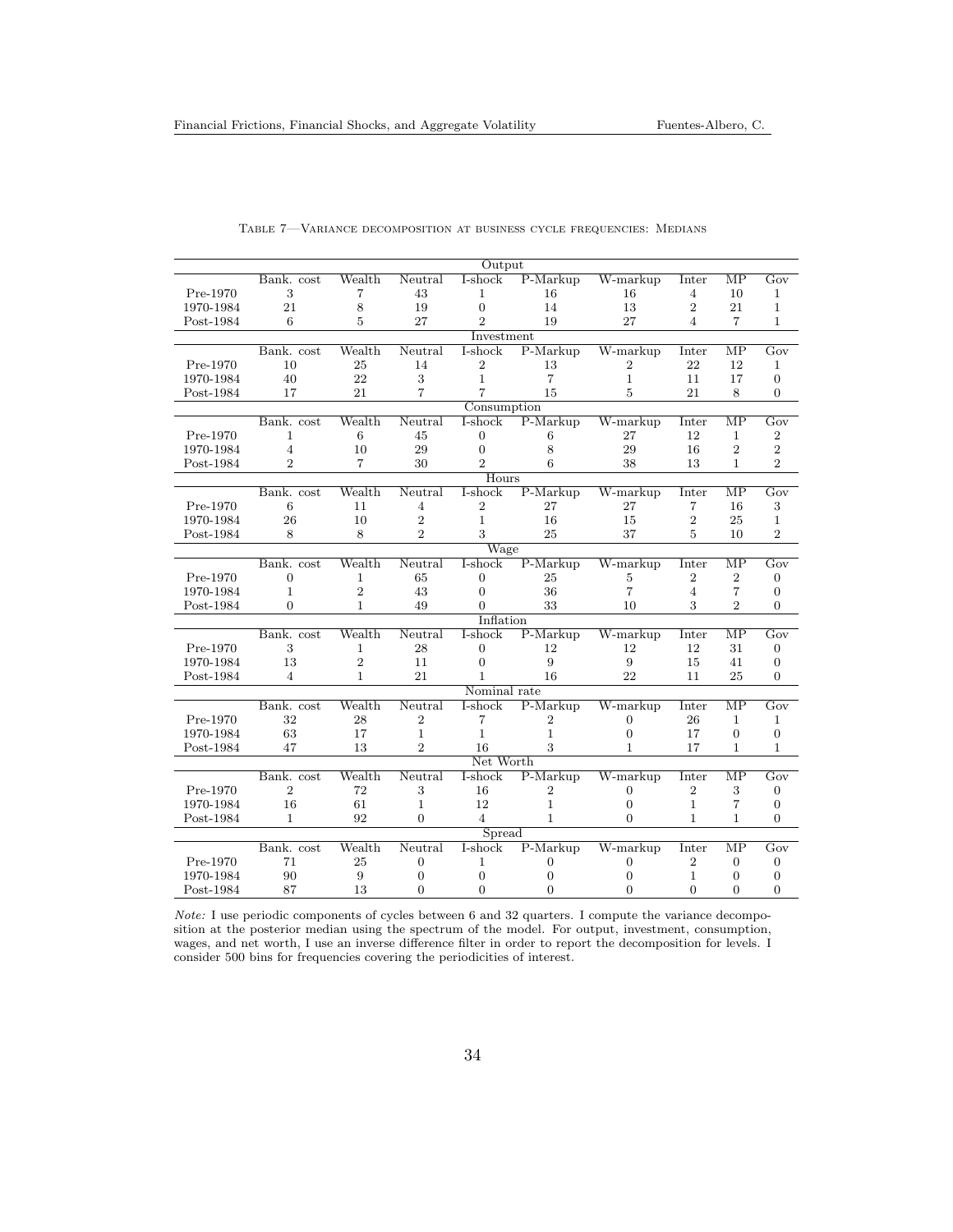

35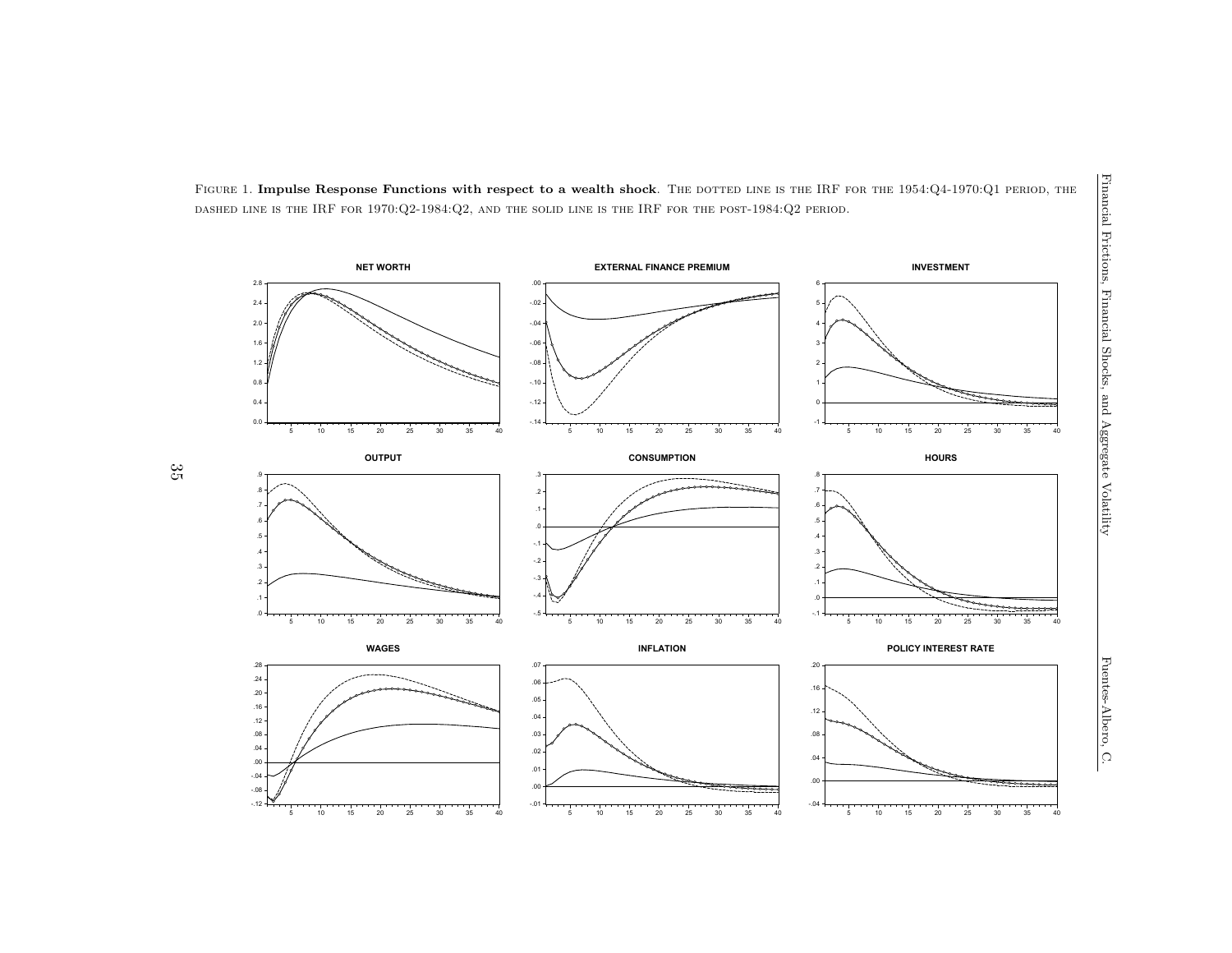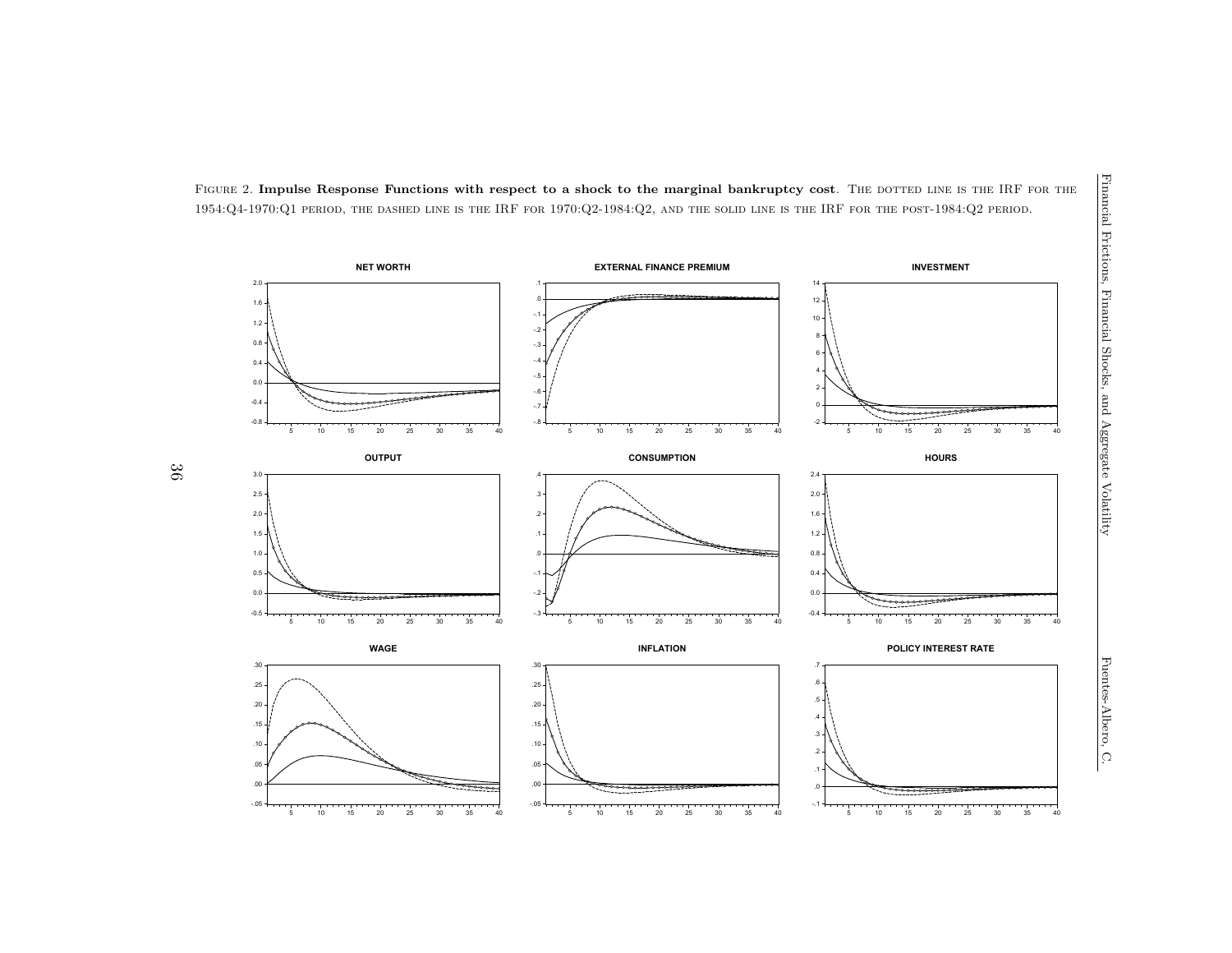## For Online Publication

Equilibrium conditions

Let  $\widetilde{Y}_t = \frac{Y_t}{Z_a}$  $\frac{Y_t}{Z_{a,t}}$  for  $C, I, K, G, W/P, B_{t+1}/P_t, NB_{t+1}/P_t, D_{t+1}/P_t, div, T, N_{t+1}.$ Let  $\hat{\varsigma} = \log \left( \frac{\varsigma}{\varsigma} \right)$  $\left(\frac{\varsigma}{\varsigma^*}\right)$  where  $\varsigma^*$  is the steady state value of the variable  $\varsigma$ . The following equations can be solved for the 27 variables  $w_t$ ,  $\bar{w}_t$ ,  $\pi_t$ ,  $H_t$ ,  $\Lambda_t$ ,  $\lambda_t^w$ ,  $\lambda_t^p$ ,  $\Im_t$ ,  $R_t$ ,  $C_t$ ,  $b_t$ ,  $Q_t, I_t, K_t, k_t, \zeta_t, G_t, R_t^k, r_t^k, Y_t, u_t, \chi_t, B_{t+1}, \bar{\omega}_t, N_{t+1}, \mu_t, x_t$ 

The exogenous stochastic processes are

$$
\hat{b}_t = \rho_b \hat{b}_{t-1} + \varepsilon_{b,t}
$$
\n
$$
\hat{3}_t = \rho_z \hat{3}_{t-1} + \varepsilon_{a,t}
$$
\n
$$
\hat{\zeta}_t = \rho_\zeta \hat{\zeta}_{t-1} + \varepsilon_{\zeta,t}
$$
\n
$$
\hat{\lambda}_t^p = \rho_{\lambda^p} \hat{\lambda}_{t-1}^p + \varepsilon_{\lambda^p,t}
$$
\n
$$
\hat{\lambda}_t^w = \rho_{\lambda^w} \hat{\lambda}_{t-1}^w + \varepsilon_{\lambda^w,t}
$$
\n
$$
\hat{\mu}_t = \rho_\mu \hat{\mu}_{t-1} + \varepsilon_{\mu,t}
$$
\n
$$
\hat{x}_t = \rho_x \hat{x}_{t-1} + \varepsilon_{x,t}
$$
\n
$$
\varepsilon_{R,t}
$$

The log-linearized equilibrium conditions are

$$
\left(1+\nu\frac{1+\lambda_w}{\lambda_w}\right)\widehat{w}_t+\left(1+\beta\xi_w\nu\frac{1+\lambda_w}{\lambda_w}\right)\widehat{w}_t=\left(1-\beta\xi_w\right)\left(\widehat{b}_t+\widehat{\theta}_t+\nu\widehat{H}_t-\widehat{\lambda}_t\right)
$$

$$
-\beta\xi_w\left(1+\nu\frac{1+\lambda_w}{\lambda_w}\right)\mathbb{E}_t\left[\iota_w\widehat{\pi}_t+\iota_w\widehat{3}_t-\widehat{\pi}_{t+1}-\widehat{3}_{t+1}\right]+\beta\xi_w\left(1+\nu\frac{1+\lambda_w}{\lambda_w}\right)\mathbb{E}_t\left[\widehat{w}_{t+1}+\widehat{w}_{t+1}\right]
$$

$$
\widehat{w}_t=\widehat{w}_{t-1}-\widehat{\pi}_t-\widehat{3}_t+\iota_w\widehat{\pi}_{t-1}+\iota_w\widehat{3}_{t-1}+\frac{1-\xi_w}{\xi_w}\widehat{\bar{w}}_t
$$

$$
\widehat{\lambda}_t=\widehat{R}_t+\mathbb{E}_t\left[\widehat{\lambda}_{t+1}-\widehat{\pi}_{t+1}-\widehat{3}_{t+1}\right]
$$

$$
\widehat{\lambda}_t=\left(\frac{\rho_z\beta h\Im_s-\Im_s h}{\left(\Im_s-\beta h\right)\left(\Im_s-\widehat{h}\right)}\right)\widehat{3}_t+\left(\frac{\Im_s-\beta h\rho_b}{\Im_s-\beta h}\right)\widehat{b}_t-\left(\frac{\Im_s^2+\beta h^2}{\left(\Im_s-\beta h\right)\left(\Im_s-h\right)}\right)\widehat{C}_t
$$

$$
+\left(\frac{\Im_s h}{\left(\Im_s-\beta h\right)\left(\Im_s-h\right)}\right)\widehat{C}_{t-1}+\left(\frac{\beta h\Im_s}{\left(\Im_s-\beta h\right)\left(\Im_s-h\right)}\right)\mathbb{E}_t\widehat{C}_{t+1}
$$

$$
\widehat{Q}_t=\xi\frac{\widetilde{T}\Im_s^{\star}}{\widetilde{K}^{\star}}\left(\widehat{I}_t+\widehat{3}_t-\widehat{K}_t\right)-\widehat{\xi}_t
$$

$$
\widehat{K}_{t+1}=\frac{1-\delta}{\Im_s}\left(\widehat{K}_t-\widehat{3}_t\right)+\frac{\widetilde{T}^{\star}}{\widetilde{K}^
$$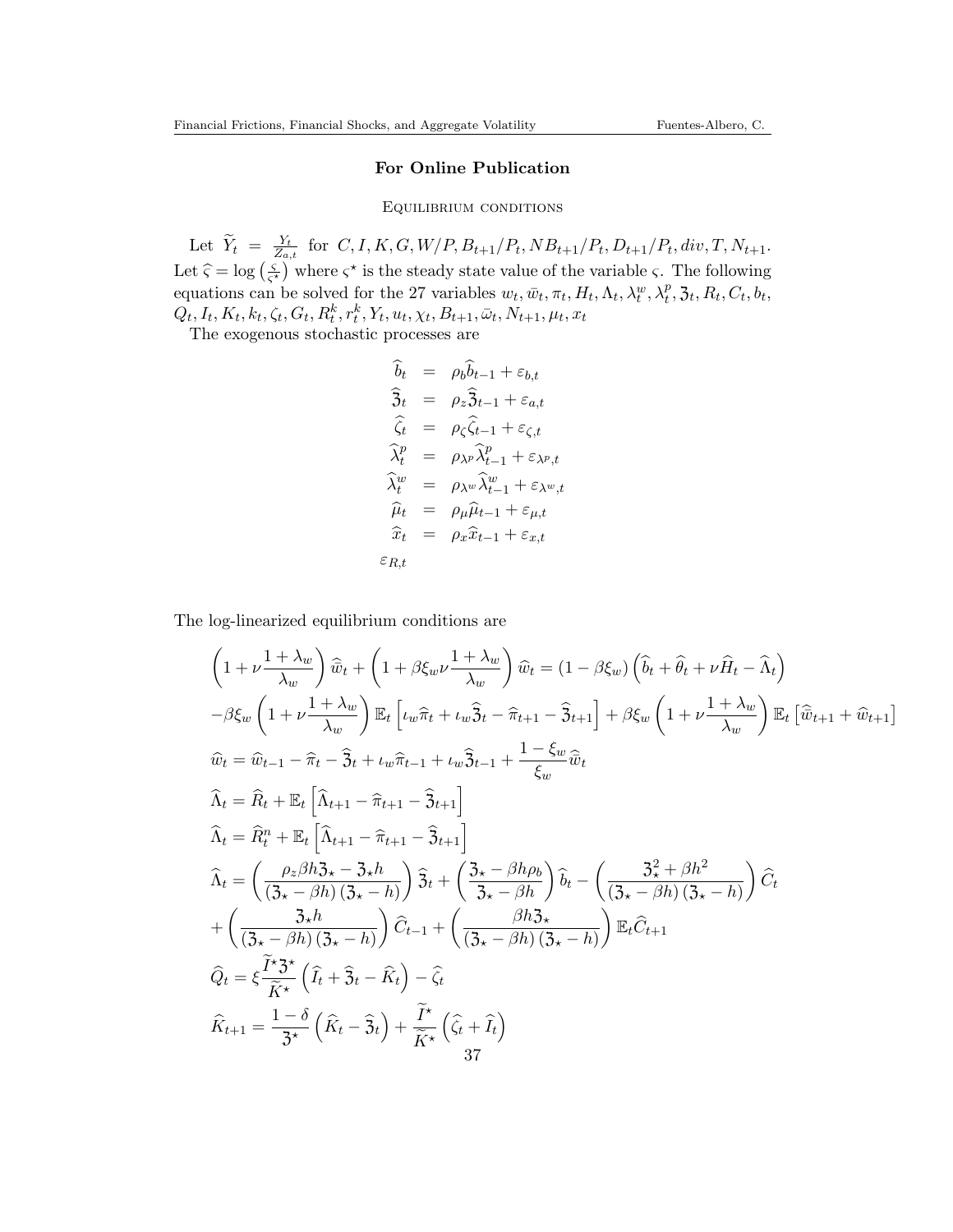$$
\begin{split} &\widehat{\pi}_t = \frac{(1-\xi_p\beta)(1-\xi_p)}{(1+\iota_p\beta)\xi_p}\left[\widehat{\chi}_t + \frac{\lambda^p}{1+\lambda^p}\widehat{\lambda}^p_t\right] + \frac{\iota_p}{1+\iota_p\beta}\widehat{\pi}_{t-1} + \frac{\beta}{1+\iota_p\beta}\widehat{\pi}_t\widehat{\pi}_{t+1} \\ &\widehat{R}^n_t = \rho_R\widehat{R}^n_{t-1} + (1-\rho_R)\rho_\pi\widehat{\pi}_t + (1-\rho_R)\rho_Y\left(\widehat{Y}_t - \widehat{Y}_{t-1} + \widehat{\mathfrak{Z}}_t\right) + \varepsilon_{R,t} \\ &\widehat{k}_t = \widehat{u}_t + \widehat{K}_t - \widehat{\mathfrak{Z}}_t \\ &\widehat{Y}^k_t = \frac{\alpha'^k}{\pi^k} \widehat{u}_t \\ &\widehat{X}_t = (1-\alpha)\widehat{w}_t + \alpha\widehat{Y}^k_t \\ &\widehat{x}_t = (1-\alpha)\widehat{w}_t + \alpha\widehat{Y}^k_t \\ &\widehat{R}^k_t = \frac{\pi_{s}r^\ast_s}{R^\ast_s}\widehat{r}^k_t + \frac{\pi_{s}r^\ast_s}{R^\ast_s}\widehat{u}_t + \frac{(1-\delta)\pi_\star}{R^\ast_s}\widehat{Q}_t - \widehat{Q}_{t-1} + \widehat{\pi}_t \\ &\widehat{Q}_t + \widehat{K}_{t+1} = \frac{\widehat{B}_s}{\widehat{K}}\widehat{B}_{t+1} + \frac{\widehat{N}_s}{\widehat{K}_s}\widehat{N}_{t+1} \\ &\widehat{R}^k_t - \widehat{R}_{t-1} = \widehat{\beta}_t - \widehat{Q}_{t-1} - \widehat{K}_t - \frac{\Gamma_\omega(\widehat{\omega}_\star) - \mu_s G_\omega(\widehat{\omega}_\star)}{|\Gamma(\widehat{\omega}_\star) - \mu_s G(\widehat{\omega}_\star)|}\widehat{\omega}_\star\widehat{\omega}_t - \frac{G(\widehat{\omega}_\star)}{|\Gamma(\widehat{\omega}_\star) + \mu_s G(\widehat{\omega}_\star)|} \mu_\star\widehat{\mu}_t \\ &\widehat{N}_{t+1} = \frac{\gamma}{\pi_\star\widehat{N}_\star}\left[\left(R^\star_s - R_\star\right)\frac{\
$$

where

$$
\Phi_r = \left[ (1 - \Gamma(\bar{\omega}_\star)) + \Psi(\bar{\omega}_\star, \mu_\star) \left( \Gamma(\bar{\omega}_\star) - \mu_\star G(\bar{\omega}_\star) \right) \right] \frac{R_\star^k}{R_\star}
$$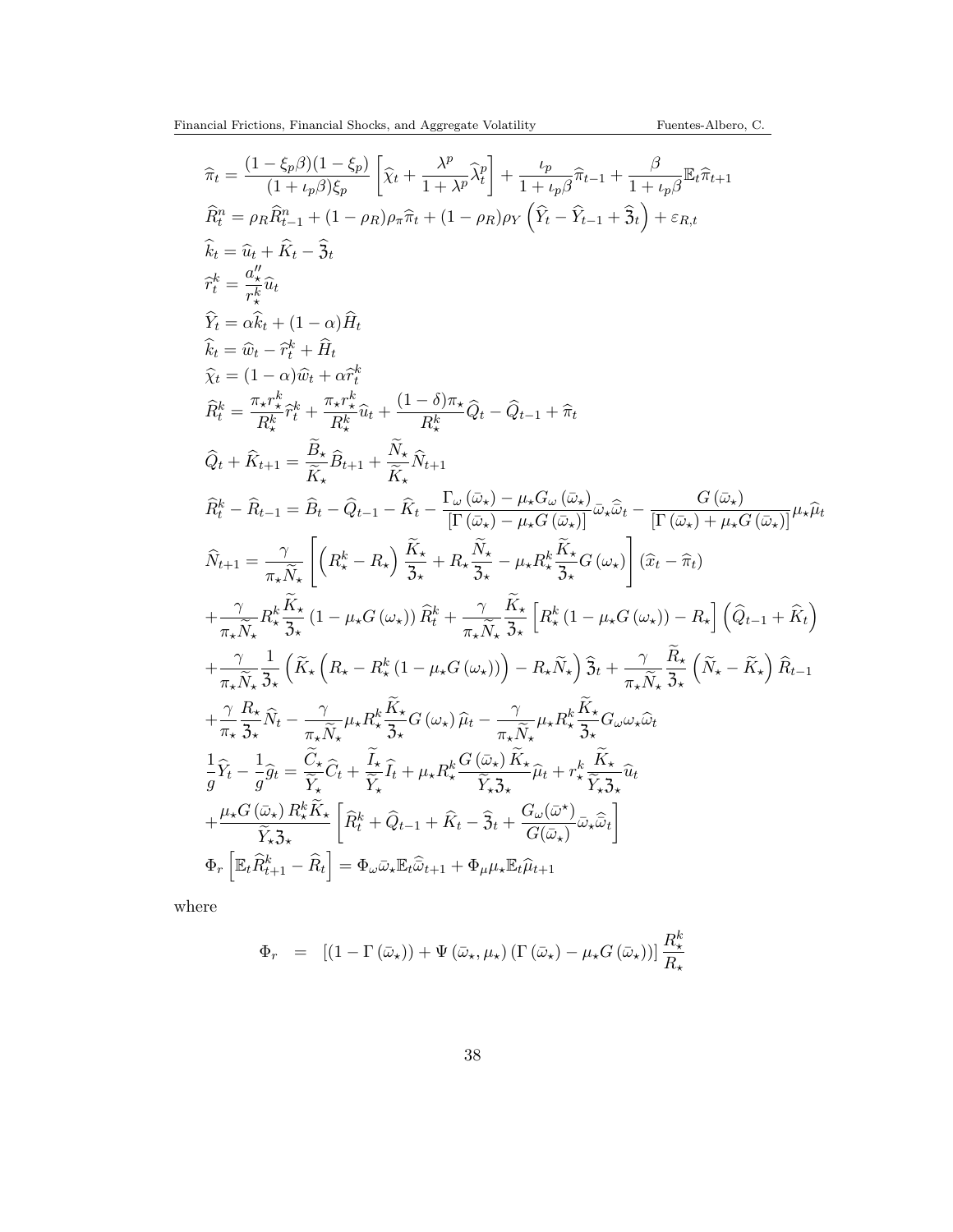$$
\Phi_{\omega} = \frac{R_{\star}^{k} \left[ \Gamma_{\omega} (\bar{\omega}_{\star}) \left( 1 - \Psi (\bar{\omega}_{\star}, \mu_{\star}) \right) - \Psi_{\omega} (\bar{\omega}_{\star}, \mu_{\star}) \left( \Gamma (\bar{\omega}_{\star}) - \mu_{\star} G (\bar{\omega}_{\star}) \right) + \mu_{\star} \Psi (\bar{\omega}_{\star}, \mu_{\star}) G_{\omega} (\bar{\omega}_{\star}) \right] \n+ \psi_{\omega} (\bar{\omega}_{\star}, \mu_{\star}) \n\Phi_{\mu} = \Psi_{\mu} (\bar{\omega}_{\star}, \mu_{\star}) - \frac{R_{\star}^{k}}{R_{\star}} (\Psi_{\mu} (\bar{\omega}_{\star}, \mu_{\star}) \left( \Gamma (\bar{\omega}_{\star}) - \mu_{\star} G (\bar{\omega}_{\star}) \right) - \Psi (\bar{\omega}_{\star}, \mu_{\star}) G (\bar{\omega}_{\star}) \right) \nF(\bar{\omega}) = \int_{0}^{\bar{\omega}} \frac{1}{\omega \sigma_{\omega} \sqrt{2\pi}} e^{-\frac{\left( \ln(\bar{\omega}) + 0.5\sigma_{\omega}^{2} \right)^{2}}{2\sigma_{\omega}^{2}}} d\omega = \Phi \left( \frac{\ln(\bar{\omega}) + 0.5\sigma_{\omega}^{2}}{\sigma_{\omega}} \right) \nF_{\omega}(\bar{\omega}) = \frac{1}{\bar{\omega} \sigma_{\omega} \sqrt{2\pi}} e^{-\frac{\left( \ln(\bar{\omega}) + 0.5\sigma_{\omega}^{2} \right)^{2}}{2\sigma_{\omega}^{2}}} \nG(\bar{\omega}) = -\frac{1}{\bar{\omega}} F_{\omega} (\bar{\omega}) \left[ 1 + \frac{\ln(\bar{\omega}) + 0.5\sigma_{\omega}^{2}}{\sigma_{\omega}^{2}} \right] \nG(\bar{\omega}) = \int_{0}^{\bar{\omega}} \omega f(\omega) d\omega = 1 - \Phi \left( \frac{0.5\sigma_{\omega}^{2} - \ln(\bar{\omega})}{\sigma_{\omega}} \right) \nG_{\omega}(\bar{\omega}) = \bar{\omega} F_{\omega}(\bar{\omega}) \n\Gamma(\bar{\omega}) = \int_{0}^{\bar{\omega}} \omega f(\omega) d\omega + \bar{\omega} \int_{\bar{\omega}}^{\infty} f(\omega) d\omega = \bar{\omega} (1
$$

The state-space representation used in the estimation exercise requires the explicit computation of the steady state for the model economy. Given the parameters, we directly have

$$
3_{\star} = e^{\Upsilon}
$$
  
\n
$$
R_{\star}^{n} = R_{\star} = \frac{3_{\star}\pi_{\star}}{\beta}
$$
  
\n
$$
\varphi_{\star} = \frac{\ln(\bar{\omega}_{\star}) + 0.5\sigma_{\omega}^{2}}{\sigma_{\omega}}
$$
  
\n
$$
F_{\omega}(\bar{\omega}_{\star}) = \frac{1}{\bar{\omega}_{\star}\sigma_{\omega}\sqrt{2\pi}}e^{-\frac{\left(\ln(\bar{\omega}_{\star}) + 0.5\sigma_{\omega}^{2}\right)^{2}}{2\sigma_{\omega}^{2}}}
$$
  
\n
$$
F_{\omega\omega}(\bar{\omega}_{\star}) = -\frac{1}{\bar{\omega}_{\star}}F_{\omega}(\bar{\omega}_{\star})\left[1 + \frac{\ln(\bar{\omega}_{\star} + 0.5\sigma_{\omega}^{2})}{\sigma_{\omega}^{2}}\right]
$$
  
\n
$$
G(\bar{\omega}_{\star}) = \Phi(\varphi_{\star} - \sigma_{\omega})
$$
  
\n
$$
39
$$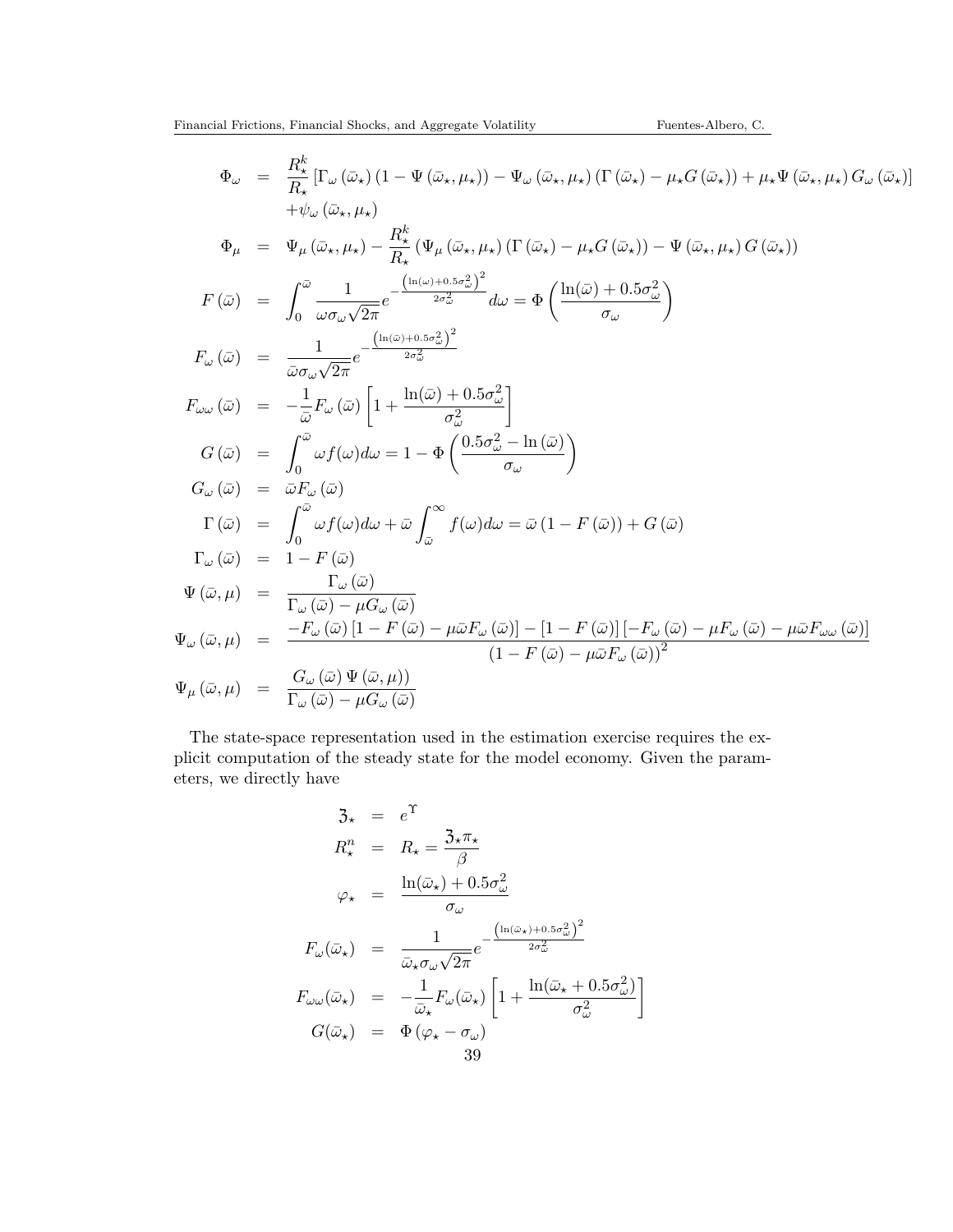$$
G_{\omega}(\bar{\omega}_{\star}) = \bar{\omega}_{\star} F_{\omega}(\bar{\omega}_{\star})
$$
  
\n
$$
\Gamma(\bar{\omega}_{\star}) = \bar{\omega}_{\star} [1 - F(\bar{\omega}_{\star})] + G(\bar{\omega}_{\star})
$$
  
\n
$$
\Gamma_{\omega}(\bar{\omega}_{\star}) = 1 - F(\bar{\omega}_{\star})
$$
  
\n
$$
\chi_{\star} = \frac{1}{1 + \lambda_{\star}^{p}}
$$

Then

$$
R_{\star}^{k} = R_{\star} \left(\frac{R^{k}}{R}\right)
$$
  
\n
$$
r_{\star}^{k} = \frac{R_{\star}^{k}}{\pi_{\star}} - (1 - \delta)
$$
  
\n
$$
w_{\star} = \left[\frac{\chi_{\star} \alpha^{\alpha} (1 - \alpha)^{1 - \alpha}}{(r_{\star}^{k})^{\alpha}}\right]^{\frac{1}{1 - \alpha}}
$$
  
\n
$$
\left[\frac{I}{K}\right]_{\star} = 1 - \frac{(1 - \delta)}{3_{\star}}
$$
  
\n
$$
k_{\star} = \frac{\alpha}{1 - \alpha} \frac{w_{\star}}{r_{\star}^{k}} H_{\star}
$$

Let us rewrite the latter as  $\frac{k_{\star}}{y_{\star}} = \frac{\alpha}{1-\alpha} \frac{w_{\star}}{r_{\star}^k}$  $\overline{r_\star^k}$  $H_{\star}$  $\frac{H_{\star}}{y_{\star}}$  and let  $\phi = \frac{\Phi}{y_{\star}}$  $\frac{\Phi}{y_*}$ . Then, from the production technology, we have

$$
\frac{k_{\star}}{Y_{\star}} = (1+\phi) \left( \frac{\alpha}{1-\alpha} \frac{w_{\star}}{r_{\star}^k} \right)^{1-\alpha}
$$

and, hence,

$$
\frac{K_{\star}}{Y_{\star}} = \frac{k_{\star}}{Y_{\star}} \mathfrak{Z}_{\star}
$$
\n
$$
\frac{I_{\star}}{Y_{\star}} = \frac{I_{\star}}{K_{\star}} \frac{K_{\star}}{Y_{\star}}
$$
\n
$$
\frac{C_{\star}}{Y_{\star}} = \frac{1}{g} - \frac{I_{\star}}{Y_{\star}} - \mu_{\star} G(\bar{\omega}_{\star}) R_{\star}^{k} \frac{K_{\star}}{\mathfrak{Z}_{\star} Y_{\star}}
$$

From the zero profit condition in the financial contract, we have

$$
\frac{B_{\star}}{K_{\star}} = \frac{R_{\star}^{k}}{R_{\star}} \left[ \Gamma(\bar{\omega}_{\star}) - \mu_{\star} G(\bar{\omega}_{\star}) \right]
$$

which implies

$$
B_{\star} = \frac{B_{\star}}{K_{\star}} K_{\star}
$$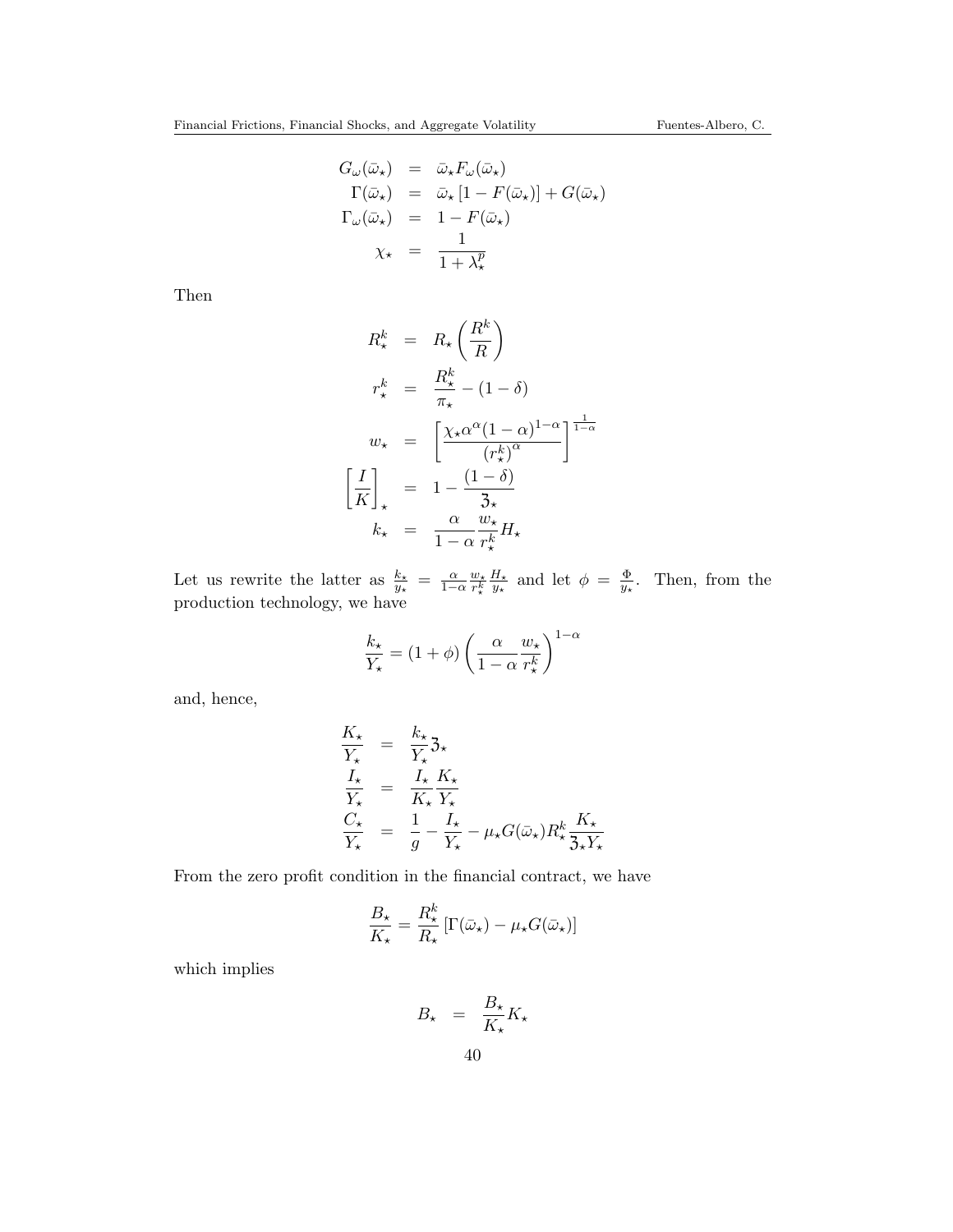$$
N_{\star} = K_{\star} - B_{\star}
$$
  

$$
W_{\star}^{e} = N_{\star} - \gamma \left[ R_{\star}^{k} \frac{K_{\star}}{3_{\star}} - R_{\star} \frac{B_{\star}}{3_{\star}} - \mu_{\star} G(\bar{\omega}_{\star}) R_{\star}^{k} \frac{K_{\star}}{3_{\star}} \right]
$$

As  $Y_{\star} = \frac{k_{\star}}{k_{\star}/2}$  $\frac{k_{\star}}{k_{\star}/Y_{\star}}$ , we can compute  $X_{\star} = \frac{X_{\star}}{Y_{\star}}$  $\frac{X_{\star}}{Y_{\star}} Y_{\star}$  where X stands for consumption, investment, and physical capital. Finally,  $\Lambda_{\star} = \frac{3_{\star}-\beta h}{C_{\star}(3_{\star}-1)}$  $\overline{C_{\star}(3_{\star}-h)}$ 

## DATA

We use US data from NIPA-BEA,CPS-BLS, the FRED database, and the Flow of Funds accounts from the Federal Reserve Board for the period 1954.4-2006.4.

## B1. Data used in estimation

- Growth rate of real per capita gross value added by the nonfarm business sector. Data on nominal gross value added are available in NIPA Table 1.3.5. We have deflated such a series using the implicit price index from Table 1.3.4. We divide the new series by the Civilian Noninstitutional  $+16$ (BLS ID LNU00000000) series to obtain per capita variables. The data provided by the BEA are annualized so we divide by 4 to obtain quarterly values for the measures of interest.
- Growth rate of real per capita investment. Investment is defined as the sum of personal consumption expenditures of durables and gross private domestic investment from NIPA Table 1.1.5. We deflate the nominal variables using the GDP deflator provided by NIPA Table 1.1.4. We weight the resulting series using the relative significance of the nonfarm business sector in total GDP. Finally, we do the same correction described above to render the investment series in per capita quarterly terms.
- Growth rate of real per capita consumption. Consumption is defined as the sum of personal consumption expenditures of nondurables and services from NIPA Table 1.1.5. We deflate the nominal variables using the GDP deflator provided by NIPA Table 1.1.4. We weight the resulting series using the relative significance of the nonfarm business sector in total GDP. Finally, we do the same correction described above to have the series in per capita quarterly terms.
- Growth rate of net worth. We define net worth as the real per capita weighted average of net worth for the corporate and noncorporate nonfarm business sector. To ensure that the measure of net worth from the data is close enough to the series the model can actually account for, we define net worth as tangible assets minus credit market instruments at market value. On the one hand, we use tangible assets only as a measure for assets because, in our model, collateral is related only to physical capital and inventories;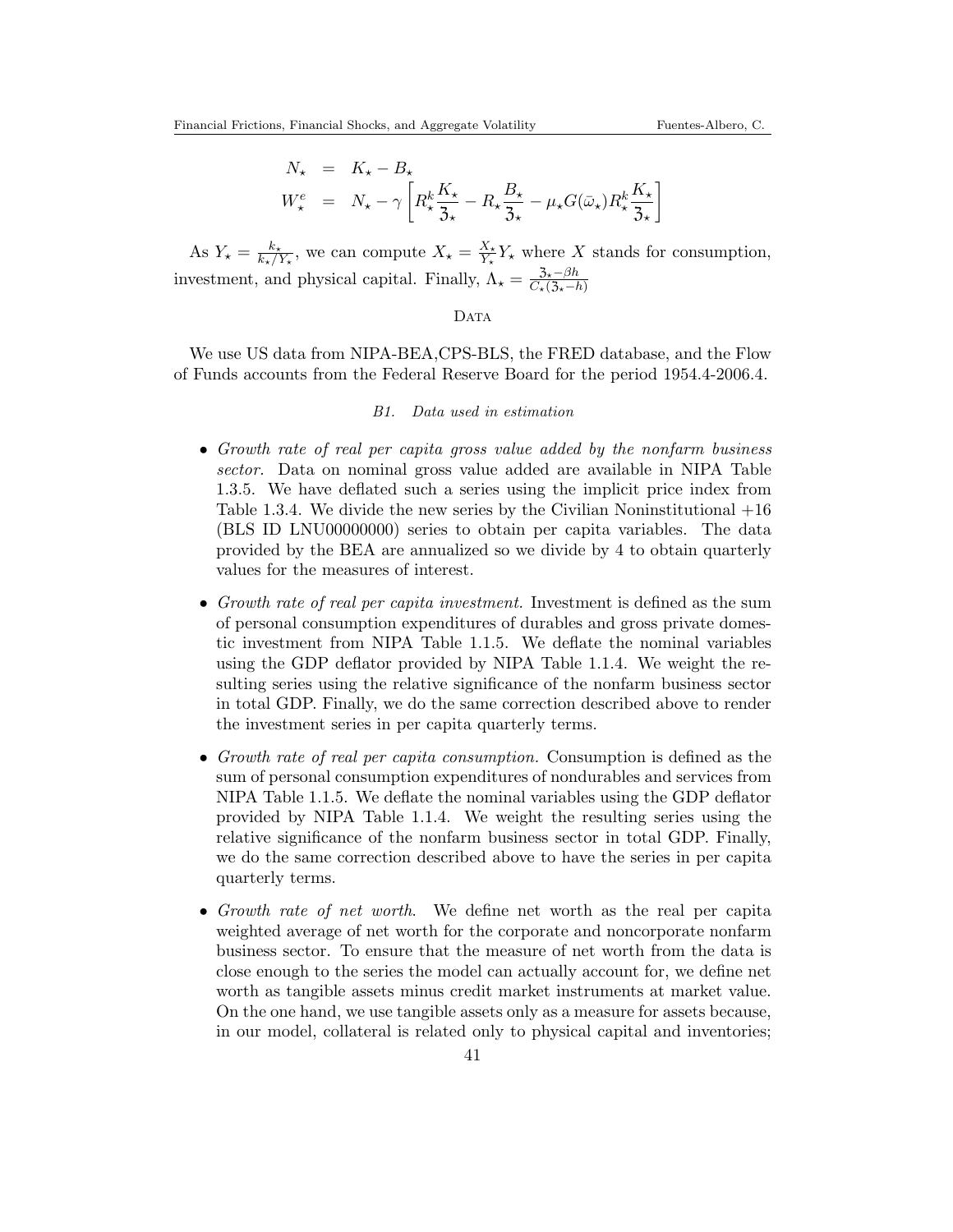that is, there is no role for financial capital. On the other hand, we evaluate net worth at current (market) prices, since such a variable in our theoretical framework stands for the value of the collateral perceived by lenders. Credit market liabilities from the Flow of Funds accounts (the weighted sum of series FL104104005.Q from Table B.102 and series FL114102005.Q from Table B.103) stand for entrepreneurial debt. Tangible assets are given by the weighted sum of series FL102010005.Q from Table B.102 and series FL112010005.Q from Table B.103.

- Hours worked is defined as the log level of the hours of all persons in the nonfarm business sector provided by the BLS divided by 100 and multiplied by the ratio of civilian population over 16 (CE16OV) to a population index. The population index is equal to the ratio of population at the corresponding quarter divided by the population in the third quarter of 2005. This transformation is necessary, since the series on hours is an index with 2005=100.
- Growth rate of real wages. Real wages are defined as the real compensation per hour in the nonfarm business sector (COMPRNFB) provided by the BLS.
- Inflation is defined as the log difference of the price index for gross value added by the nonfarm business sector (NIPA Table 1.3.4).
- The *federal funds rate* is taken from the Federal Reserve Economic Data (FRED).
- *Credit spread* is defined as the difference between the Moody's Seasoned Baa Corporate Bond Yield and the federal funds rate. We use the spread in gross quarterly terms and take logs.

## B2. Data used in the empirical evidence section

In addition to the series described above, we also consider the following ones.

- *Net private savings*: Data on nominal net private savings are available in NIPA Table 5.1. We have deflated such a series using the implicit price index from Table 1.3.4. We divide the new series by the Civilian Noninstitutional +16 (BLS ID LNU00000000) series to obtain per capita variables. The data provided by the BEA are annualized, so we divide by 4 to obtain quarterly values for the measures of interest. We weight the resulting series using the relative significance of the nonfarm business sector in total GDP.
- Debt in the nonfarm business sector: We define debt as the real per capita weighted average of credit market liabilities for the corporate and noncorporate nonfarm business sector. Debt is defined as the weighted sum of series FL104104005.Q from Table B.102 and series FL114102005.Q from Table B.103.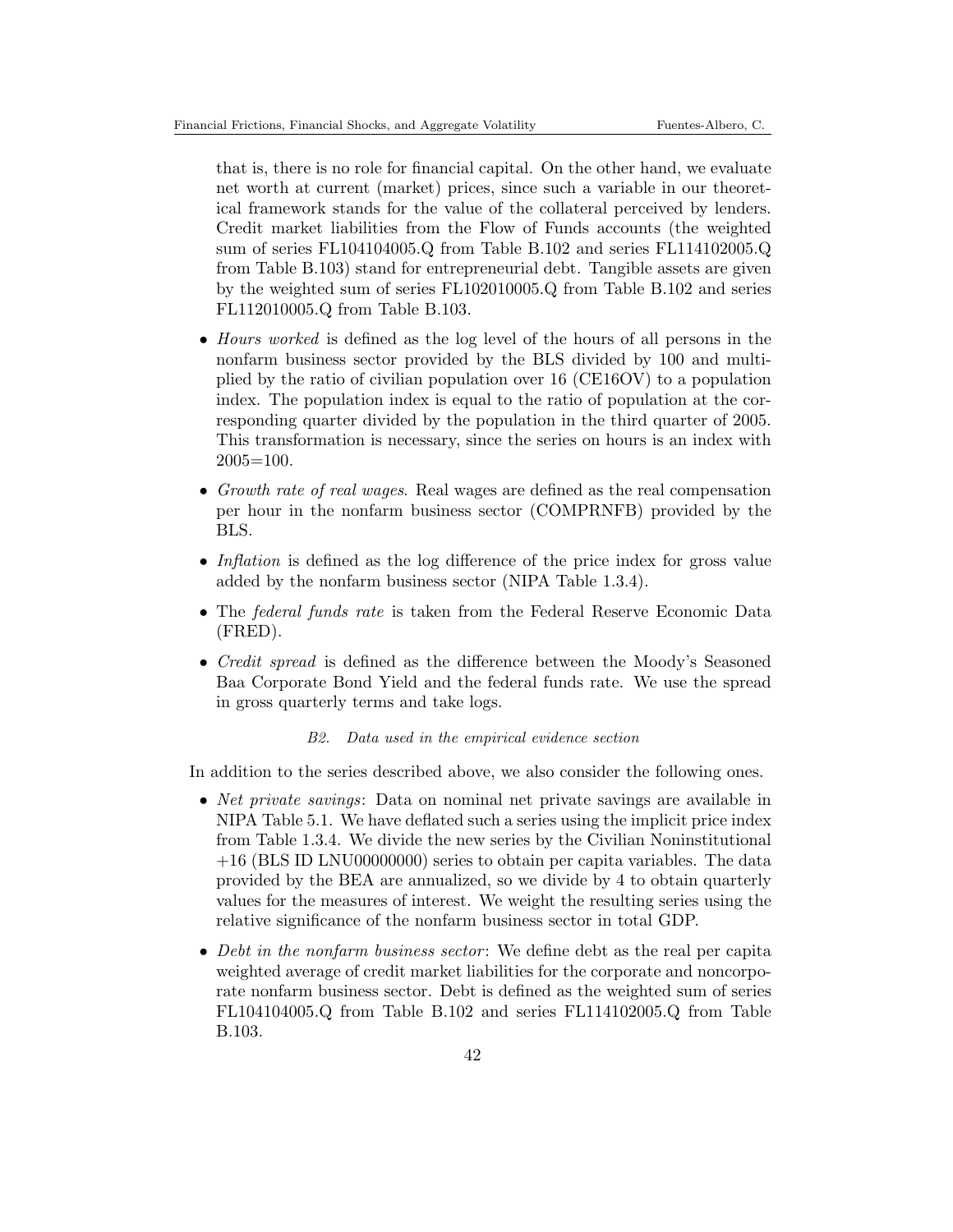- Net worth of households (and nonprofit organizations): It is given by the real per capita transformation of the series FL152090005 from Table B.100 from the Flow of Funds Accounts.
- Demand deposits: It stands for real per capita demand deposits at commercial banks provided by the series DEMDEPSL in the FRED database. Data are available from 1959.
- Corporate bond spread  $(Baa-Aaa)$ : It is defined as the spread of the Moody's Seasoned Baa Corporate Bond Yield and the Moody's Seasoned Aaa Corporate Bond Yield. We consider the log of the gross quarterly counterpart. The data are available in the FRED database.
- Credit spread (Baa-10y): It is defined as the spread of the Moody's Seasoned Baa Corporate Bond Yield corporate bond rate and the 10-Year Treasury Constant Maturity Rate. We consider the log of the gross quarterly counterpart.
- Wilshire 5000 index: Wilshire 5000 Total Market Full Cap Index, which includes total market returns (reinvested dividends are included). The series is deflated using the implicit price deflator for the gross value added by the nonfarm business sector. This series is available since 1971:Q1.

## **METHODOLOGY**

## C1. MCMC Algorithm

- 1) Posterior Maximization: The aim of this step is to obtain the parameter vector to initialize our posterior simulator. To obtain the posterior mode,  $\widetilde{\varrho}$ , we iterate over the following steps:
	- a) Fix a vector of structural parameters  $\rho'$ .
	- b) Solve the DSGE model conditional on  $\varrho'$  and compute the system matrices. We restrict ourselves to the determinacy region of the parameter space.
	- c) Use the Kalman filter to compute the likelihood of the parameter vector  $\rho', p(Y^T|\rho').$
	- d) Combine the likelihood function with the prior distribution.
- 2) Compute the **numerical Hessian** at the posterior mode. Let  $\widetilde{\Sigma}$  be the inverse of such a numerical Hessian.
- 3) Draw the initial parameter vector,  $\varrho^{(0)}$ , from  $\mathcal{N}(\tilde{\varrho}^{(0)}, c_0^2 \tilde{\Sigma})$  where  $c_0$  is a scal-<br>ing parameter. Otherwise, directly specify a starting value for the posterior ing parameter. Otherwise, directly specify a starting value for the posterior simulator.